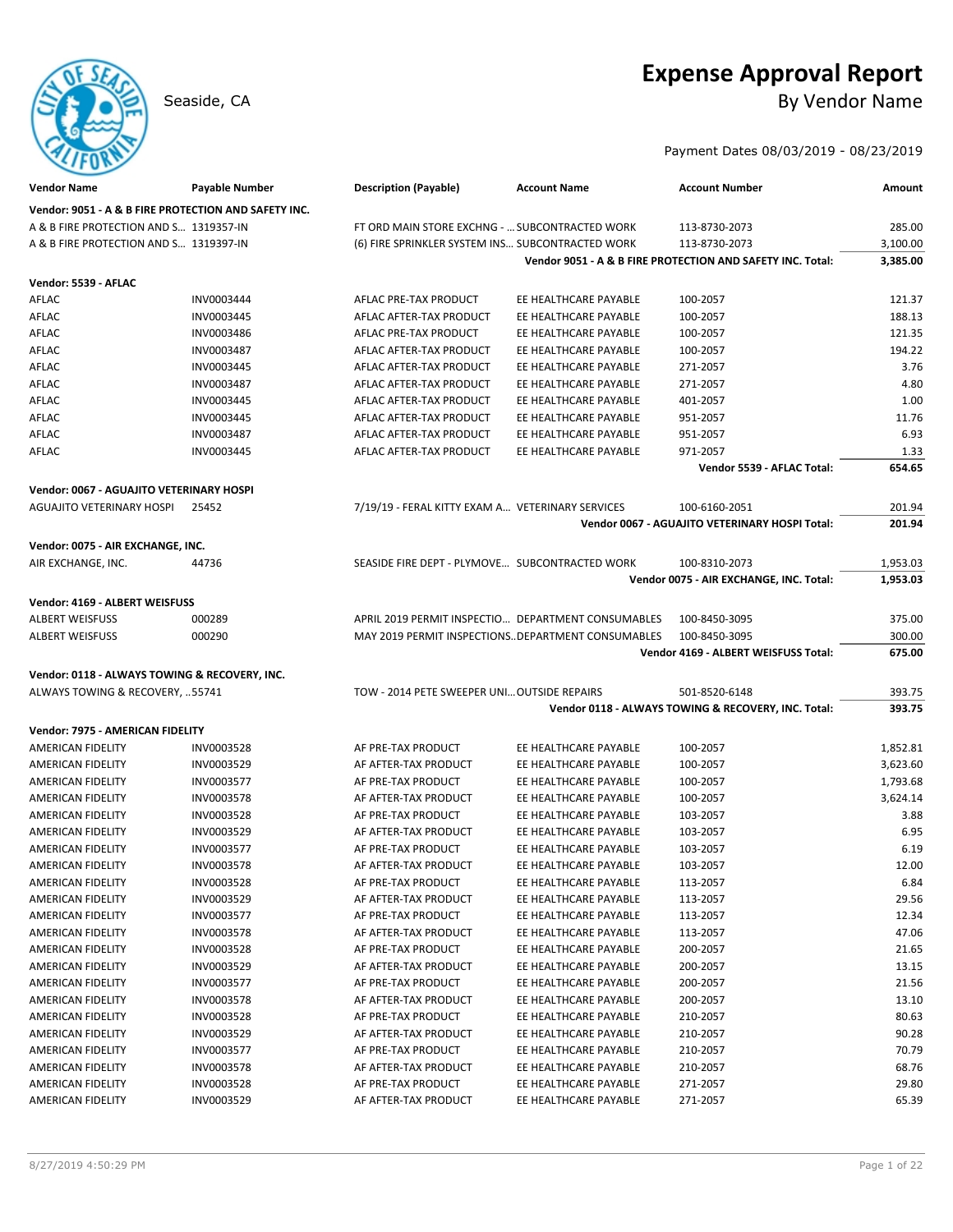| <b>Expense Approval Report</b> | Payment Dates: 08/03/2019 - 08/23/2019 |
|--------------------------------|----------------------------------------|
|--------------------------------|----------------------------------------|

| <b>Vendor Name</b>                     | <b>Payable Number</b> | <b>Description (Payable)</b>                      | <b>Account Name</b>                                                 | <b>Account Number</b>                        | Amount           |
|----------------------------------------|-----------------------|---------------------------------------------------|---------------------------------------------------------------------|----------------------------------------------|------------------|
| AMERICAN FIDELITY                      | INV0003577            | AF PRE-TAX PRODUCT                                | EE HEALTHCARE PAYABLE                                               | 271-2057                                     | 21.31            |
| AMERICAN FIDELITY                      | INV0003578            | AF AFTER-TAX PRODUCT                              | EE HEALTHCARE PAYABLE                                               | 271-2057                                     | 56.85            |
| AMERICAN FIDELITY                      | INV0003528            | AF PRE-TAX PRODUCT                                | EE HEALTHCARE PAYABLE                                               | 401-2057                                     | 41.54            |
| AMERICAN FIDELITY                      | INV0003529            | AF AFTER-TAX PRODUCT                              | EE HEALTHCARE PAYABLE                                               | 401-2057                                     | 105.86           |
| <b>AMERICAN FIDELITY</b>               | INV0003577            | AF PRE-TAX PRODUCT                                | EE HEALTHCARE PAYABLE                                               | 401-2057                                     | 34.35            |
| AMERICAN FIDELITY                      | INV0003578            | AF AFTER-TAX PRODUCT                              | EE HEALTHCARE PAYABLE                                               | 401-2057                                     | 96.10            |
| AMERICAN FIDELITY                      | INV0003528            | AF PRE-TAX PRODUCT                                | EE HEALTHCARE PAYABLE                                               | 501-2057                                     | 65.69            |
| AMERICAN FIDELITY                      | INV0003529            | AF AFTER-TAX PRODUCT                              | EE HEALTHCARE PAYABLE                                               | 501-2057                                     | 44.85            |
| AMERICAN FIDELITY                      | INV0003577            | AF PRE-TAX PRODUCT                                | EE HEALTHCARE PAYABLE                                               | 501-2057                                     | 65.69            |
| AMERICAN FIDELITY                      | INV0003578            | AF AFTER-TAX PRODUCT                              | EE HEALTHCARE PAYABLE                                               | 501-2057                                     | 44.86            |
| AMERICAN FIDELITY                      | INV0003528            | AF PRE-TAX PRODUCT                                | EE HEALTHCARE PAYABLE                                               | 503-2057                                     | 20.39            |
| AMERICAN FIDELITY                      | INV0003529            | AF AFTER-TAX PRODUCT                              | EE HEALTHCARE PAYABLE                                               | 503-2057                                     | 44.47            |
| AMERICAN FIDELITY                      | INV0003577            | AF PRE-TAX PRODUCT                                | EE HEALTHCARE PAYABLE                                               | 503-2057                                     | 20.39            |
| AMERICAN FIDELITY                      | INV0003578            | AF AFTER-TAX PRODUCT                              | EE HEALTHCARE PAYABLE                                               | 503-2057                                     | 44.47            |
| AMERICAN FIDELITY                      | INV0003528            | AF PRE-TAX PRODUCT                                | EE HEALTHCARE PAYABLE                                               | 951-2057                                     | 50.72            |
| AMERICAN FIDELITY                      | INV0003529            | AF AFTER-TAX PRODUCT                              | EE HEALTHCARE PAYABLE                                               | 951-2057                                     | 69.19            |
| AMERICAN FIDELITY                      | INV0003577            | AF PRE-TAX PRODUCT                                | EE HEALTHCARE PAYABLE                                               | 951-2057                                     | 39.09            |
|                                        |                       | AF AFTER-TAX PRODUCT                              | EE HEALTHCARE PAYABLE                                               |                                              |                  |
| AMERICAN FIDELITY                      | INV0003578            |                                                   |                                                                     | 951-2057                                     | 55.30            |
|                                        |                       |                                                   |                                                                     | Vendor 7975 - AMERICAN FIDELITY Total:       | 12,415.28        |
| Vendor: 7976 - AMERICAN FIDELITY       |                       |                                                   |                                                                     |                                              |                  |
| AMERICAN FIDELITY                      | INV0003530            | AF FLEX SEC 125                                   | EE HEALTHCARE PAYABLE                                               | 100-2057                                     | 2,260.53         |
| <b>AMERICAN FIDELITY</b>               | INV0003579            | AF FLEX SEC 125                                   | EE HEALTHCARE PAYABLE                                               | 100-2057                                     | 2,240.01         |
| AMERICAN FIDELITY                      | INV0003530            | AF FLEX SEC 125                                   | EE HEALTHCARE PAYABLE                                               | 103-2057                                     | 4.44             |
| AMERICAN FIDELITY                      | INV0003579            | AF FLEX SEC 125                                   | EE HEALTHCARE PAYABLE                                               | 103-2057                                     | 4.57             |
| AMERICAN FIDELITY                      | INV0003530            | AF FLEX SEC 125                                   | EE HEALTHCARE PAYABLE                                               | 113-2057                                     | 4.23             |
| AMERICAN FIDELITY                      | INV0003579            | AF FLEX SEC 125                                   | EE HEALTHCARE PAYABLE                                               | 113-2057                                     | 14.26            |
| AMERICAN FIDELITY                      | INV0003530            | AF FLEX SEC 125                                   | EE HEALTHCARE PAYABLE                                               | 200-2057                                     | 55.14            |
| AMERICAN FIDELITY                      | INV0003579            | AF FLEX SEC 125                                   | EE HEALTHCARE PAYABLE                                               | 200-2057                                     | 54.93            |
| AMERICAN FIDELITY                      | INV0003530            | AF FLEX SEC 125                                   | EE HEALTHCARE PAYABLE                                               | 210-2057                                     | 0.94             |
| AMERICAN FIDELITY                      | INV0003579            | AF FLEX SEC 125                                   | EE HEALTHCARE PAYABLE                                               | 210-2057                                     | 0.79             |
| AMERICAN FIDELITY                      | INV0003530            | AF FLEX SEC 125                                   | EE HEALTHCARE PAYABLE                                               | 271-2057                                     | 58.06            |
| AMERICAN FIDELITY                      | INV0003579            | AF FLEX SEC 125                                   | EE HEALTHCARE PAYABLE                                               | 271-2057                                     | 57.93            |
| AMERICAN FIDELITY                      | INV0003530            | AF FLEX SEC 125                                   | EE HEALTHCARE PAYABLE                                               | 401-2057                                     | 73.75            |
| AMERICAN FIDELITY                      | INV0003579            | AF FLEX SEC 125                                   | EE HEALTHCARE PAYABLE                                               | 401-2057                                     | 91.53            |
| AMERICAN FIDELITY                      | INV0003530            | AF FLEX SEC 125                                   | EE HEALTHCARE PAYABLE                                               | 501-2057                                     | 50.00            |
| AMERICAN FIDELITY                      | INV0003579            | AF FLEX SEC 125                                   | EE HEALTHCARE PAYABLE                                               | 501-2057                                     | 50.00            |
| AMERICAN FIDELITY                      | INV0003530            | AF FLEX SEC 125                                   | EE HEALTHCARE PAYABLE                                               | 503-2057                                     | 110.41           |
| AMERICAN FIDELITY                      | INV0003579            | AF FLEX SEC 125                                   | EE HEALTHCARE PAYABLE                                               | 503-2057                                     | 110.41           |
| AMERICAN FIDELITY                      | INV0003530            | AF FLEX SEC 125                                   | EE HEALTHCARE PAYABLE                                               | 951-2057                                     | 22.89            |
| AMERICAN FIDELITY                      | INV0003579            | AF FLEX SEC 125                                   | EE HEALTHCARE PAYABLE                                               | 951-2057                                     | 15.96            |
|                                        |                       |                                                   |                                                                     | Vendor 7976 - AMERICAN FIDELITY Total:       | 5,280.78         |
| Vendor: 0144 - AMERICAN SUPPLY COMPANY |                       |                                                   |                                                                     |                                              |                  |
| AMERICAN SUPPLY COMPANY                | 0142055               | JANITORIAL SUPPLIES - FIRE DE JANITORIAL SUPPLIES |                                                                     | 100-6640-3093                                | 118.39           |
| AMERICAN SUPPLY COMPANY                | 0142196               | JANITORIAL SUPPLIES - FIRE DE JANITORIAL SUPPLIES |                                                                     | 100-6640-3093                                | 222.23           |
|                                        | 0142346               |                                                   |                                                                     |                                              | 10.52            |
| AMERICAN SUPPLY COMPANY                |                       | (1 PKG) 16OZ WDMTH SQZ BTL  JANITORIAL SUPPLIES   |                                                                     | 100-6640-3093                                |                  |
| AMERICAN SUPPLY COMPANY                | 0142416               | JANITORIAL SUPPLIES FOR FIRE  JANITORIAL SUPPLIES |                                                                     | 100-6640-3093                                | 119.08<br>470.22 |
|                                        |                       |                                                   |                                                                     | Vendor 0144 - AMERICAN SUPPLY COMPANY Total: |                  |
| Vendor: 1615 - ANTHONY J. NOCITA       |                       |                                                   |                                                                     |                                              |                  |
| ANTHONY J. NOCITA                      | 134073                | COUNCIL CHAMBERS - EQUIPM COMPUTER SUPPLIES       |                                                                     | 100-2021-3102                                | 3,744.05         |
| ANTHONY J. NOCITA                      | 11463                 | SOUND SYSTEM-BLUES IN THE  SUMMER PARK CONCERTS   |                                                                     | 100-9200-7175                                | 8,200.00         |
|                                        |                       |                                                   |                                                                     | Vendor 1615 - ANTHONY J. NOCITA Total:       | 11,944.05        |
| Vendor: 7112 - ART BLACK               |                       |                                                   |                                                                     |                                              |                  |
| <b>ART BLACK</b>                       | 119271                |                                                   | COASTL REFINEMENT 17 - 1636 TEMPORARY CONTRACT SERVIC100-6610-2043  |                                              | 415.00           |
| <b>ART BLACK</b>                       | 119274                |                                                   | COASTL REFINEMNT 72 - 1636  TEMPORARY CONTRACT SERVIC 100-6610-2043 |                                              | 415.00           |
|                                        |                       |                                                   |                                                                     | Vendor 7112 - ART BLACK Total:               | 830.00           |
| Vendor: 6747 - AT&T MOBILITY           |                       |                                                   |                                                                     |                                              |                  |
| AT&T MOBILITY                          | 6/9/19-6/30/19        | ACCT #287272498122/INV #28 TELEPHONE              |                                                                     | 100-6110-5132                                | 413.09           |
|                                        |                       |                                                   |                                                                     |                                              |                  |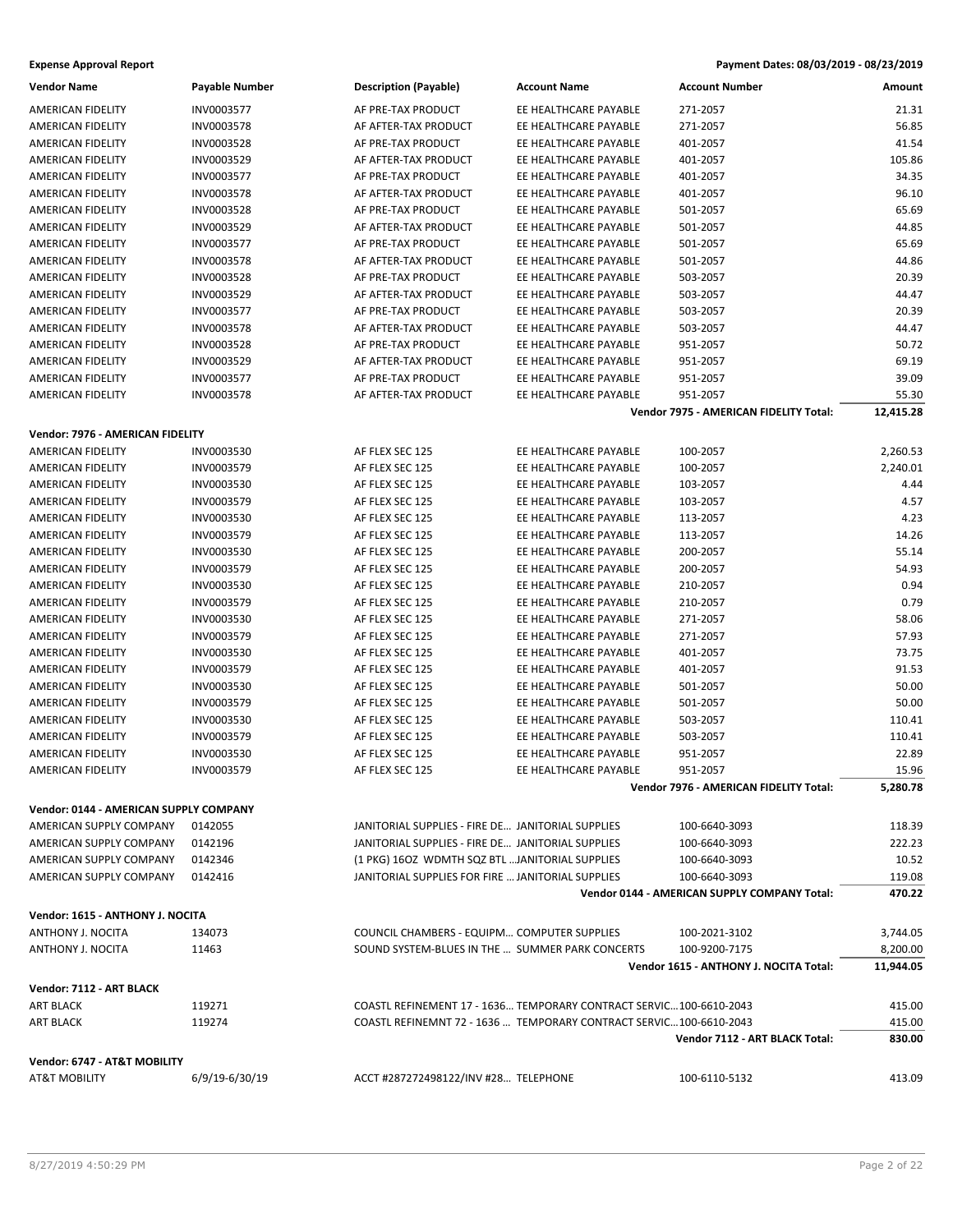| <b>Vendor Name</b>                                       | <b>Payable Number</b> | <b>Description (Payable)</b>                                      | <b>Account Name</b>        | <b>Account Number</b>                                          | Amount    |
|----------------------------------------------------------|-----------------------|-------------------------------------------------------------------|----------------------------|----------------------------------------------------------------|-----------|
| <b>AT&amp;T MOBILITY</b>                                 | 7/1/19-7/8/19         | ACCT #287272498122/INV #28 TELEPHONE                              |                            | 100-6110-5132                                                  | 150.21    |
|                                                          |                       |                                                                   |                            | Vendor 6747 - AT&T MOBILITY Total:                             | 563.30    |
| <b>Vendor: 7071 - AT&amp;T</b>                           |                       |                                                                   |                            |                                                                |           |
| AT&T                                                     | 07/28-08/27/19        | ACCT #237 841-1401 204 2; 7/2 TELEPHONE                           |                            | 951-8810-5132                                                  | 51.06     |
| AT&T                                                     | 7/28/ - 8/27/19       | ACCT #237 841-1412 213 0; 7/2 TELEPHONE                           |                            | 951-8810-5132                                                  | 51.06     |
| AT&T                                                     | 7/28/19-8/27/19       | ACCT #237 841-1403 201 6; 7/2 TELEPHONE                           |                            | 951-8810-5132                                                  | 51.06     |
|                                                          |                       |                                                                   |                            | Vendor 7071 - AT&T Total:                                      | 153.18    |
|                                                          |                       |                                                                   |                            |                                                                |           |
| <b>Vendor: 9265 - AT&amp;T</b>                           |                       |                                                                   |                            |                                                                |           |
| AT&T                                                     | 320769                | FILE CODE #2767329 / LOC ACT INVESTIGATION EXPENDITURE            |                            | 243-6110-4125                                                  | 125.00    |
|                                                          |                       |                                                                   |                            | Vendor 9265 - AT&T Total:                                      | 125.00    |
| Vendor: 8091 - BADGER METER INC.                         |                       |                                                                   |                            |                                                                |           |
| <b>BADGER METER INC.</b>                                 | 80036016              | JULY 2019 - MO FEE FOR ORIONCONTRACT SERVICES                     |                            | 401-8610-2072                                                  | 722.68    |
|                                                          |                       |                                                                   |                            | Vendor 8091 - BADGER METER INC. Total:                         | 722.68    |
| Vendor: 4106 - BAY REPROGRAPHIC & SUPPLY, INC.           |                       |                                                                   |                            |                                                                |           |
| BAY REPROGRAPHIC & SUPPLY, 386802                        |                       | JUNE 2019 - BAY MPS BASE / LF COPIER SERVICES                     |                            | 100-8910-2044                                                  | 398.10    |
| BAY REPROGRAPHIC & SUPPLY, 387792                        |                       | JULY - AUG 2019 BAY MPS BASE COPIER SERVICES                      |                            | 100-8910-2044                                                  | 381.59    |
|                                                          |                       |                                                                   |                            | Vendor 4106 - BAY REPROGRAPHIC & SUPPLY, INC. Total:           | 779.69    |
| Vendor: 6396 - BECK'S SHOE STORE                         |                       |                                                                   |                            |                                                                |           |
| <b>BECK'S SHOE STORE</b>                                 | 1000015283            | THOMAS WORTH (SALES SLIP N SAFETY EQUIPMENT                       |                            | 100-8420-3097                                                  | 176.44    |
| <b>BECK'S SHOE STORE</b>                                 | 1000015284            | JOEL CONTRERAS (SALES SLIP N SAFETY EQUIPMENT                     |                            | 100-8420-3097                                                  | 250.00    |
| <b>BECK'S SHOE STORE</b>                                 | 1000015291            | HUMBERTO SAUCEDO (SALES S SAFETY EQUIPMENT                        |                            | 100-8440-3097                                                  | 250.00    |
|                                                          |                       |                                                                   |                            | Vendor 6396 - BECK'S SHOE STORE Total:                         | 676.44    |
|                                                          |                       |                                                                   |                            |                                                                |           |
| Vendor: 0457 - BURTON'S FIRE, INC.                       |                       |                                                                   |                            |                                                                |           |
| BURTON'S FIRE, INC.                                      | S45305                | (1) FOLDING WHEEL CHOCK - 44 SAFETY EQUIPMENT                     |                            | 100-6640-3097                                                  | 325.83    |
|                                                          |                       |                                                                   |                            | Vendor 0457 - BURTON'S FIRE, INC. Total:                       | 325.83    |
| Vendor: 0530 - CA. STATE DISBURSEMENT UNIT               |                       |                                                                   |                            |                                                                |           |
| CA. STATE DISBURSEMENT UNIT INV0003582                   |                       | CASE NO.: 0530033626-01                                           | <b>GARNISHMENT PAYABLE</b> | 100-2059                                                       | 299.07    |
| CA. STATE DISBURSEMENT UNIT INV0003583                   |                       | CASE NO.: 200000001441634                                         | <b>GARNISHMENT PAYABLE</b> | 100-2059                                                       | 1,767.48  |
| CA. STATE DISBURSEMENT UNIT INV0003584                   |                       | CASE NO.: 200000001772884                                         | <b>GARNISHMENT PAYABLE</b> | 100-2059                                                       | 43.67     |
| CA. STATE DISBURSEMENT UNIT INV0003585                   |                       | CASE NO: 200000000125769                                          | <b>GARNISHMENT PAYABLE</b> | 100-2059                                                       | 142.61    |
| CA. STATE DISBURSEMENT UNIT INV0003586                   |                       | CASE NO.: 200000001549267                                         | <b>GARNISHMENT PAYABLE</b> | 100-2059                                                       | 461.53    |
| CA. STATE DISBURSEMENT UNIT INV0003587                   |                       | CASE NO: 200000001987788                                          | <b>GARNISHMENT PAYABLE</b> | 100-2059                                                       | 603.69    |
| CA. STATE DISBURSEMENT UNIT INV0003588                   |                       | CASE NO: 200000001987788                                          | <b>GARNISHMENT PAYABLE</b> | 100-2059                                                       | 23.08     |
|                                                          |                       |                                                                   |                            | Vendor 0530 - CA. STATE DISBURSEMENT UNIT Total:               | 3,341.13  |
| <b>Vendor: 8512 - CALIFORNIA TOWING &amp; TRANSPORT</b>  |                       |                                                                   |                            |                                                                |           |
| CALIFORNIA TOWING & TRANS 158093                         |                       | POLICE TOW & STORAGE (50 D INVESTIGATION EXPENSE                  |                            | 100-6130-4125                                                  | 4,050.00  |
|                                                          |                       |                                                                   |                            | Vendor 8512 - CALIFORNIA TOWING & TRANSPORT Total:             | 4,050.00  |
| Vendor: 0501 - CALIFORNIA-AMERICAN WATER                 |                       |                                                                   |                            |                                                                |           |
| CALIFORNIA-AMERICAN WATER FY 18/19 MISC ACCTS            |                       | 6/25/19-6/3019 PORTION OF MWATER                                  |                            | 100-8310-5133                                                  | 1,411.83  |
| CALIFORNIA-AMERICAN WATER FY 19/20 MISC ACCTS            |                       | 7/1/19-7/24/19 PORTION FOR  WATER                                 |                            | 100-8310-5133                                                  | 5,647.31  |
| CALIFORNIA-AMERICAN WATER FY 18/19 MISC ACCTS            |                       | 6/25/19-6/3019 PORTION OF MWATER                                  |                            | 100-8440-5133                                                  | 1,977.00  |
| CALIFORNIA-AMERICAN WATER FY 19/20 MISC ACCTS            |                       | 7/1/19-7/24/19 PORTION FOR  WATER                                 |                            | 100-8440-5133                                                  | 7,908.01  |
| CALIFORNIA-AMERICAN WATER FY 18/19 MISC ACCTS            |                       | 6/25/19-6/3019 PORTION OF MWATER                                  |                            | 103-8710-5133                                                  | 460.91    |
| CALIFORNIA-AMERICAN WATER FY 19/20 MISC ACCTS            |                       | 7/1/19-7/24/19 PORTION FOR  WATER                                 |                            | 103-8710-5133                                                  | 1,843.62  |
| CALIFORNIA-AMERICAN WATER FY 18/19 MISC ACCTS            |                       | 6/25/19-6/3019 PORTION OF MWATER                                  |                            | 210-8420-5133                                                  | 1,986.25  |
| CALIFORNIA-AMERICAN WATER FY 19/20 MISC ACCTS            |                       | 7/1/19-7/24/19 PORTION FOR  WATER                                 |                            | 210-8420-5133                                                  | 7,945.02  |
| CALIFORNIA-AMERICAN WATER FY 18/19 MISC ACCTS            |                       | 6/25/19-6/3019 PORTION OF MAFFORDABLE HOUSING                     |                            | 973-9710-9526                                                  | 49.43     |
| CALIFORNIA-AMERICAN WATER FY 19/20 MISC ACCTS            |                       | 7/1/19-7/24/19 PORTION FOR  AFFORDABLE HOUSING                    |                            | 973-9710-9526                                                  | 197.70    |
|                                                          |                       |                                                                   |                            | Vendor 0501 - CALIFORNIA-AMERICAN WATER Total:                 | 29,427.08 |
|                                                          |                       |                                                                   |                            |                                                                |           |
| Vendor: 9268 - CELESTINA DIAZ DE MANZANAREZ              |                       |                                                                   |                            |                                                                |           |
| CELESTINA DIAZ DE MANZANAR116759                         |                       | DEPOSIT REFUND FOR SOPER P RENTAL DEPOSITS                        |                            | 257-2345                                                       | 71.62     |
|                                                          |                       |                                                                   |                            | Vendor 9268 - CELESTINA DIAZ DE MANZANAREZ Total:              | 71.62     |
| Vendor: 8204 - CENTER FOR PUBLIC SAFETY EXCELLENCE, INC. |                       |                                                                   |                            |                                                                |           |
| <b>CENTER FOR PUBLIC SAFETY EX AUGUST 2019</b>           |                       | (1) REGISTERED AGENCY RENE TEMPORARY CONTRACT SERVIC100-6610-2043 |                            |                                                                | 570.00    |
|                                                          |                       |                                                                   |                            | Vendor 8204 - CENTER FOR PUBLIC SAFETY EXCELLENCE, INC. Total: | 570.00    |
|                                                          |                       |                                                                   |                            |                                                                |           |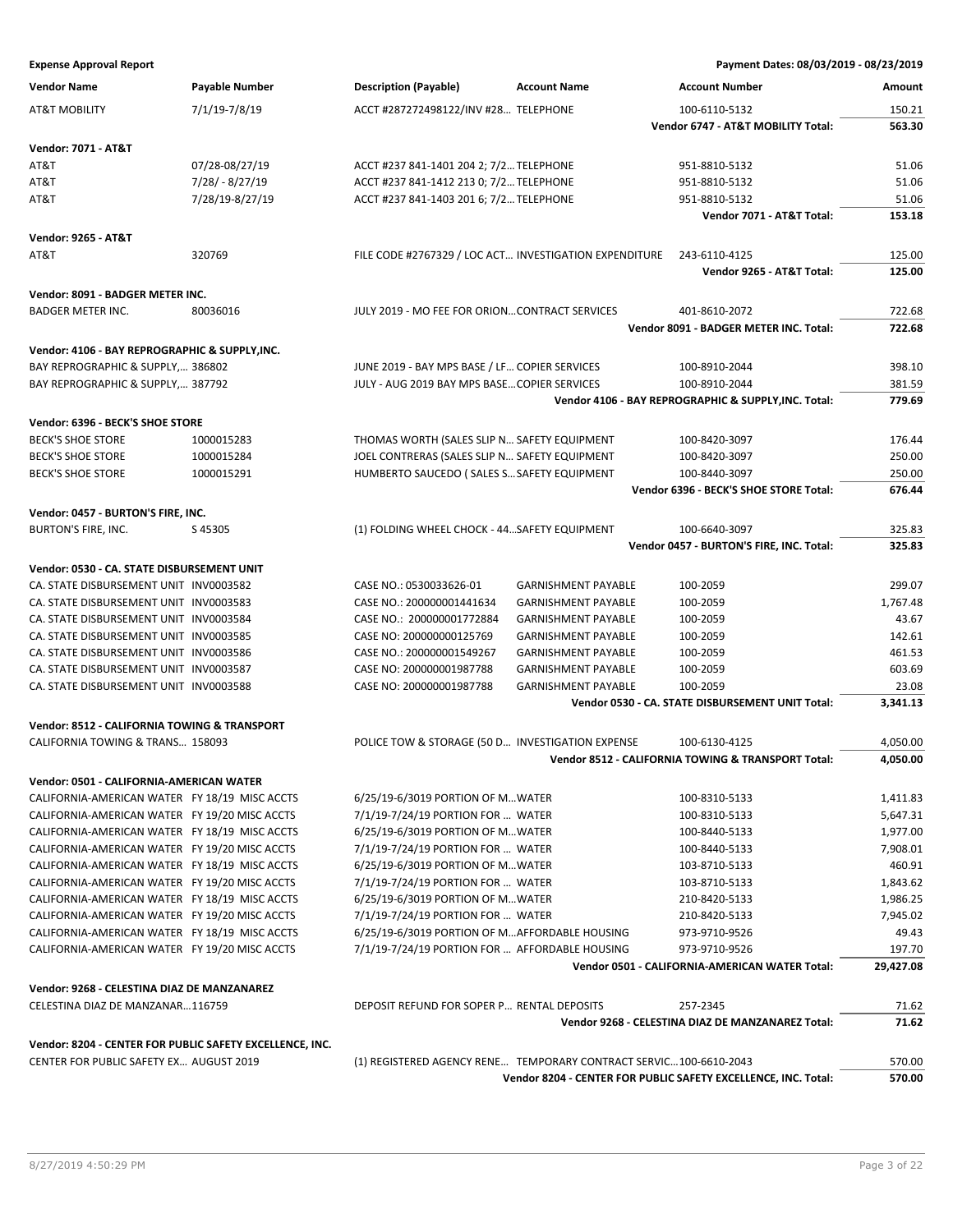| <b>Expense Approval Report</b>                                                       |                   |                                                       |                                                                      | Payment Dates: 08/03/2019 - 08/23/2019               |            |
|--------------------------------------------------------------------------------------|-------------------|-------------------------------------------------------|----------------------------------------------------------------------|------------------------------------------------------|------------|
| <b>Vendor Name</b>                                                                   | Payable Number    | <b>Description (Payable)</b>                          | <b>Account Name</b>                                                  | <b>Account Number</b>                                | Amount     |
| Vendor: 2232 - CITY OF MONTEREY                                                      |                   |                                                       |                                                                      |                                                      |            |
| <b>CITY OF MONTEREY</b>                                                              | 84824             | PRVNT REIMBURSMNT FOR IT  COMPUTER MAINTENANCE        |                                                                      | 243-6110-2066                                        | 15,750.00  |
|                                                                                      |                   |                                                       |                                                                      | Vendor 2232 - CITY OF MONTEREY Total:                | 15,750.00  |
| Vendor: 7996 - CIVICPLUS                                                             |                   |                                                       |                                                                      |                                                      |            |
| <b>CIVICPLUS</b>                                                                     | 187906            |                                                       | CIVICHR PERFORMANCE MGMTCOMPUTER SUPPLIES/SOFTWA 503-4010-3102       |                                                      | 3,543.75   |
|                                                                                      |                   |                                                       |                                                                      | Vendor 7996 - CIVICPLUS Total:                       | 3,543.75   |
| Vendor: 6553 - COMCAST                                                               |                   |                                                       |                                                                      |                                                      |            |
| COMCAST                                                                              | $8/2/19 - 9/1/19$ | ACCT #8155 10 027 0272432; 7 DATA COMMUNICATION       |                                                                      | 503-4010-5138                                        | 280.90     |
|                                                                                      |                   |                                                       |                                                                      | Vendor 6553 - COMCAST Total:                         | 280.90     |
|                                                                                      |                   |                                                       |                                                                      |                                                      |            |
| Vendor: 0791 - COMMUNITY PARTNERSHIP FOR YOUTH<br>COMMUNITY PARTNERSHIP FORJULY 2019 |                   |                                                       | JULY 2019 - CAL VIP GRANT - M COMM PARTNERSHIP FOR YOU 100-2042-7201 |                                                      | 705.00     |
|                                                                                      |                   |                                                       |                                                                      | Vendor 0791 - COMMUNITY PARTNERSHIP FOR YOUTH Total: | 705.00     |
|                                                                                      |                   |                                                       |                                                                      |                                                      |            |
| Vendor: 2279 - COUNTY OF MONTEREY IT DEPT.                                           |                   |                                                       |                                                                      |                                                      |            |
| COUNTY OF MONTEREY IT DEPT. 822 6/2019                                               |                   |                                                       | JUNE 2019 - SEASIDE POLICE DE COMPUTER SUPPLIES/SOFTWA 100-6110-3102 |                                                      | 1,139.75   |
|                                                                                      |                   |                                                       |                                                                      | Vendor 2279 - COUNTY OF MONTEREY IT DEPT. Total:     | 1,139.75   |
| Vendor: 0855 - COUNTY OF MONTEREY                                                    |                   |                                                       |                                                                      |                                                      |            |
| <b>COUNTY OF MONTEREY</b>                                                            | 8/8/2019 INVOICE  | FY 2018/2019 911 DISPATCH (A COUNTY COMMUNICATIONS    |                                                                      | 100-6110-2041                                        | 445,653.00 |
| <b>COUNTY OF MONTEREY</b>                                                            | 8/8/2019 INVOICE  | FY 2018/2019 911 DISPATCH (A COUNTY COMMUNICATIONS    |                                                                      | 100-6610-2041                                        | 48,912.00  |
| <b>COUNTY OF MONTEREY</b>                                                            | 8/8/2019 INVOICE  | FY 2018/2019 911 DISPATCH (A COUNTY COMMUNICATIONS    |                                                                      | 220-6110-2041                                        | 90,110.00  |
| <b>COUNTY OF MONTEREY</b>                                                            | 8/8/2019 INVOICE  | FY 2018/2019 911 DISPATCH (A COUNTY COMMUNICATION     |                                                                      | 220-6610-2041                                        | 9,889.00   |
|                                                                                      |                   |                                                       |                                                                      | Vendor 0855 - COUNTY OF MONTEREY Total:              | 594,564.00 |
| Vendor: 7829 - COUNTY OF MONTEREY                                                    |                   |                                                       |                                                                      |                                                      |            |
| <b>COUNTY OF MONTEREY</b>                                                            | RIFLERANGE52      | (7) HRS LAGUNA SECA RIFLE & PTRAINING & EDUCATIONS    |                                                                      | 100-6120-1029                                        | 350.00     |
|                                                                                      |                   |                                                       |                                                                      | Vendor 7829 - COUNTY OF MONTEREY Total:              | 350.00     |
| Vendor: 0898 - CRYSTAL SPRINGS WATER                                                 |                   |                                                       |                                                                      |                                                      |            |
| <b>CRYSTAL SPRINGS WATER</b>                                                         | 0000171040        | 650 OLYMPIA AVE - 7/12/19                             | DEPARTMENT CONSUMABLES                                               | 100-8310-3095                                        | 31.00      |
| <b>CRYSTAL SPRINGS WATER</b>                                                         | 0000176761        | 440 HARCOURT AVE / ENGINEE DEPARTMENT CONSUMABLES     |                                                                      | 100-8310-3095                                        | 11.00      |
| <b>CRYSTAL SPRINGS WATER</b>                                                         | 0000176762        | 440 HARCOURT AVE - RMS 7/22 DEPARTMENT CONSUMABLES    |                                                                      | 100-8310-3095                                        | 45.00      |
| <b>CRYSTAL SPRINGS WATER</b>                                                         | 0000182647        | 440 HARCOURT / ENGINEERING DEPARTMENT CONSUMABLES     |                                                                      | 100-8310-3095                                        | 5.00       |
|                                                                                      |                   |                                                       |                                                                      |                                                      |            |
| <b>CRYSTAL SPRINGS WATER</b>                                                         | 0000182648        | 440 HARCOURT AVE - RMS 7/31 DEPARTMENT CONSUMABLES    |                                                                      | 100-8310-3095                                        | 5.00       |
| <b>CRYSTAL SPRINGS WATER</b>                                                         | 0000182649        | 656 BROADWAY AVE - 7/31/19                            | DEPARTMENT CONSUMABLES                                               | 100-8310-3095                                        | 5.00       |
| <b>CRYSTAL SPRINGS WATER</b>                                                         | INV0003567        | 656 BROADWAY AVE - 7/12/19                            | DEPARTMENT CONSUMABLES                                               | 100-8310-3095                                        | $-13.75$   |
| <b>CRYSTAL SPRINGS WATER</b>                                                         | 0000166362        | 220 COE AVE - 7/3/19                                  | DEPARTMENT CONSUMABLES                                               | 100-9100-3095                                        | 45.50      |
| <b>CRYSTAL SPRINGS WATER</b>                                                         | 0000176765        | 986 HILBY AVE - 7/22/19                               | DEPARTMENT CONSUMABLES                                               | 100-9100-3095                                        | 64.25      |
| <b>CRYSTAL SPRINGS WATER</b>                                                         | 0000176766        | 1136 WHEELER ST - 7/22/19                             | DEPARTMENT CONSUMABLES                                               | 100-9100-3095                                        | 45.25      |
| <b>CRYSTAL SPRINGS WATER</b>                                                         | 0000176767        | 1148 WHEELER ST - 7/22/19                             | DEPARTMENT CONSUMABLES                                               | 100-9100-3095                                        | 28.50      |
| <b>CRYSTAL SPRINGS WATER</b>                                                         | 0000178160        | 220 COE AVE - 7/25/19                                 | DEPARTMENT CONSUMABLES                                               | 100-9100-3095                                        | 8.25       |
| <b>CRYSTAL SPRINGS WATER</b>                                                         | 0000182981        | 986 HILBY AVE - 7/31/19                               | DEPARTMENT CONSUMABLES                                               | 100-9100-3095                                        | 18.00      |
| <b>CRYSTAL SPRINGS WATER</b>                                                         | 0000182982        | 1148 WHEELER ST - 7/31/19                             | DEPARTMENT CONSUMABLES                                               | 100-9100-3095                                        | 5.00       |
| <b>CRYSTAL SPRINGS WATER</b>                                                         | 0000182983        | 1136 WHEELER ST - 7/31/19                             | DEPARTMENT CONSUMABLES                                               | 100-9100-3095                                        | 5.00       |
| <b>CRYSTAL SPRINGS WATER</b>                                                         | 0000182984        | 220 COE AVE - 7/31/19                                 | DEPARTMENT CONSUMABLES                                               | 100-9100-3095                                        | 4.00       |
|                                                                                      |                   |                                                       |                                                                      | Vendor 0898 - CRYSTAL SPRINGS WATER Total:           | 312.00     |
| Vendor: 6664 - CULLIGAN WATER CONDITIONING                                           |                   |                                                       |                                                                      |                                                      |            |
| CULLIGAN WATER CONDITIONI 1154090                                                    |                   | APRIL 2019 - POU RENTAL LOC  DEPARTMENT CONSUMABLES   |                                                                      | 100-8310-3095                                        | 216.00     |
| CULLIGAN WATER CONDITIONI 1156819                                                    |                   | JUNE 2019 - POU RENTAL LOC 0 DEPARTMENT CONSUMABLES   |                                                                      | 100-8310-3095                                        | 216.00     |
| CULLIGAN WATER CONDITIONI 1154090                                                    |                   | APRIL 2019 - POU RENTAL LOC  DEPARTMENT CONSUMABLES   |                                                                      | 113-8730-3095                                        | 68.00      |
| <b>CULLIGAN WATER CONDITIONI 1156819</b>                                             |                   | JUNE 2019 - POU RENTAL LOC 0 DEPARTMENT CONSUMABLES   |                                                                      | 113-8730-3095                                        | 68.00      |
|                                                                                      |                   |                                                       |                                                                      | Vendor 6664 - CULLIGAN WATER CONDITIONING Total:     | 568.00     |
| Vendor: 6727 - DATAPROSE, INC.                                                       |                   |                                                       |                                                                      |                                                      |            |
| DATAPROSE, INC.                                                                      | DP1902500         | JULY WATER BILL PRINTING + R OUTSIDE PRINTING SERVICE |                                                                      | 401-8610-2053                                        | 972.60     |
| DATAPROSE, INC.                                                                      | DP1902500         | JULY WATER BILL PRINTING + R POSTAGE                  |                                                                      | 401-8610-4124                                        | 627.62     |
|                                                                                      |                   |                                                       |                                                                      | Vendor 6727 - DATAPROSE, INC. Total:                 | 1,600.22   |
|                                                                                      |                   |                                                       |                                                                      |                                                      |            |
| Vendor: 6818 - DE LAGE LANDEN                                                        |                   |                                                       |                                                                      |                                                      |            |
| DE LAGE LANDEN                                                                       | 64526507          | AUGUST 2019 - SHARP/MXM90 COPIER SERVICES             |                                                                      | 100-5110-2044                                        | 518.35     |
|                                                                                      |                   |                                                       |                                                                      | Vendor 6818 - DE LAGE LANDEN Total:                  | 518.35     |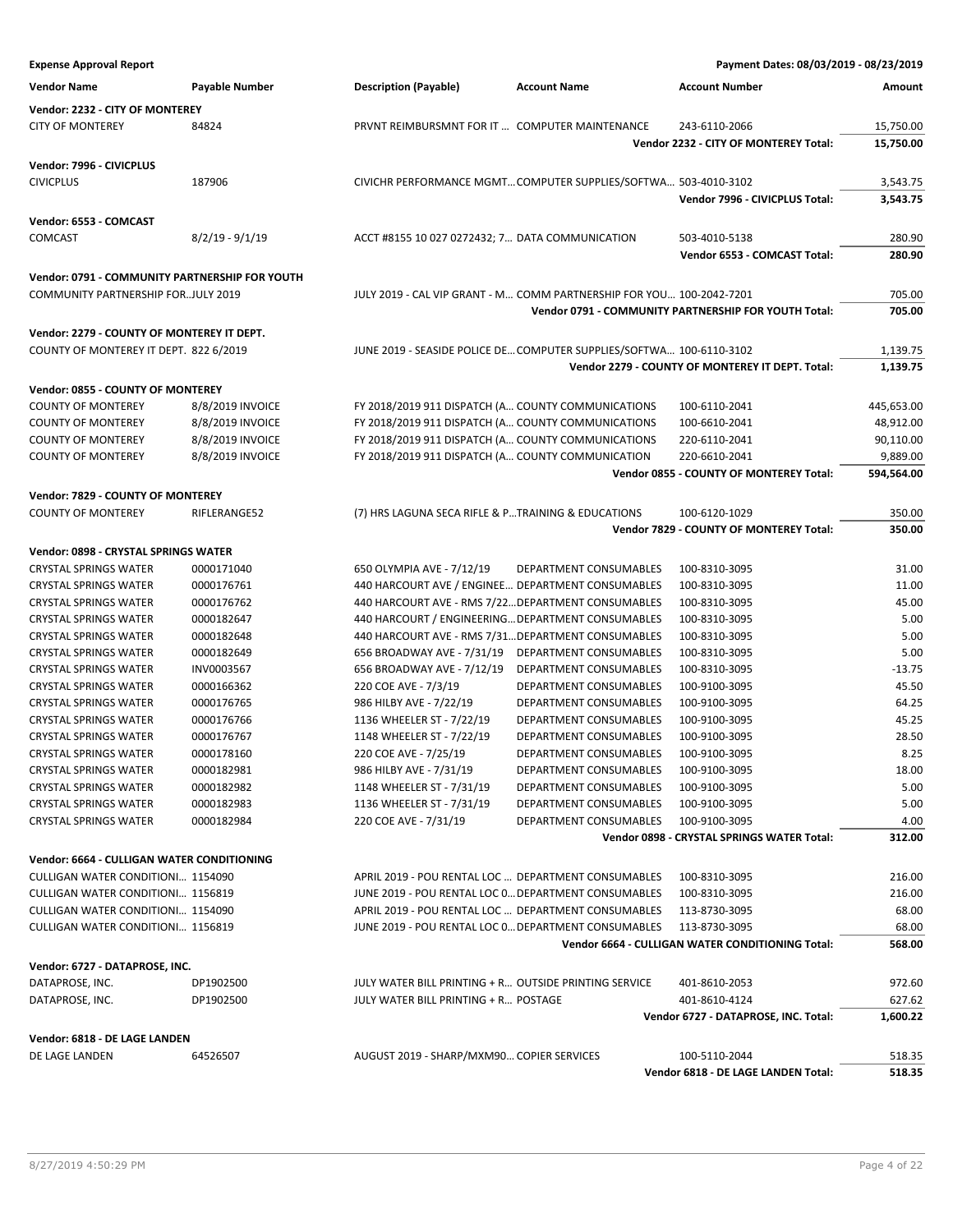| <b>Expense Approval Report</b>                                                     |                       |                                                          |                                                  | Payment Dates: 08/03/2019 - 08/23/2019                               |                  |
|------------------------------------------------------------------------------------|-----------------------|----------------------------------------------------------|--------------------------------------------------|----------------------------------------------------------------------|------------------|
| <b>Vendor Name</b>                                                                 | <b>Payable Number</b> | <b>Description (Payable)</b>                             | <b>Account Name</b>                              | <b>Account Number</b>                                                | Amount           |
| Vendor: 0981 - DEL MAR FRENCH LAUNDRY, INC.                                        |                       |                                                          |                                                  |                                                                      |                  |
| DEL MAR FRENCH LAUNDRY, IN 07/25/2019                                              |                       | RECREATION DEPT - 21 TABLE C SENIOR ACTIVITIES           |                                                  | 251-9500-7125                                                        | 136.50           |
|                                                                                    |                       |                                                          |                                                  | Vendor 0981 - DEL MAR FRENCH LAUNDRY, INC. Total:                    | 136.50           |
| Vendor: 0988 - DEL REY CAR WASH                                                    |                       |                                                          |                                                  |                                                                      |                  |
| DEL REY CAR WASH                                                                   | 1040                  | (13) FULL SERVICE CAR WASHES OTHER EXPENSE               |                                                  | 100-6110-2078                                                        | 249.00           |
| DEL REY CAR WASH                                                                   | 1038                  | (1) FULL SERVICE CAR WASH - P OTHER EXPENSE              |                                                  | 501-8510-2078                                                        | 18.00            |
|                                                                                    |                       |                                                          |                                                  | Vendor 0988 - DEL REY CAR WASH Total:                                | 267.00           |
| Vendor: 5405 - DUKE'S ROOT CONTROL, INC.                                           |                       |                                                          |                                                  |                                                                      |                  |
| DUKE'S ROOT CONTROL, INC.                                                          | 15857                 | (485 FT) 6" PIPE SEWER RT CON SUBCONTRACTED WORK         |                                                  | 951-8820-2073                                                        | 969.65           |
|                                                                                    |                       |                                                          |                                                  | Vendor 5405 - DUKE'S ROOT CONTROL, INC. Total:                       | 969.65           |
|                                                                                    |                       |                                                          |                                                  |                                                                      |                  |
| Vendor: 7358 - EAN SERVICES, LLC<br>EAN SERVICES, LLC                              | 60035851483           | RENTAL AGREEMNT #94404235 TRAINING & EDUCATIONS          |                                                  | 100-6120-1029                                                        | 145.64           |
| EAN SERVICES, LLC                                                                  | 650033680008          | RENTAL AGREEMNT #6HZC3Y/  TRAINING & EDUCATIONS          |                                                  | 100-6120-1029                                                        | 107.53           |
| EAN SERVICES, LLC                                                                  | 800033788007          | RENTAL AGREEMNT #6FKQ6B/ TRAINING & EDUCAITON            |                                                  | 100-6130-1029                                                        | 160.39           |
|                                                                                    |                       |                                                          |                                                  | Vendor 7358 - EAN SERVICES, LLC Total:                               | 413.56           |
|                                                                                    |                       |                                                          |                                                  |                                                                      |                  |
| Vendor: 4459 - ELEVATOR SERVICE COMPANY, INC.                                      |                       |                                                          |                                                  |                                                                      |                  |
| ELEVATOR SERVICE COMPANY,  24253FEBJUL                                             |                       | 220 COE AVE - SEMI ANNUAL L SUBCONTRACTED WORK           |                                                  | 100-8310-2073<br>Vendor 4459 - ELEVATOR SERVICE COMPANY, INC. Total: | 325.00<br>325.00 |
|                                                                                    |                       |                                                          |                                                  |                                                                      |                  |
| Vendor: 8365 - ELLIS MAKUS LLP                                                     |                       |                                                          |                                                  |                                                                      |                  |
| <b>ELLIS MAKUS LLP</b>                                                             | 8625                  | 1/10/19-5/6/19 SVCS FOR SEAS CONSULTANT                  |                                                  | 100-6110-1030                                                        | 6,768.50         |
| <b>ELLIS MAKUS LLP</b>                                                             | 8627                  | 1/10/19-5/1/19 SVCS FOR SEAS CONSULTANT                  |                                                  | 100-6110-1030                                                        | 9,647.94         |
|                                                                                    |                       |                                                          |                                                  | Vendor 8365 - ELLIS MAKUS LLP Total:                                 | 16,416.44        |
| Vendor: 1152 - ENTENMANN-ROVIN COMPANY                                             |                       |                                                          |                                                  |                                                                      |                  |
| ENTENMANN-ROVIN COMPANY 0144691-IN                                                 |                       | (1) SEASIDE PD DOME BADGE -  OTHER EXPENSE               |                                                  | 100-6110-2078                                                        | 124.44           |
| ENTENMANN-ROVIN COMPANY 0144810-IN                                                 |                       | (1) SEASIDE PD DOME BADGE -  OTHER EXPENSE               |                                                  | 100-6110-2078                                                        | 77.03            |
| ENTENMANN-ROVIN COMPANY 0144942-IN                                                 |                       | (1) SEASIDE DOME BADGE - REP OTHER EXPENSE               |                                                  | 100-6110-2078                                                        | 84.15            |
| ENTENMANN-ROVIN COMPANY 0145252-IN                                                 |                       | (2) BADGES - RECORDS TECH, (1OTHER EXPENSE               |                                                  | 100-6110-2078                                                        | 345.62           |
|                                                                                    |                       |                                                          |                                                  | Vendor 1152 - ENTENMANN-ROVIN COMPANY Total:                         | 631.24           |
| Vendor: 8979 - ERROL L. MONTGOMERY & ASSOCIATES, INC.                              |                       |                                                          |                                                  |                                                                      |                  |
| ERROL L. MONTGOMERY & ASS 9150-19-4A                                               |                       | JUNE 2019 - GENERAL CONSULTCONSULTING COSTS              |                                                  | 670-2130-1030                                                        | 2,455.36         |
|                                                                                    |                       |                                                          |                                                  | Vendor 8979 - ERROL L. MONTGOMERY & ASSOCIATES, INC. Total:          | 2,455.36         |
| <b>Vendor: 9266 - EVANGELINA PAREDES</b>                                           |                       |                                                          |                                                  |                                                                      |                  |
| EVANGELINA PAREDES                                                                 | 116067                | DEPOSIT REFUND FOR OLDEME CENTER RENTAL DEPOSITS         |                                                  | 252-2345                                                             | 554.07           |
|                                                                                    |                       |                                                          |                                                  | Vendor 9266 - EVANGELINA PAREDES Total:                              | 554.07           |
| Vendor: 8882 - EVERYONE'S HARVEST                                                  |                       |                                                          |                                                  |                                                                      |                  |
| EVERYONE'S HARVEST                                                                 | 07-19                 | JULY 2019 - SEASIDE FARMER'S FARMERS' MARKET             |                                                  | 100-7310-4206                                                        | 3,034.00         |
|                                                                                    |                       |                                                          |                                                  | Vendor 8882 - EVERYONE'S HARVEST Total:                              | 3,034.00         |
| Vendor: 5969 - FASTENAL COMPANY                                                    |                       |                                                          |                                                  |                                                                      |                  |
| <b>FASTENAL COMPANY</b>                                                            | CASEA94090            | JULY 2019 VENDING SUPPLIES                               | SUBCONTRACTED WORK                               | 100-8420-2073                                                        | 822.00           |
| <b>FASTENAL COMPANY</b>                                                            | CASEA94759            | MISC SUPPLIES - PARKS DEPT                               | DEPARTMENT CONSUMABLES                           | 100-8420-3095                                                        | 5.60             |
| <b>FASTENAL COMPANY</b>                                                            | CASEA94744            | (1) 12x1/8x20MM T1 WHEEL                                 | DEPARTMENT CONSUMABLES                           | 210-8110-3095                                                        | 7.09             |
|                                                                                    |                       |                                                          |                                                  | Vendor 5969 - FASTENAL COMPANY Total:                                | 834.69           |
| Vendor: 8338 - FEDEX                                                               |                       |                                                          |                                                  |                                                                      |                  |
| <b>FEDEX</b>                                                                       | 6-617-57588           | 7/10/19 SHIPMENT / ACCT #62 MAIL SERVICES                |                                                  | 100-6110-4124                                                        | 34.22            |
| <b>FEDEX</b>                                                                       | 6-625-16005           | SHIPMENT ON 7/16/19 / ACCT  MAIL SERVICES                |                                                  | 100-6110-4124                                                        | 20.34            |
|                                                                                    |                       |                                                          |                                                  | Vendor 8338 - FEDEX Total:                                           | 54.56            |
|                                                                                    |                       |                                                          |                                                  |                                                                      |                  |
| Vendor: 1188 - FERGUSON ENTERPRISES INC #686<br>FERGUSON ENTERPRISES INC # 6775818 |                       | (1) CCY 40G 40 MBH NAT TALL  DEPARTMENT CONSUMABLES      |                                                  | 113-8730-3095                                                        | 577.24           |
| FERGUSON ENTERPRISES INC # 6785508                                                 |                       | (1) STD SS BSKT STRN, (1) PLUM DEPARTMENT CONSUMABLES    |                                                  | 113-8730-3095                                                        | 9.01             |
| FERGUSON ENTERPRISES INC # 6788833                                                 |                       | (2) 1/2 FIP HOSE BIBB NO KINK DEPARTMENT CONSUMABLES     |                                                  |                                                                      | 14.53            |
|                                                                                    |                       |                                                          |                                                  | 113-8730-3095                                                        |                  |
| FERGUSON ENTERPRISES INC # 6800322                                                 |                       | (1) 2 STD NH COUP, (1) PVC CO DEPARTMENT CONSUMABLES     |                                                  | 113-8730-3095                                                        | 17.51            |
| FERGUSON ENTERPRISES INC # 6816719                                                 |                       | (2) BRS NIP GBL, (1) BRS NIP GBL, DEPARTMENT CONSUMABLES |                                                  | 113-8730-3095                                                        | 28.09            |
| FERGUSON ENTERPRISES INC # 6818607                                                 |                       | <b>MISC SUPPLIES</b><br><b>RED COUP</b>                  | DEPARTMENT CONSUMABLES                           | 113-8730-3095                                                        | 79.65<br>6.73    |
| FERGUSON ENTERPRISES INC # 6821002<br>FERGUSON ENTERPRISES INC # PY6761921*5       |                       | CREDIT MEMO - PY6761921*5                                | DEPARTMENT CONSUMABLES<br>DEPARTMENT CONSUMABLES | 113-8730-3095<br>113-8730-3095                                       | $-12.45$         |
| FERGUSON ENTERPRISES INC # PY6766814*5                                             |                       | CREDIT MEMO - INV #PY67668 DEPARTMENT CONSUMABLES        |                                                  | 113-8730-3095                                                        | $-5.54$          |
|                                                                                    |                       |                                                          |                                                  |                                                                      |                  |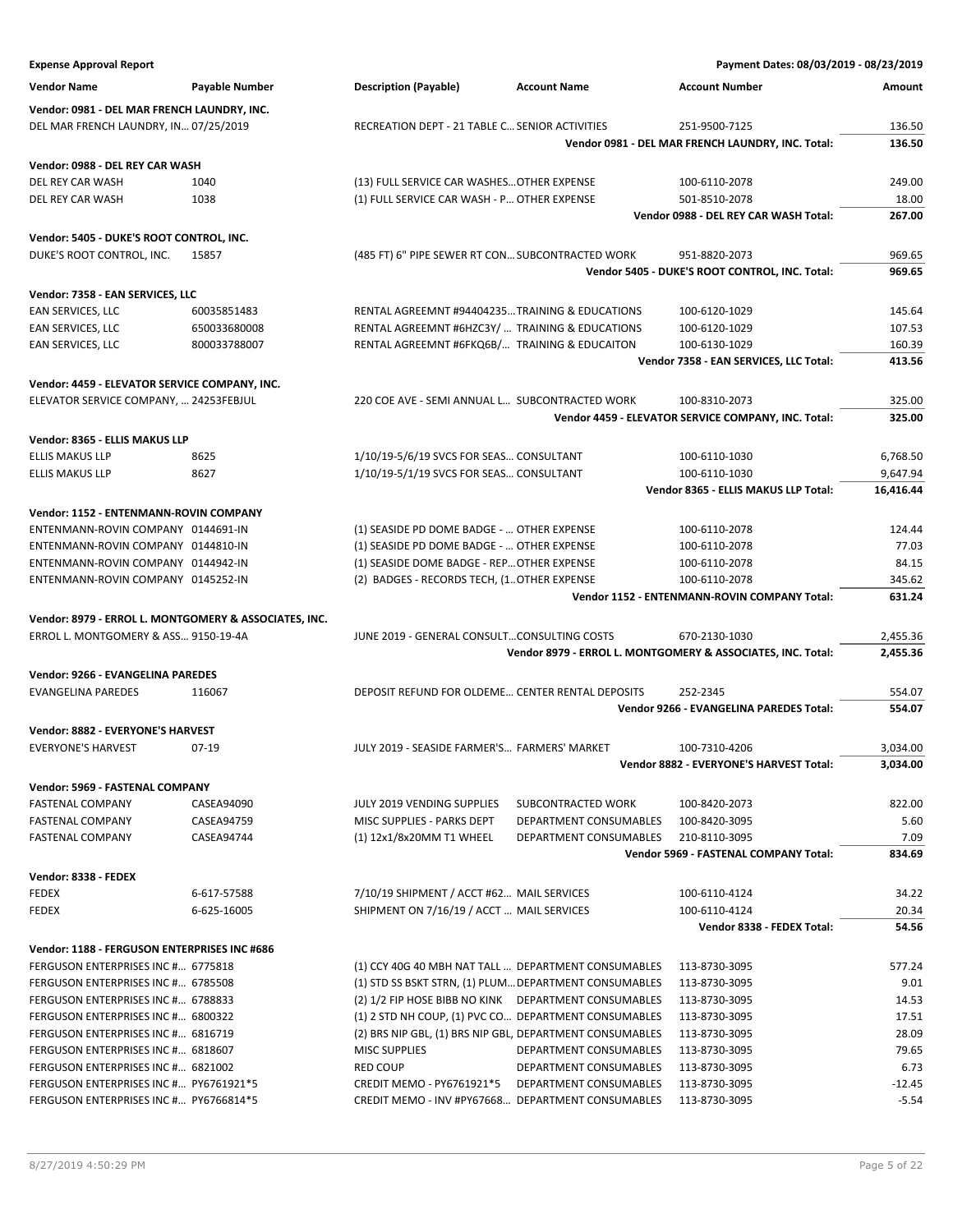| <b>Expense Approval Report</b>                                     |                   |                                                                     |                       | Payment Dates: 08/03/2019 - 08/23/2019             |           |
|--------------------------------------------------------------------|-------------------|---------------------------------------------------------------------|-----------------------|----------------------------------------------------|-----------|
| <b>Vendor Name</b>                                                 | Payable Number    | <b>Description (Payable)</b>                                        | <b>Account Name</b>   | <b>Account Number</b>                              | Amount    |
| FERGUSON ENTERPRISES INC # PY6766825*5                             |                   | CREDIT MEMO - INV #PY67668 DEPARTMENT CONSUMABLES                   |                       | 113-8730-3095                                      | $-434.31$ |
| FERGUSON ENTERPRISES INC # 6817778                                 |                   | MISC SUPPLIES - SANITATION D DEPARTMENT CONSUMABLES                 |                       | 951-8820-3095                                      | 477.03    |
|                                                                    |                   |                                                                     |                       | Vendor 1188 - FERGUSON ENTERPRISES INC #686 Total: | 757.49    |
| Vendor: 7089 - FORT ORD REUSE AUTHORITY                            |                   |                                                                     |                       |                                                    |           |
| FORT ORD REUSE AUTHORITY                                           | $20 - 8$          | FY19/20 MEMBERSHIP DUES                                             | DUES & MEMBERSHIP     | 100-1010-4122                                      | 28,000.00 |
| FORT ORD REUSE AUTHORITY                                           | $20-8.$           | FY 18/19 DTSC                                                       | DUES & MEMBERSHIP     | 100-1010-4122                                      | 858.09    |
|                                                                    |                   |                                                                     |                       | Vendor 7089 - FORT ORD REUSE AUTHORITY Total:      | 28,858.09 |
| Vendor: 6224 - FRED D. HARDEE, JR.                                 |                   |                                                                     |                       |                                                    |           |
| FRED D. HARDEE, JR.                                                | <b>SSHR 19-02</b> | PERSONNEL INVEST ASSITANCE,CONSULTANT                               |                       | 100-2031-1030                                      | 3,288.62  |
|                                                                    |                   |                                                                     |                       | Vendor 6224 - FRED D. HARDEE, JR. Total:           | 3,288.62  |
|                                                                    |                   |                                                                     |                       |                                                    |           |
| Vendor: 6306 - GAVILAN PEST CONTROL<br><b>GAVILAN PEST CONTROL</b> | 0125110           | 986 HILBY AVE - MO. GENERAL  TEMPORARY CONTRACT SERVIC100-9200-2043 |                       |                                                    | 83.00     |
|                                                                    |                   |                                                                     |                       | Vendor 6306 - GAVILAN PEST CONTROL Total:          | 83.00     |
|                                                                    |                   |                                                                     |                       |                                                    |           |
| Vendor: 1392 - GRANITE ROCK COMPANY                                |                   |                                                                     |                       |                                                    |           |
| <b>GRANITE ROCK COMPANY</b>                                        | 1186702           | TICKET #156596 - 1173 BROAD SUBCONTRACTED WORK                      |                       | 210-8110-2073                                      | 1,048.80  |
|                                                                    |                   |                                                                     |                       | Vendor 1392 - GRANITE ROCK COMPANY Total:          | 1,048.80  |
| Vendor: 3154 - GREEN VALLEY LANSCAPE INC.                          |                   |                                                                     |                       |                                                    |           |
| GREEN VALLEY LANSCAPE INC.                                         | 35166             | (1) 20# GRO-POWER, (1) PRUNI DEPARTMENT CONSUMABLES                 |                       | 100-8420-3095                                      | 70.77     |
|                                                                    |                   |                                                                     |                       | Vendor 3154 - GREEN VALLEY LANSCAPE INC. Total:    | 70.77     |
| Vendor: 9264 - HANLEY & FLEISHMAN, LLP                             |                   |                                                                     |                       |                                                    |           |
| HANLEY & FLEISHMAN, LLP                                            | 3130              | CITY OF SEASIDE - DON FREEM LEGAL SERVICES                          |                       | 100-3010-1022                                      | 2,260.00  |
|                                                                    |                   |                                                                     |                       | Vendor 9264 - HANLEY & FLEISHMAN, LLP Total:       | 2,260.00  |
| Vendor: 9239 - HAVIS INC.                                          |                   |                                                                     |                       |                                                    |           |
| HAVIS INC.                                                         | INV136772         | (1) ICS-REPAIR - 1 / LABOR CHA OUTSIDE REPAIRS                      |                       | 501-8520-6148                                      | 872.34    |
|                                                                    |                   |                                                                     |                       | Vendor 9239 - HAVIS INC. Total:                    | 872.34    |
| Vendor: 5989 - HdL COREN & CONE                                    |                   |                                                                     |                       |                                                    |           |
| <b>HdL COREN &amp; CONE</b>                                        | 0026806-IN        | JUL-SEPT 2019; CONTRACT SERV PROPERTY TAX ADMIN FEES                |                       | 100-5110-1040                                      | 3,200.00  |
| <b>HdL COREN &amp; CONE</b>                                        | 0027029-IN        | 2018/19 CAFR STATISTICAL RPTSOTHER EXPENSE                          |                       | 100-5110-2078                                      | 645.00    |
|                                                                    |                   |                                                                     |                       | Vendor 5989 - HdL COREN & CONE Total:              | 3,845.00  |
| Vendor: 8192 - HEATHER HARDEE                                      |                   |                                                                     |                       |                                                    |           |
| <b>HEATHER HARDEE</b>                                              | SSPD19-03         | PRE-EMPLOYMENT POLYGRAPHBACKGROUND INVESTIGATION 100-6110-1027      |                       |                                                    | 590.00    |
|                                                                    |                   |                                                                     |                       | Vendor 8192 - HEATHER HARDEE Total:                | 590.00    |
| Vendor: 8966 - HERMILA GUIZAR LUNA                                 |                   |                                                                     |                       |                                                    |           |
| HERMILA GUIZAR LUNA                                                | 116066            | DEPOSIT REFUND FOR SOPER P RENTAL DEPOSITS                          |                       | 257-2345                                           | 126.18    |
|                                                                    |                   |                                                                     |                       | Vendor 8966 - HERMILA GUIZAR LUNA Total:           | 126.18    |
| Vendor: 1569 - HOPE SERVICES                                       |                   |                                                                     |                       |                                                    |           |
| <b>HOPE SERVICES</b>                                               | S169146           | JULY 2019 - SEASIDE MAINTEN SUBCONTRACTED WORK                      |                       | 100-8420-2073                                      | 4,500.00  |
| <b>HOPE SERVICES</b>                                               | S169146           | JULY 2019 - SEASIDE MAINTEN SUBCONTRACTED WORK                      |                       | 103-8710-2073                                      | 747.42    |
|                                                                    |                   |                                                                     |                       | Vendor 1569 - HOPE SERVICES Total:                 | 5,247.42  |
| Vendor: 4920 - ICMA RETIREMENT TRUST-457                           |                   |                                                                     |                       |                                                    |           |
| ICMA RETIREMENT TRUST-457                                          | INV0003595        | <b>CONTRIBUTIONS</b>                                                | DEFERRED COMP PAYABLE | 100-2060                                           | 324.98    |
| ICMA RETIREMENT TRUST-457                                          | INV0003595        | <b>CONTRIBUTIONS</b>                                                | DEFERRED COMP PAYABLE | 100-2060                                           | 661.01    |
| <b>ICMA RETIREMENT TRUST-457</b>                                   | INV0003595        | <b>CONTRIBUTIONS</b>                                                | DEFERRED COMP PAYABLE | 100-2060                                           | 393.72    |
| ICMA RETIREMENT TRUST-457                                          | INV0003595        | <b>CONTRIBUTIONS</b>                                                | DEFERRED COMP PAYABLE | 100-2060                                           | 511.75    |
| ICMA RETIREMENT TRUST-457                                          | INV0003595        | <b>CONTRIBUTIONS</b>                                                | DEFERRED COMP PAYABLE | 100-2060                                           | 696.29    |
| ICMA RETIREMENT TRUST-457                                          | INV0003595        | <b>CONTRIBUTIONS</b>                                                | DEFERRED COMP PAYABLE | 100-2060                                           | 5,955.49  |
| ICMA RETIREMENT TRUST-457                                          | INV0003595        | <b>CONTRIBUTIONS</b>                                                | DEFERRED COMP PAYABLE | 100-2060                                           | 19,478.42 |
| ICMA RETIREMENT TRUST-457                                          | INV0003595        | <b>CONTRIBUTIONS</b>                                                | DEFERRED COMP PAYABLE | 100-2060                                           | 1,016.60  |
| ICMA RETIREMENT TRUST-457                                          | INV0003595        | <b>CONTRIBUTIONS</b>                                                | DEFERRED COMP PAYABLE | 100-2060                                           | 1,028.77  |
| ICMA RETIREMENT TRUST-457                                          | INV0003595        | <b>CONTRIBUTIONS</b>                                                | DEFERRED COMP PAYABLE | 100-2060                                           | 109.82    |
| ICMA RETIREMENT TRUST-457                                          | INV0003595        | <b>CONTRIBUTIONS</b>                                                | DEFERRED COMP PAYABLE | 103-2060                                           | 1.27      |
| ICMA RETIREMENT TRUST-457                                          | INV0003595        | <b>CONTRIBUTIONS</b>                                                | DEFERRED COMP PAYABLE | 103-2060                                           | 26.81     |
| ICMA RETIREMENT TRUST-457                                          | INV0003595        | <b>CONTRIBUTIONS</b>                                                | DEFERRED COMP PAYABLE | 103-2060                                           | 9.33      |
| ICMA RETIREMENT TRUST-457                                          | INV0003595        | <b>CONTRIBUTIONS</b>                                                | DEFERRED COMP PAYABLE | 113-2060                                           | 57.11     |
| ICMA RETIREMENT TRUST-457                                          | INV0003595        | <b>CONTRIBUTIONS</b>                                                | DEFERRED COMP PAYABLE | 113-2060                                           | 116.84    |
| ICMA RETIREMENT TRUST-457                                          | INV0003595        | <b>CONTRIBUTIONS</b>                                                | DEFERRED COMP PAYABLE | 200-2060                                           | 120.55    |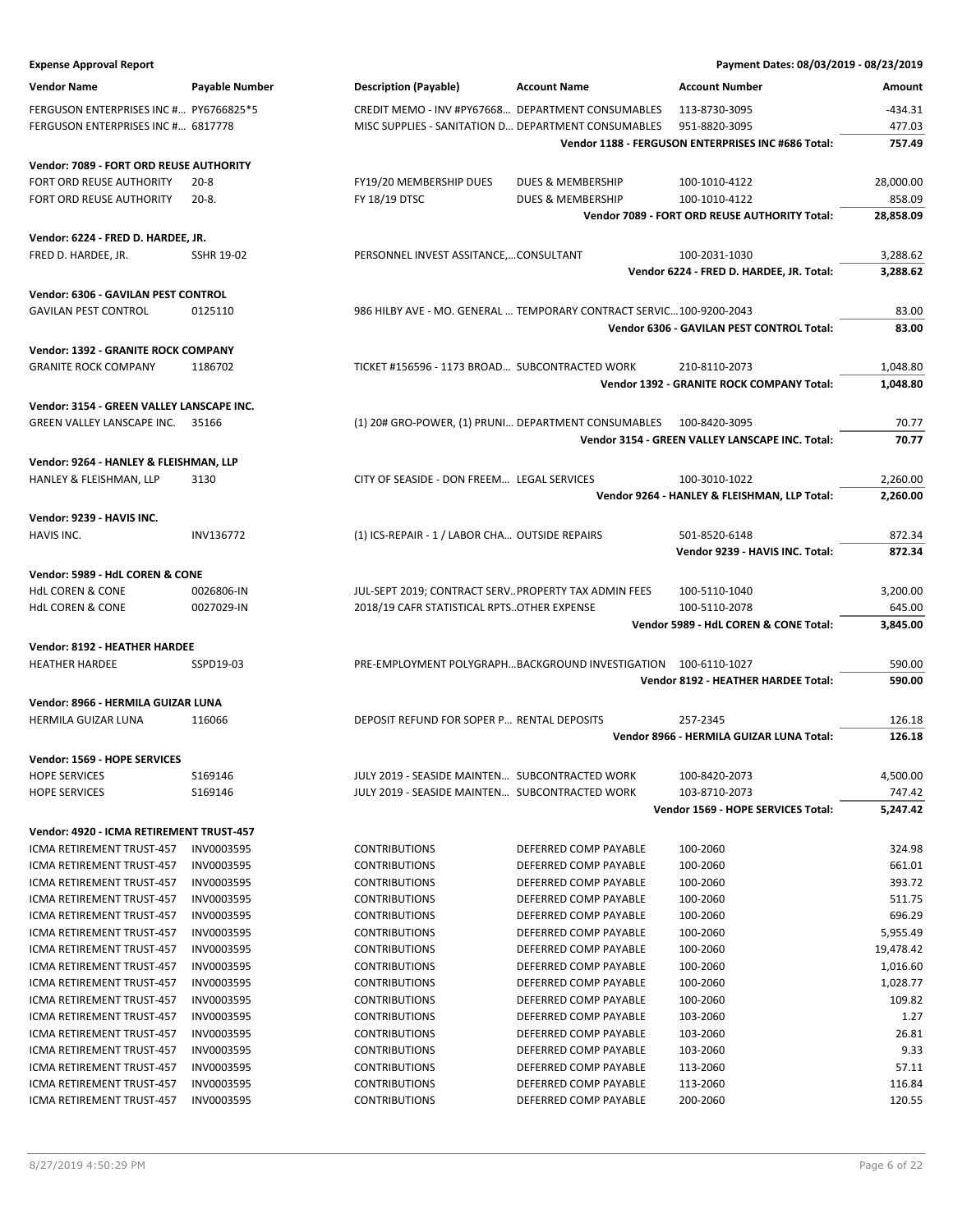| <b>Vendor Name</b>                        | Payable Number   | <b>Description (Payable)</b>                       | <b>Account Name</b>    | <b>Account Number</b>                           | Amount    |
|-------------------------------------------|------------------|----------------------------------------------------|------------------------|-------------------------------------------------|-----------|
| ICMA RETIREMENT TRUST-457                 | INV0003595       | <b>CONTRIBUTIONS</b>                               | DEFERRED COMP PAYABLE  | 210-2060                                        | 8.01      |
| ICMA RETIREMENT TRUST-457                 | INV0003595       | <b>CONTRIBUTIONS</b>                               | DEFERRED COMP PAYABLE  | 210-2060                                        | 325.89    |
| ICMA RETIREMENT TRUST-457                 | INV0003595       | <b>CONTRIBUTIONS</b>                               | DEFERRED COMP PAYABLE  | 210-2060                                        | 64.68     |
| ICMA RETIREMENT TRUST-457                 | INV0003595       | <b>CONTRIBUTIONS</b>                               | DEFERRED COMP PAYABLE  | 210-2060                                        | 163.88    |
| ICMA RETIREMENT TRUST-457                 | INV0003595       | <b>CONTRIBUTIONS</b>                               | DEFERRED COMP PAYABLE  | 271-2060                                        | 118.16    |
| ICMA RETIREMENT TRUST-457                 | INV0003595       | <b>CONTRIBUTIONS</b>                               | DEFERRED COMP PAYABLE  | 271-2060                                        | 146.21    |
| ICMA RETIREMENT TRUST-457                 | INV0003595       | <b>CONTRIBUTIONS</b>                               | DEFERRED COMP PAYABLE  | 271-2060                                        | 75.52     |
| ICMA RETIREMENT TRUST-457                 | INV0003595       | <b>CONTRIBUTIONS</b>                               | DEFERRED COMP PAYABLE  | 401-2060                                        | 94.18     |
| ICMA RETIREMENT TRUST-457                 | INV0003595       | <b>CONTRIBUTIONS</b>                               | DEFERRED COMP PAYABLE  | 401-2060                                        | 444.57    |
| ICMA RETIREMENT TRUST-457                 | INV0003595       | <b>CONTRIBUTIONS</b>                               | DEFERRED COMP PAYABLE  | 401-2060                                        | 28.55     |
| ICMA RETIREMENT TRUST-457                 | INV0003595       | <b>CONTRIBUTIONS</b>                               | DEFERRED COMP PAYABLE  | 501-2060                                        | 57.11     |
| ICMA RETIREMENT TRUST-457                 | INV0003595       | <b>CONTRIBUTIONS</b>                               | DEFERRED COMP PAYABLE  | 501-2060                                        | 197.98    |
| ICMA RETIREMENT TRUST-457                 | INV0003595       | <b>CONTRIBUTIONS</b>                               | DEFERRED COMP PAYABLE  | 501-2060                                        | 65.24     |
| ICMA RETIREMENT TRUST-457                 | INV0003595       | <b>CONTRIBUTIONS</b>                               | DEFERRED COMP PAYABLE  | 503-2060                                        | 573.85    |
| ICMA RETIREMENT TRUST-457                 | INV0003595       | <b>CONTRIBUTIONS</b>                               | DEFERRED COMP PAYABLE  | 503-2060                                        | 313.82    |
| ICMA RETIREMENT TRUST-457                 | INV0003595       | <b>CONTRIBUTIONS</b>                               | DEFERRED COMP PAYABLE  | 951-2060                                        | 67.22     |
| ICMA RETIREMENT TRUST-457                 | INV0003595       | <b>CONTRIBUTIONS</b>                               | DEFERRED COMP PAYABLE  | 951-2060                                        | 96.05     |
| ICMA RETIREMENT TRUST-457                 | INV0003595       | <b>CONTRIBUTIONS</b>                               | DEFERRED COMP PAYABLE  | 951-2060                                        | 315.26    |
| ICMA RETIREMENT TRUST-457                 | INV0003595       | <b>CONTRIBUTIONS</b>                               | DEFERRED COMP PAYABLE  | 951-2060                                        | 36.09     |
| ICMA RETIREMENT TRUST-457                 | INV0003595       | <b>CONTRIBUTIONS</b>                               | DEFERRED COMP PAYABLE  | 953-2060                                        | 23.60     |
|                                           |                  |                                                    |                        | Vendor 4920 - ICMA RETIREMENT TRUST-457 Total:  | 33,724.63 |
| Vendor: 8332 - IVY SIMPSON                |                  |                                                    |                        |                                                 |           |
| <b>IVY SIMPSON</b>                        | 1336             | AUGUST 2019 - WEEKLY INTERI DEPARTMENT CONSUMABLES |                        | 100-8310-3095                                   | 216.00    |
|                                           |                  |                                                    |                        | Vendor 8332 - IVY SIMPSON Total:                | 216.00    |
|                                           |                  |                                                    |                        |                                                 |           |
| Vendor: 7065 - JAN ROEHL CONSULTING       |                  |                                                    |                        |                                                 |           |
| JAN ROEHL CONSULTING                      | 11               | JULY 2019 CALVIP EVALUATION  JAN ROEHL CONSULTING  |                        | 100-2042-1039                                   | 403.75    |
|                                           |                  |                                                    |                        | Vendor 7065 - JAN ROEHL CONSULTING Total:       | 403.75    |
| Vendor: 8455 - JERRY BLACKWELDER          |                  |                                                    |                        |                                                 |           |
| <b>JERRY BLACKWELDER</b>                  | 8/13/19          | 8/13/2019 SCSD BOARD MEETI MEETINGS AND TRAVEL     |                        | 951-8820-4121                                   | 100.00    |
|                                           |                  |                                                    |                        | Vendor 8455 - JERRY BLACKWELDER Total:          | 100.00    |
| Vendor: 9046 - JONATHAN GABRIEL WIZARD    |                  |                                                    |                        |                                                 |           |
| JONATHAN GABRIEL WIZARD                   | 8/13/19          | 8/13/2019 SCSD MOARD MEET MEETINGS AND TRAVEL      |                        | 951-8820-4121                                   | 100.00    |
|                                           |                  |                                                    |                        | Vendor 9046 - JONATHAN GABRIEL WIZARD Total:    | 100.00    |
| Vendor: 1798 - KELLY-MOORE PAINT COMPANY  |                  |                                                    |                        |                                                 |           |
| KELLY-MOORE PAINT COMPANY 802-00000698583 |                  | MISC PAINT SUPPLIES 7/31/19                        | DEPARTMENT CONSUMABLES | 100-8310-3095                                   | 82.42     |
| KELLY-MOORE PAINT COMPANY 802-00000695464 |                  | PAINT SUPPLIES FOR WATER T DEPARTMENT CONSUMABLES  |                        | 401-8620-3095                                   | 82.46     |
|                                           |                  |                                                    |                        | Vendor 1798 - KELLY-MOORE PAINT COMPANY Total:  | 164.88    |
|                                           |                  |                                                    |                        |                                                 |           |
| Vendor: 7910 - KOFF & ASSOCIATES          |                  |                                                    |                        |                                                 |           |
| KOFF & ASSOCIATES                         | 5545             | PROF HR ASSISTANCE - CITY M CONSULTANT             |                        | 100-2031-1030                                   | 2,662.25  |
|                                           |                  |                                                    |                        | Vendor 7910 - KOFF & ASSOCIATES Total:          | 2,662.25  |
| <b>Vendor: 8368 - KOSMONT COMPANIES</b>   |                  |                                                    |                        |                                                 |           |
| KOSMONT COMPANIES                         | 1702.7022        | JULY 2019 - PROJECT 1702.7 - E CONSULTANT          |                        | 100-7410-1030                                   | 834.60    |
|                                           |                  |                                                    |                        | Vendor 8368 - KOSMONT COMPANIES Total:          | 834.60    |
| Vendor: 0912 - L.N. CURTIS & SONS         |                  |                                                    |                        |                                                 |           |
| L.N. CURTIS & SONS                        | INV304311        | MISC TOOLS FOR SEASIDE FIRE  DEPARTMENT EQUIPMENT  |                        | 100-6640-8187                                   | 1,001.07  |
|                                           |                  |                                                    |                        | Vendor 0912 - L.N. CURTIS & SONS Total:         | 1,001.07  |
| Vendor: 1873 - LACAL EQUIPMENT, INC.      |                  |                                                    |                        |                                                 |           |
| LACAL EQUIPMENT, INC.                     | 0306598-IN       | (1) CENTERBOARD DEFLECTOR  VEHICLE PARTS           |                        | 501-8520-6144                                   | 209.23    |
|                                           |                  |                                                    |                        | Vendor 1873 - LACAL EQUIPMENT, INC. Total:      | 209.23    |
|                                           |                  |                                                    |                        |                                                 |           |
| Vendor: 6172 - LEXIS NEXIS RISK SOLUTIONS |                  |                                                    |                        |                                                 |           |
| LEXIS NEXIS RISK SOLUTIONS                | 1035416-20190731 | JULY 2019 MINIMUM COMMIT INVESTIGATION EXPENSE     |                        | 100-6130-4125                                   | 150.00    |
|                                           |                  |                                                    |                        | Vendor 6172 - LEXIS NEXIS RISK SOLUTIONS Total: | 150.00    |
| Vendor: 1976 - LINCOLN AQUATICS           |                  |                                                    |                        |                                                 |           |
| LINCOLN AQUATICS                          | 36967858         | CHEMICALS FOR PATTULLO SW CHEMICALS                |                        | 100-8310-3099                                   | 391.96    |
|                                           |                  |                                                    |                        | Vendor 1976 - LINCOLN AQUATICS Total:           | 391.96    |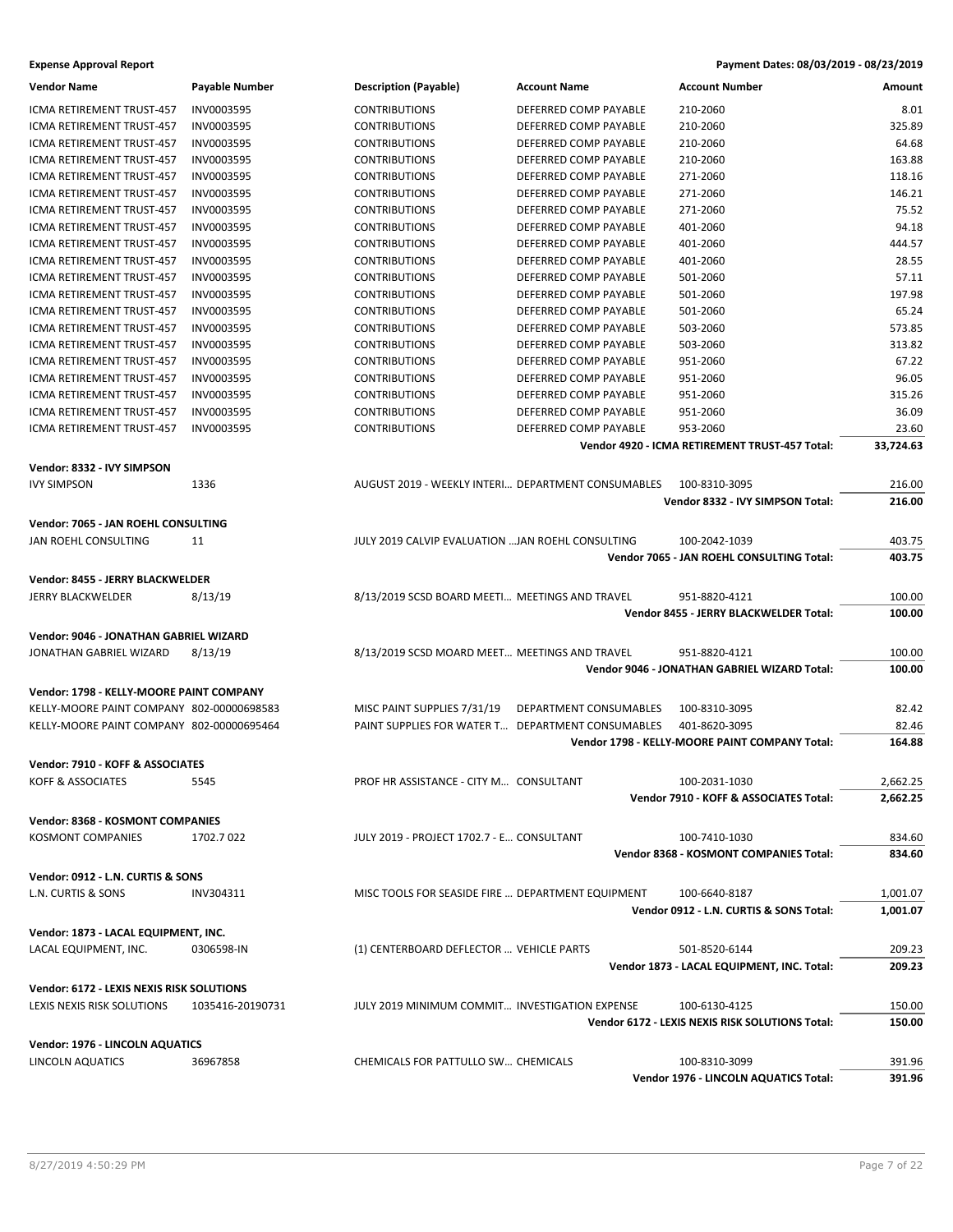| <b>Expense Approval Report</b>                                                      |                        |                                                                                                                |                                                                        | Payment Dates: 08/03/2019 - 08/23/2019                          |                |
|-------------------------------------------------------------------------------------|------------------------|----------------------------------------------------------------------------------------------------------------|------------------------------------------------------------------------|-----------------------------------------------------------------|----------------|
| <b>Vendor Name</b>                                                                  | <b>Payable Number</b>  | <b>Description (Payable)</b>                                                                                   | <b>Account Name</b>                                                    | <b>Account Number</b>                                           | Amount         |
| Vendor: 8586 - LOUIS DIPRETORO                                                      |                        |                                                                                                                |                                                                        |                                                                 |                |
| <b>LOUIS DIPRETORO</b>                                                              | 00097                  | DJ SVCS FOR 8/6/19 - NATIONALCOMMUNITY RELATIONS                                                               |                                                                        | 100-6110-1024                                                   | 300.00         |
|                                                                                     |                        |                                                                                                                |                                                                        | Vendor 8586 - LOUIS DIPRETORO Total:                            | 300.00         |
| Vendor: 5365 - MANUEL FERNANDEZ                                                     |                        |                                                                                                                |                                                                        |                                                                 |                |
| MANUEL FERNANDEZ                                                                    | <b>BEST BUY</b>        | REIMBURSE FOR LAP TOP, PUL DEPARTMENT EQUIPMENT                                                                |                                                                        | 100-6120-8187                                                   | 1,316.95       |
|                                                                                     |                        |                                                                                                                |                                                                        | Vendor 5365 - MANUEL FERNANDEZ Total:                           | 1,316.95       |
| Vendor: 2102 - MARTIN'S IRRIGATION SUPPLY, INC.                                     |                        |                                                                                                                |                                                                        |                                                                 |                |
| MARTIN'S IRRIGATION SUPPLY,  550273                                                 |                        | MISC IRRIGATION SUPPLIES 8/1 DEPARTMENT CONSUMABLES                                                            |                                                                        | 100-8440-3095                                                   | 327.47         |
|                                                                                     |                        |                                                                                                                |                                                                        | Vendor 2102 - MARTIN'S IRRIGATION SUPPLY, INC. Total:           | 327.47         |
| Vendor: 2236 - MBS BUSINESS SYSTEMS                                                 |                        |                                                                                                                |                                                                        |                                                                 |                |
| MBS BUSINESS SYSTEMS                                                                | 366345                 | FY18/19 PORTION / 986 HILBY  COPIER SERVICES                                                                   |                                                                        | 100-9200-2044                                                   | 164.89         |
| MBS BUSINESS SYSTEMS                                                                | 366345.                | FY19/20 PORTION / 986 HILBY  COPIER SERVICES                                                                   |                                                                        | 100-9200-2044                                                   | 342.10         |
|                                                                                     |                        |                                                                                                                |                                                                        | Vendor 2236 - MBS BUSINESS SYSTEMS Total:                       | 506.99         |
| Vendor: 2157 - MGT OF AMERICA, LLC                                                  |                        |                                                                                                                |                                                                        |                                                                 |                |
| MGT OF AMERICA, LLC                                                                 | 36112                  | 01.00 ANNUAL SB 90 CLAIMING CONSULTANT                                                                         |                                                                        | 100-5110-1030                                                   | 2,345.10       |
|                                                                                     |                        |                                                                                                                |                                                                        | Vendor 2157 - MGT OF AMERICA, LLC Total:                        | 2,345.10       |
| Vendor: 2781 - MIRIAM WILSON                                                        |                        |                                                                                                                |                                                                        |                                                                 |                |
| MIRIAM WILSON                                                                       | 242957                 | MAY 2019 - MIGRATORY BIRD  SUBCONTRACTED WORK                                                                  |                                                                        | 100-8420-2073                                                   | 500.00         |
| <b>MIRIAM WILSON</b>                                                                | 242959                 | JULY 2019 - MIGRATORY BIRD  SUBCONTRACTED WORK                                                                 |                                                                        | 100-8420-2073                                                   | 500.00         |
|                                                                                     |                        |                                                                                                                |                                                                        | Vendor 2781 - MIRIAM WILSON Total:                              | 1,000.00       |
|                                                                                     |                        |                                                                                                                |                                                                        |                                                                 |                |
| Vendor: 2184 - MISSION LINEN SERVICE                                                |                        | FIRE DEPT - WEEKLY LAUNDRY  UNIFORM SERVICE/LAUNDRY                                                            |                                                                        |                                                                 |                |
| <b>MISSION LINEN SERVICE</b><br><b>MISSION LINEN SERVICE</b>                        | 510375481<br>510424698 | FIRE DEPT - WEEKLY LAUNDRY  UNIFORM SERVICE/LAUNDRY                                                            |                                                                        | 100-6640-2049<br>100-6640-2049                                  | 82.21<br>82.21 |
|                                                                                     |                        |                                                                                                                |                                                                        | Vendor 2184 - MISSION LINEN SERVICE Total:                      | 164.42         |
|                                                                                     |                        |                                                                                                                |                                                                        |                                                                 |                |
| Vendor: 2186 - MISSION UNIFORM SERVICE                                              |                        |                                                                                                                |                                                                        |                                                                 |                |
| <b>MISSION UNIFORM SERVICE</b>                                                      | 510119391              | FIRE DEPT - TOWEL -SHOP-WHI UNIFORM SERVICE/LAUNDRY                                                            |                                                                        | 100-6640-2049                                                   | 33.18          |
| <b>MISSION UNIFORM SERVICE</b>                                                      | 510214846<br>510307867 | FIRE DEPT - TOWEL - SHOP - WH UNIFORM SERVICE/LAUNDRY<br>FIRE DEPT - TOWEL - SHOP - WH UNIFORM SERVICE/LAUNDRY |                                                                        | 100-6640-2049                                                   | 33.18<br>33.18 |
| <b>MISSION UNIFORM SERVICE</b><br><b>MISSION UNIFORM SERVICE</b>                    | 510407601              | FIRE DEPT - TOWELS- SHOP - W UNIFORM SERVICE/LAUNDRY                                                           |                                                                        | 100-6640-2049<br>100-6640-2049                                  | 33.18          |
| <b>MISSION UNIFORM SERVICE</b>                                                      | 510417331              | RECREATION DEPT - UNIFORM  UNIFORM SERVICE/LAUNDRY                                                             |                                                                        | 100-9105-2049                                                   | 122.62         |
| MISSION UNIFORM SERVICE                                                             | 510463371              | RECREATION DEPT - UNIFORM  UNIFORM SERVICE/LAUNDRY                                                             |                                                                        | 100-9105-2049                                                   | 111.96         |
| <b>MISSION UNIFORM SERVICE</b>                                                      | 510469885              | <b>RESTOCK CHARGE (22)</b>                                                                                     | UNIFORM SERVICE/LAUNDRY                                                | 100-9105-2049                                                   | 110.00         |
|                                                                                     |                        |                                                                                                                |                                                                        | Vendor 2186 - MISSION UNIFORM SERVICE Total:                    | 477.30         |
|                                                                                     |                        |                                                                                                                |                                                                        |                                                                 |                |
| Vendor: 7505 - MONTEREY BAY ANALYTICAL SVCS.<br>MONTEREY BAY ANALYTICAL S 190805 05 |                        | SEASIDE MWS SAMPLES RECEIV WATER SAMPLING                                                                      |                                                                        | 401-8620-2072                                                   | 26.00          |
|                                                                                     |                        |                                                                                                                |                                                                        | Vendor 7505 - MONTEREY BAY ANALYTICAL SVCS. Total:              | 26.00          |
|                                                                                     |                        |                                                                                                                |                                                                        |                                                                 |                |
| <b>Vendor: 2238 - MONTEREY BAY PEST CONTROL</b>                                     |                        |                                                                                                                |                                                                        |                                                                 |                |
| MONTEREY BAY PEST CONTROL 0170540                                                   |                        | POLICE DEPT - 440 HARCOURT - PEST CONTROL                                                                      |                                                                        | 100-6110-2057                                                   | 90.00          |
| MONTEREY BAY PEST CONTROL 0170542<br>MONTEREY BAY PEST CONTROL 0170545              |                        | 440 HARCOURT - STORAGE SHE PEST CONTROL<br>CORNER OF 8TH & 2ND. MARIN DEPARTMENT EQUIPMENT                     |                                                                        | 100-6110-2057                                                   | 60.00<br>95.00 |
|                                                                                     |                        |                                                                                                                |                                                                        | 100-6610-8187<br>Vendor 2238 - MONTEREY BAY PEST CONTROL Total: | 245.00         |
|                                                                                     |                        |                                                                                                                |                                                                        |                                                                 |                |
| <b>Vendor: 5543 - MONTEREY BAY URGENT</b>                                           |                        |                                                                                                                |                                                                        |                                                                 |                |
| <b>MONTEREY BAY URGENT</b>                                                          | 260088                 | PRE-EMPLOYMENT TESTING - R SUBCONTRACTED WORK                                                                  |                                                                        | 100-9100-2073                                                   | 25.00          |
|                                                                                     |                        |                                                                                                                |                                                                        | <b>Vendor 5543 - MONTEREY BAY URGENT Total:</b>                 | 25.00          |
| Vendor: 0759 - MONTEREY CO. WEEKLY CLASSIFIEDS                                      |                        |                                                                                                                |                                                                        |                                                                 |                |
| MONTEREY CO. WEEKLY CLASSI 241-091801-00007                                         |                        |                                                                                                                | PUBLIC HEARING NOTICE FE-19 PUBLISHING & LEGAL ADVERTIS 100-2021-2063  |                                                                 | 81.45          |
| MONTEREY CO. WEEKLY CLASSI 242-091801-00007                                         |                        |                                                                                                                | PUBLIC HEARING NOTICE MUP- PUBLISHING & LEGAL ADVERTIS 100-2021-2063   |                                                                 | 81.45          |
| MONTEREY CO. WEEKLY CLASSI 243-091801-00007                                         |                        |                                                                                                                | PUBLIC HEARING NOTICE - CJO PUBLISHING & LEGAL ADVERTIS 100-2021-2063  |                                                                 | 81.45          |
| MONTEREY CO. WEEKLY CLASSI 244-091801-00007                                         |                        |                                                                                                                | PUBLIC HEARING NTC - SLEEPIN PUBLISHING & LEGAL ADVERTIS 100-2021-2063 |                                                                 | 81.45          |
| MONTEREY CO. WEEKLY CLASSI 07/25/19CCSEA                                            |                        | DISPLAY ADVERTISING - SUNDA SUMMER PARK CONCERTS                                                               |                                                                        | 100-9200-7175                                                   | 537.00         |
| MONTEREY CO. WEEKLY CLASSI 08/01/19CCSEA                                            |                        | DISPLAY ADVERTISING - SUNDA SUMMER PARK CONCERTS                                                               |                                                                        | 100-9200-7175                                                   | 537.00         |
|                                                                                     |                        |                                                                                                                |                                                                        | Vendor 0759 - MONTEREY CO. WEEKLY CLASSIFIEDS Total:            | 1,399.80       |
| <b>Vendor: 2205 - MONTEREY COUNTY CONVENTION</b>                                    |                        |                                                                                                                |                                                                        |                                                                 |                |
| MONTEREY COUNTY CONVENT JUNE 2019 - SEASIDE TID                                     |                        | JUNE 2019 - SEASIDE TID REMIT TID ASSESSMENT                                                                   |                                                                        | 100-2010                                                        | 23,699.61      |
|                                                                                     |                        |                                                                                                                |                                                                        | Vendor 2205 - MONTEREY COUNTY CONVENTION Total:                 | 23,699.61      |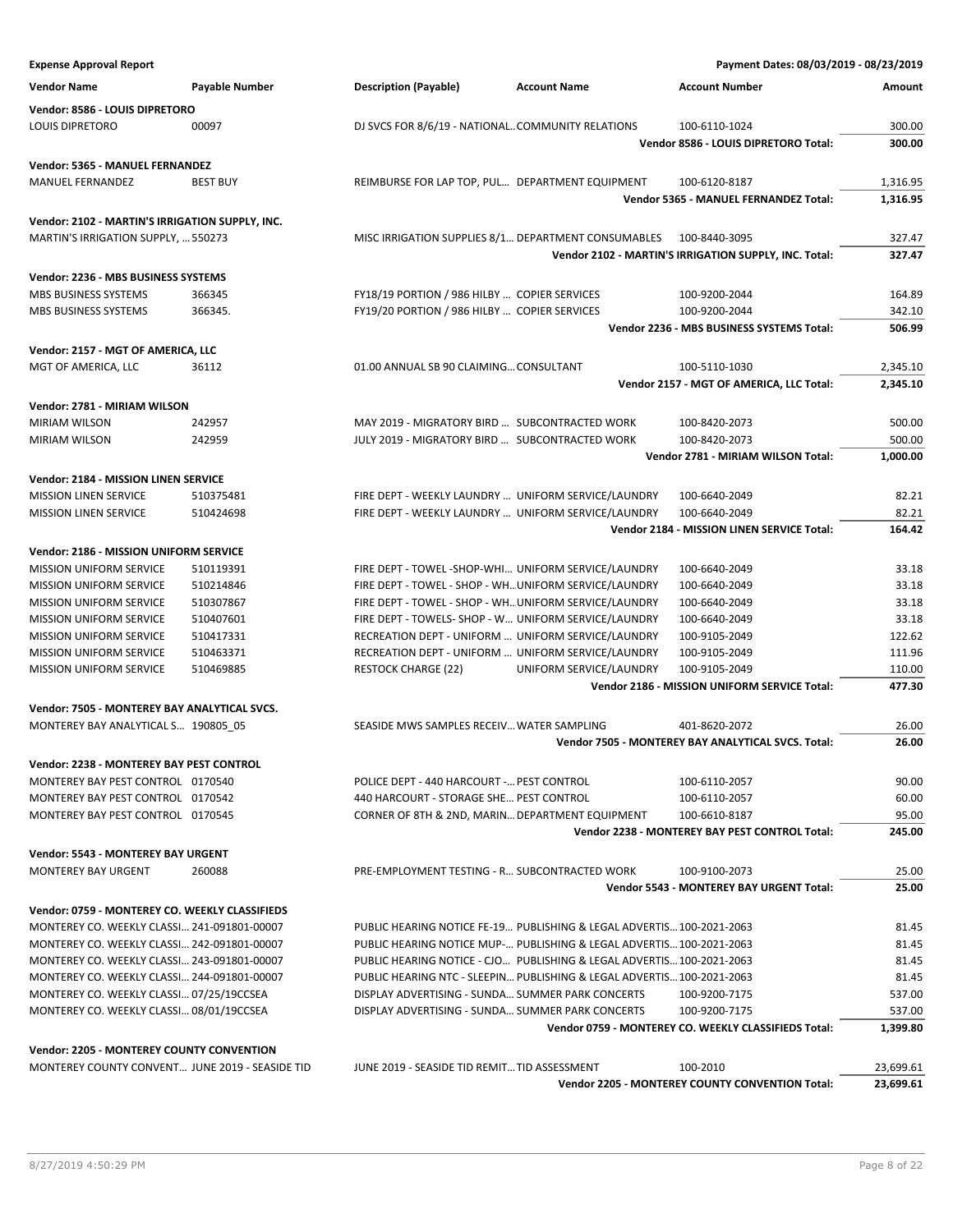| <b>Expense Approval Report</b>                   |                  |                                                                        |                         | Payment Dates: 08/03/2019 - 08/23/2019                 |           |
|--------------------------------------------------|------------------|------------------------------------------------------------------------|-------------------------|--------------------------------------------------------|-----------|
| <b>Vendor Name</b>                               | Payable Number   | <b>Description (Payable)</b>                                           | <b>Account Name</b>     | <b>Account Number</b>                                  | Amount    |
|                                                  |                  |                                                                        |                         |                                                        |           |
| Vendor: 2252 - MONTEREY COUNTY D.A.'s OFFICE     |                  |                                                                        |                         |                                                        |           |
| MONTEREY COUNTY D.A.'s OFF DA# 871184            |                  | ASSET FORFEITURE # 18-35/RE STATE DRUG ENFORCEMENT P 601-2160          |                         |                                                        | 696.00    |
|                                                  |                  |                                                                        |                         | Vendor 2252 - MONTEREY COUNTY D.A.'s OFFICE Total:     | 696.00    |
| Vendor: 4121 - MONTEREY COUNTY HEALTH DEPT.      |                  |                                                                        |                         |                                                        |           |
| MONTEREY COUNTY HEALTH D SEA-PD 19-06            |                  | FORENSIC EXAM - CASE #EG-19 MEDICAL EXAMS                              |                         | 100-6110-1026                                          | 925.00    |
|                                                  |                  |                                                                        |                         | Vendor 4121 - MONTEREY COUNTY HEALTH DEPT. Total:      | 925.00    |
| Vendor: 2295 - MONTEREY COUNTY PETROLEUM         |                  |                                                                        |                         |                                                        |           |
| MONTEREY COUNTY PETROLE 329958                   |                  | CHEV SUPREME 10 30                                                     | <b>VEHICLE FUEL</b>     | 501-8520-6145                                          | 597.87    |
| MONTEREY COUNTY PETROLE 330137                   |                  | 1,200 GALLONS UNLEADED REG VEHICLE FUEL                                |                         | 501-8520-6145                                          | 3,489.54  |
|                                                  |                  |                                                                        |                         | <b>Vendor 2295 - MONTEREY COUNTY PETROLEUM Total:</b>  | 4,087.41  |
|                                                  |                  |                                                                        |                         |                                                        |           |
| Vendor: 2290 - MONTEREY COUNTY RECORDER          |                  |                                                                        |                         |                                                        |           |
| MONTEREY COUNTY RECORDER HORI LOAN               |                  | RECORDING FEES FOR PATRICIA OTHER EXPENSE                              |                         | 297-7993-2078                                          | 197.00    |
|                                                  |                  |                                                                        |                         | Vendor 2290 - MONTEREY COUNTY RECORDER Total:          | 197.00    |
| Vendor: 6088 - MONTEREY FIRE EXTINGUISHER, INC.  |                  |                                                                        |                         |                                                        |           |
| MONTEREY FIRE EXTINGUISHER,73947                 |                  | SEASIDE FIRE DEPT - SERVICE C SUBCONTRACTED WORK                       |                         | 100-8310-2073                                          | 225.00    |
| MONTEREY FIRE EXTINGUISHER,73960                 |                  | FIRE DEPT - SERVICE, HYDRO &  SUBCONTRACTED WORK                       |                         | 100-8310-2073                                          | 225.00    |
|                                                  |                  |                                                                        |                         | Vendor 6088 - MONTEREY FIRE EXTINGUISHER, INC. Total:  | 450.00    |
| <b>Vendor: 8791 - MONTEREY ONE WATER</b>         |                  |                                                                        |                         |                                                        |           |
|                                                  |                  | MISC ACCTS 07/01/2019 - 08/3 SEWER SERVICE CHARGE                      |                         |                                                        |           |
| <b>MONTEREY ONE WATER</b>                        | $7/1 - 8/31/19$  |                                                                        |                         | 100-8310-5136                                          | 1,013.07  |
| <b>MONTEREY ONE WATER</b>                        | $7/1 - 8/31/19$  | MISC ACCTS 07/01/2019 - 08/3 SEWER SERVICE CHARGE                      |                         | 100-8310-5136                                          | 26.50     |
| <b>MONTEREY ONE WATER</b>                        | $7/1 - 8/31/19$  | MISC ACCTS 07/01/2019 - 08/3 SEWER SERVICE CHARGE                      |                         | 100-8310-5136                                          | 49.64     |
| MONTEREY ONE WATER                               | $7/1 - 8/31/19$  | MISC ACCTS 07/01/2019 - 08/3 SEWER SERVICE CHARGE                      |                         | 100-8310-5136                                          | 72.06     |
| <b>MONTEREY ONE WATER</b>                        | 7/1-8/31/19      | MISC ACCTS 07/01/2019 - 08/3 SEWER SERVICE CHARGE                      |                         | 100-8310-5136                                          | 49.64     |
| <b>MONTEREY ONE WATER</b>                        | $7/1 - 8/31/19$  | MISC ACCTS 07/01/2019 - 08/3 SEWER SERVICE CHARGE                      |                         | 100-8310-5136                                          | 148.92    |
| <b>MONTEREY ONE WATER</b>                        | $7/1 - 8/31/19$  | MISC ACCTS 07/01/2019 - 08/3 SEWER SERVICE CHARGE                      |                         | 100-8310-5136                                          | 248.20    |
| <b>MONTEREY ONE WATER</b>                        | 7/1-8/31/19      | MISC ACCTS 07/01/2019 - 08/3 SEWER SERVICE CHARGE                      |                         | 100-8310-5136                                          | 847.64    |
| <b>MONTEREY ONE WATER</b>                        | 7/1-8/31/19      | MISC ACCTS 07/01/2019 - 08/3 SEWER SERVICE CHARGE                      |                         | 100-8310-5136                                          | 249.06    |
| <b>MONTEREY ONE WATER</b>                        | 7/1-8/31/19      | MISC ACCTS 07/01/2019 - 08/3 RENTAL PROPERTY EXP & MAINT 971-9710-9599 |                         |                                                        | 72.06     |
| <b>MONTEREY ONE WATER</b>                        | $7/1 - 8/31/19$  | MISC ACCTS 07/01/2019 - 08/3 RENTAL PROPERTY EXP & MAINT 971-9710-9599 |                         |                                                        | 15.90     |
| <b>MONTEREY ONE WATER</b>                        | $7/1 - 8/31/19$  | MISC ACCTS 07/01/2019 - 08/3 RENTAL PROPERTY EXP & MAINT 971-9710-9599 |                         |                                                        | 15.90     |
| <b>MONTEREY ONE WATER</b>                        | 7/1-8/31/19      | MISC ACCTS 07/01/2019 - 08/3 RENTAL PROPERTY EXP & MAINT 971-9710-9599 |                         |                                                        | 15.90     |
| <b>MONTEREY ONE WATER</b>                        | 7/1-8/31/19      | MISC ACCTS 07/01/2019 - 08/3 RENTAL PROPERTY EXP & MAINT 971-9710-9599 |                         |                                                        | 72.06     |
|                                                  |                  |                                                                        |                         | Vendor 8791 - MONTEREY ONE WATER Total:                | 2,896.55  |
| Vendor: 2338 - MONTEREY PENINSULA WATER          |                  |                                                                        |                         |                                                        |           |
| MONTEREY PENINSULA WATER 6/27/19-7/29/19         |                  | CITY OF SEASIDE MWS SURCHA A/P MPWMD SURCHARGE                         |                         | 401-2002                                               | 4,639.29  |
|                                                  |                  |                                                                        |                         | <b>Vendor 2338 - MONTEREY PENINSULA WATER Total:</b>   | 4,639.29  |
| Vendor: 2342 - MONTEREY REGIONAL WASTE           |                  |                                                                        |                         |                                                        |           |
| MONTEREY REGIONAL WASTE                          | SCALES_JUL19_058 | JULY 2019 SCALES                                                       | REFUSE DISPOSAL         | 210-8110-2068                                          | 16.12     |
| MONTEREY REGIONAL WASTE                          | SCALES_JUL19_058 | JULY 2019 SCALES                                                       | CONSUMABLES             | 271-8110-3095                                          | 131.44    |
|                                                  |                  |                                                                        |                         | Vendor 2342 - MONTEREY REGIONAL WASTE Total:           | 147.56    |
|                                                  |                  |                                                                        |                         |                                                        |           |
| Vendor: 7135 - MONTEREY SANITARY SUPPLY, INC.    |                  |                                                                        |                         |                                                        |           |
| MONTEREY SANITARY SUPPLY,  12619                 |                  | MONTHLY MED WASTE SVC - 7/CSA74 APPROVED MEDICAL SU 100-6120-3096      |                         |                                                        | 161.68    |
|                                                  |                  |                                                                        |                         | Vendor 7135 - MONTEREY SANITARY SUPPLY, INC. Total:    | 161.68    |
| Vendor: 2351 - MONTEREY TIRE SERVICE             |                  |                                                                        |                         |                                                        |           |
| <b>MONTEREY TIRE SERVICE</b>                     | 1-90029          | (1) PARTS BOOT#, (1) LFP FLAT  TIRES                                   |                         | 501-8520-6147                                          | 21.73     |
| MONTEREY TIRE SERVICE                            | 1-90315          | (6) GDY EAGLE RS-A 103V, (3) G TIRES                                   |                         | 501-8520-6147                                          | 1,371.03  |
| MONTEREY TIRE SERVICE                            | 1-90391          | (1) TUBE TR 13                                                         | <b>TIRES</b>            | 501-8520-6147                                          | 20.76     |
| MONTEREY TIRE SERVICE                            | 1-90397          | (1) HERCULES PWR ST-2 8PLY                                             | <b>TIRES</b>            | 501-8520-6147                                          | 89.10     |
|                                                  |                  |                                                                        |                         | Vendor 2351 - MONTEREY TIRE SERVICE Total:             | 1,502.62  |
|                                                  |                  |                                                                        |                         |                                                        |           |
| Vendor: 9083 - NATIONAL RECREATION SYSTEMS, INC. |                  |                                                                        |                         |                                                        |           |
| NATIONAL RECREATION SYSTE INV-00012260           |                  | <b>CUTINO PARK BLEACHERS</b>                                           | <b>CUTINO EQUIPMENT</b> | 200-5410-9822                                          | 12,937.05 |
|                                                  |                  |                                                                        |                         | Vendor 9083 - NATIONAL RECREATION SYSTEMS, INC. Total: | 12,937.05 |
| Vendor: 5582 - O'REILLY AUTO PARTS               |                  |                                                                        |                         |                                                        |           |
| O'REILLY AUTO PARTS                              | 3503-390234      | (1) FUEL GAUGE                                                         | <b>VEHICLE PARTS</b>    | 501-8520-6144                                          | 24.66     |
| O'REILLY AUTO PARTS                              | 3503-390336      | (2) 18 OZ M / CREFLL + CORE CH VEHICLE PARTS                           |                         | 501-8520-6144                                          | 67.17     |
| O'REILLY AUTO PARTS                              | 3503-390365      | RETURN OF (2) CORE RETURNS VEHICLE PARTS                               |                         | 501-8520-6144                                          | $-20.00$  |
| O'REILLY AUTO PARTS                              | 3503-391190      | (1) BATTERY                                                            | <b>VEHICLE PARTS</b>    | 501-8520-6144                                          | 92.08     |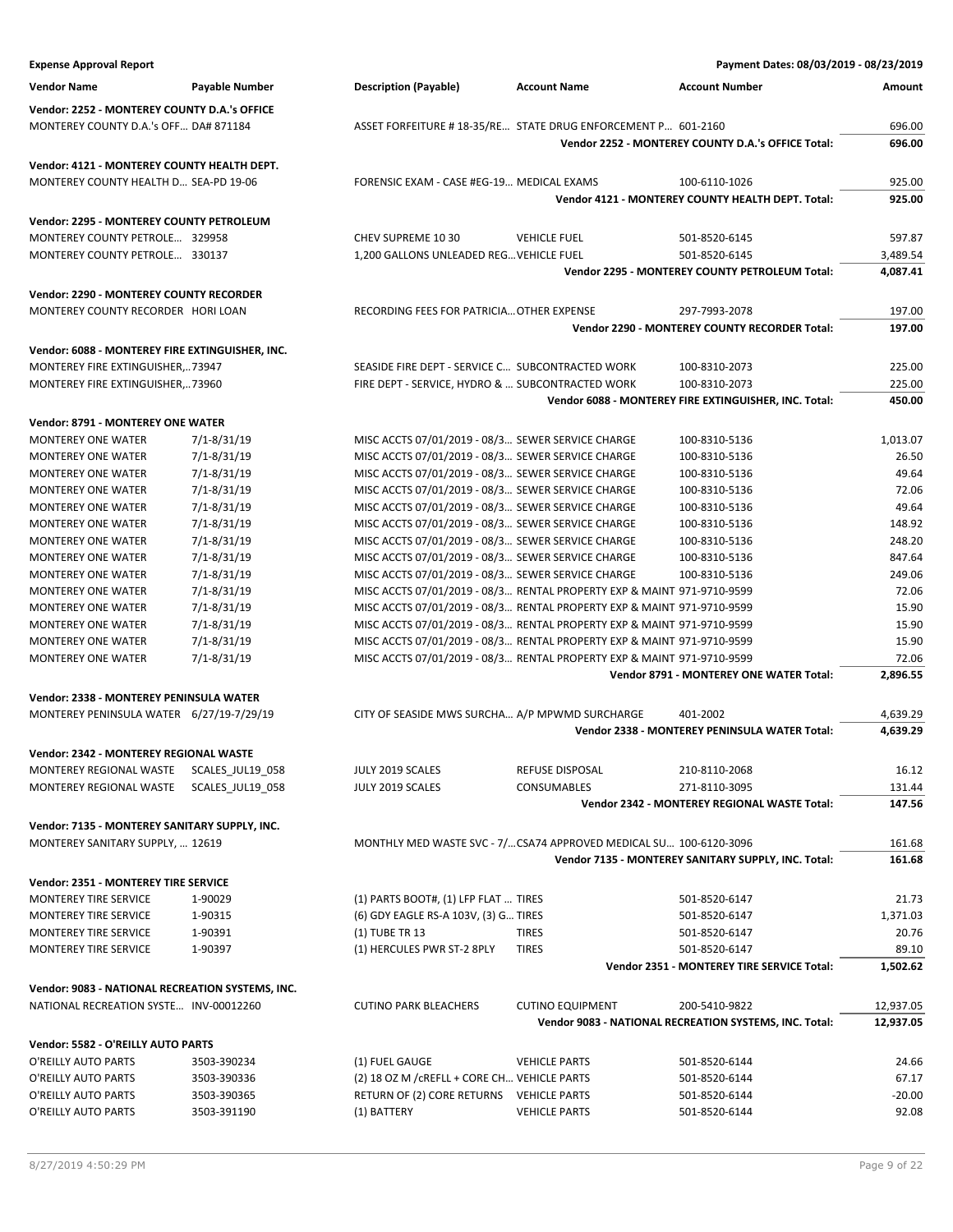| <b>Vendor Name</b>                               | <b>Payable Number</b> | <b>Description (Payable)</b>                                                                      | <b>Account Name</b>    | <b>Account Number</b>                                  | Amount   |
|--------------------------------------------------|-----------------------|---------------------------------------------------------------------------------------------------|------------------------|--------------------------------------------------------|----------|
| O'REILLY AUTO PARTS                              | 3503-391602           | (2) STR WHL CVR                                                                                   | <b>VEHICLE PARTS</b>   | 501-8520-6144                                          | 27.29    |
| O'REILLY AUTO PARTS                              | 3503-391717           | (1) BARREL PUMP                                                                                   | <b>VEHICLE PARTS</b>   | 501-8520-6144                                          | 48.25    |
| O'REILLY AUTO PARTS                              | 3503-392250           | (1) STOPLIGHT SW                                                                                  | <b>VEHICLE PARTS</b>   | 501-8520-6144                                          | 15.56    |
|                                                  |                       |                                                                                                   |                        | Vendor 5582 - O'REILLY AUTO PARTS Total:               | 255.01   |
|                                                  |                       |                                                                                                   |                        |                                                        |          |
| Vendor: 2652 - PACIFIC GAS & ELECTRIC            |                       |                                                                                                   |                        |                                                        |          |
| PACIFIC GAS & ELECTRIC                           |                       | MISC ACCTS - 7/22/19 STATEM 7/1/19-7/15/19 PORTION MISC GAS & ELECTRIC                            |                        | 100-8310-5131                                          | 608.50   |
| PACIFIC GAS & ELECTRIC                           |                       | MISC ACCTS 7/22/19 STATEME 6/11/19-6/30/19 PORTION MIS GAS & ELECTRIC                             |                        | 100-8310-5131                                          | 900.24   |
| PACIFIC GAS & ELECTRIC                           |                       | MISC ACCTS - 7/22/19 STATEM 7/1/19-7/15/19 PORTION MISC GAS & ELECTRIC                            |                        | 100-8420-5131                                          | 149.25   |
| PACIFIC GAS & ELECTRIC                           |                       | MISC ACCTS 7/22/19 STATEME 6/11/19-6/30/19 PORTION MIS GAS & ELECTRIC                             |                        | 100-8420-5131                                          | 484.29   |
| PACIFIC GAS & ELECTRIC                           |                       | MISC ACCTS - 7/22/19 STATEM 7/1/19-7/15/19 PORTION MISC STREET LIGHTINGS                          |                        | 210-8210-2059                                          | 1,237.15 |
| PACIFIC GAS & ELECTRIC                           |                       | MISC ACCTS 7/22/19 STATEME 6/11/19-6/30/19 PORTION MIS STREET LIGHTINGS                           |                        | 210-8210-2059                                          | 1,986.75 |
| PACIFIC GAS & ELECTRIC                           |                       | MISC ACCTS - 7/22/19 STATEM 7/1/19-7/15/19 PORTION MISC GAS & ELECTRIC                            |                        | 210-8420-5131                                          | 62.16    |
| PACIFIC GAS & ELECTRIC                           |                       | MISC ACCTS 7/22/19 STATEME 6/11/19-6/30/19 PORTION MIS GAS & ELECTRIC                             |                        | 210-8420-5131                                          | 109.24   |
| PACIFIC GAS & ELECTRIC                           |                       | MISC ACCTS 7/22/19 STATEME 6/11/19-6/30/19 PORTION MIS GAS AND ELECTRIC                           |                        | 951-8820-5131                                          | 867.12   |
| PACIFIC GAS & ELECTRIC                           |                       | MISC ACCTS - 7/22/19 STATEM 7/1/19-7/15/19 PORTION MISC RENTAL PROPERTY EXP & MAINT 971-9710-9599 |                        |                                                        | 6.89     |
| PACIFIC GAS & ELECTRIC                           |                       | MISC ACCTS 7/22/19 STATEME 6/11/19-6/30/19 PORTION MIS RENTAL PROPERTY EXP & MAINT 971-9710-9599  |                        |                                                        | 6.90     |
|                                                  |                       |                                                                                                   |                        | Vendor 2652 - PACIFIC GAS & ELECTRIC Total:            | 6,418.49 |
| Vendor: 4435 - PARK INK                          |                       |                                                                                                   |                        |                                                        |          |
| <b>PARK INK</b>                                  | 26731                 | (150) 50ss SUNSCREEN W/ CAR DEPARTMENT CONSUMABLES                                                |                        | 100-9340-3095                                          | 416.40   |
|                                                  |                       |                                                                                                   |                        | Vendor 4435 - PARK INK Total:                          | 416.40   |
|                                                  |                       |                                                                                                   |                        |                                                        |          |
| Vendor: 7672 - PATRICIA A. LINTELL               |                       |                                                                                                   |                        |                                                        |          |
| PATRICIA A. LINTELL                              | 8/13/19               | 8/13/2019 SCSD BOARD MEETI MEETINGS AND TRAVEL                                                    |                        | 951-8820-4121                                          | 100.00   |
|                                                  |                       |                                                                                                   |                        | Vendor 7672 - PATRICIA A. LINTELL Total:               | 100.00   |
| <b>Vendor: 8014 - PAXTON ASSOCIATES</b>          |                       |                                                                                                   |                        |                                                        |          |
| PAXTON ASSOCIATES                                | 1342                  | 6/26/19-6/30/19 PORTION OF  CONSULTANT                                                            |                        | 670-2120-1030                                          | 200.00   |
| PAXTON ASSOCIATES                                | 1342.                 | 7/1/19 - 7/25/19 ADMIN WATE CONSULTANT                                                            |                        | 670-2120-1030                                          | 3,550.00 |
|                                                  |                       |                                                                                                   |                        | <b>Vendor 8014 - PAXTON ASSOCIATES Total:</b>          | 3,750.00 |
| Vendor: 8988 - PENINSULA APARTMENT CLEANING INC. |                       |                                                                                                   |                        |                                                        |          |
| PENINSULA APARTMENT CLEAN44158                   |                       | 220 COE AVE - CARPET CLEANI JANITORIAL SUPPLIES                                                   |                        | 100-9105-3093                                          | 475.00   |
|                                                  |                       |                                                                                                   |                        | Vendor 8988 - PENINSULA APARTMENT CLEANING INC. Total: | 475.00   |
|                                                  |                       |                                                                                                   |                        |                                                        |          |
| Vendor: 2742 - PENINSULA MESSENGER LLC           |                       |                                                                                                   |                        |                                                        |          |
| PENINSULA MESSENGER LLC                          | 134946                | MONTHLY COURIER SVC TO D.A OTHER EXPENSE                                                          |                        | 100-6110-2078                                          | 206.67   |
|                                                  |                       |                                                                                                   |                        | Vendor 2742 - PENINSULA MESSENGER LLC Total:           | 206.67   |
| Vendor: 2746 - PENINSULA POOL SERVICE            |                       |                                                                                                   |                        |                                                        |          |
| PENINSULA POOL SERVICE                           | 192960801             | (4) 4 GAL CASE SANI-CHLOR                                                                         | DEPARTMENT CONSUMABLES | 401-8620-3095                                          | 88.84    |
|                                                  |                       |                                                                                                   |                        | Vendor 2746 - PENINSULA POOL SERVICE Total:            | 88.84    |
| Vendor: 2752 - PENINSULA WELDING                 |                       |                                                                                                   |                        |                                                        |          |
| PENINSULA WELDING                                | 175852                | (1) SPINDLE                                                                                       | DEPARTMENT CONSUMABLES | 401-8620-3095                                          | 10.41    |
| PENINSULA WELDING                                | 187701                | (3) 4 1/2 x 7/8 40G FLAP DISC G DEPARTMENT CONSUMABLES                                            |                        | 401-8620-3095                                          | 35.46    |
| PENINSULA WELDING                                | 93912                 | <b>CREDIT FOR INVOICE #93912</b>                                                                  | DEPARTMENT CONSUMABLES | 401-8620-3095                                          | $-38.22$ |
|                                                  |                       |                                                                                                   |                        | Vendor 2752 - PENINSULA WELDING Total:                 | 7.65     |
|                                                  |                       |                                                                                                   |                        |                                                        |          |
| Vendor: 9263 - PETROVICH DEVELOPMENT COMPANY     |                       |                                                                                                   |                        |                                                        |          |
| PETROVICH DEVELOPMENT CO BAL DEP                 |                       | BALANCE OF DEPOSIT REFUND                                                                         | MAIN GATE - PETROVICH  | 601-2224                                               | 931.78   |
|                                                  |                       |                                                                                                   |                        | Vendor 9263 - PETROVICH DEVELOPMENT COMPANY Total:     | 931.78   |
| Vendor: 2802 - PITNEY BOWES GLOBAL               |                       |                                                                                                   |                        |                                                        |          |
| PITNEY BOWES GLOBAL                              | 3103305445            | 5/30/19-6/30/19 PORTION / CO MAIL SERVICES                                                        |                        | 100-5110-4124                                          | 450.73   |
| PITNEY BOWES GLOBAL                              | 3103305445.           | 7/1/19-8/29/19 PORTION / CON MAIL SERVICES                                                        |                        | 100-5110-4124                                          | 901.46   |
|                                                  |                       |                                                                                                   |                        | Vendor 2802 - PITNEY BOWES GLOBAL Total:               | 1,352.19 |
| Vendor: 2816 - PLUG & PAY TECHNOLOGIES, INC.     |                       |                                                                                                   |                        |                                                        |          |
| PLUG & PAY TECHNOLOGIES, INC. JULY 2019          |                       | INV #2019080215082708376 / DEPARTMENT CONSUMABLES                                                 |                        | 100-9100-3095                                          | 15.00    |
|                                                  |                       |                                                                                                   |                        |                                                        |          |
| PLUG & PAY TECHNOLOGIES, INC. JULY 2019.         |                       | INV #2019080215082708377 /  DEPARTMENT CONSUMABLES                                                |                        | 100-9100-3095                                          | 15.00    |
|                                                  |                       |                                                                                                   |                        | Vendor 2816 - PLUG & PAY TECHNOLOGIES, INC. Total:     | 30.00    |
| Vendor: 7287 - PNC EQUIPMENT FINANCE             |                       |                                                                                                   |                        |                                                        |          |
| PNC EQUIPMENT FINANCE                            | 525058                | 7/26/19-8/26/19 / CONTRACT  PRINCIPAL                                                             |                        | 100-2021-9602                                          | 294.89   |
| PNC EQUIPMENT FINANCE                            | 525058                | 7/26/19-8/26/19 / CONTRACT  INTEREST                                                              |                        | 100-2021-9605                                          | 1.52     |
| PNC EQUIPMENT FINANCE                            | 525058                | 7/26/19-8/26/19 / CONTRACT  PRINCIPAL-LEASE                                                       |                        | 100-6110-9602                                          | 1,744.77 |
|                                                  |                       |                                                                                                   |                        |                                                        |          |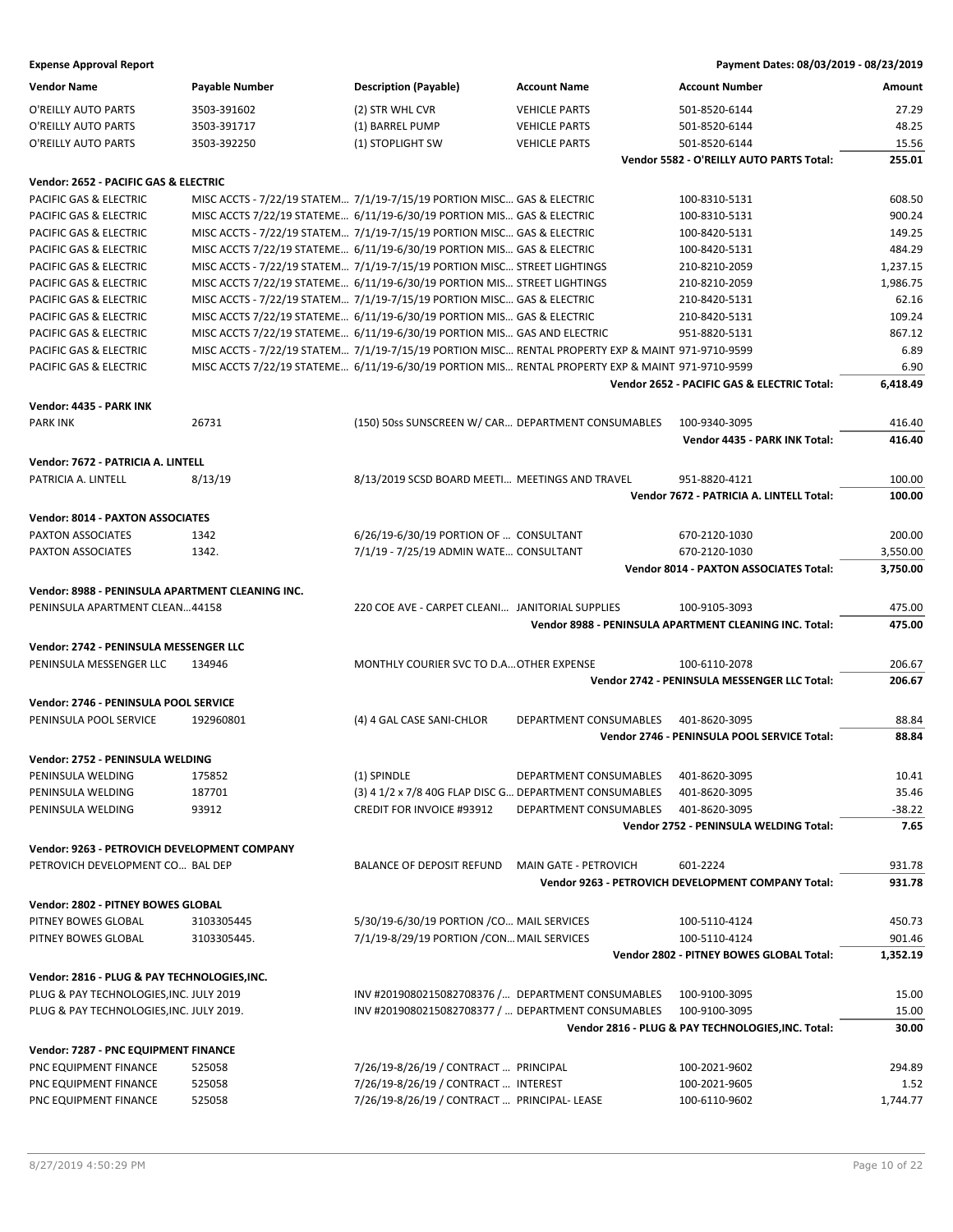| <b>Vendor Name</b>                                 | <b>Payable Number</b> | <b>Description (Payable)</b>                      | <b>Account Name</b>  | <b>Account Number</b>                         | Amount    |
|----------------------------------------------------|-----------------------|---------------------------------------------------|----------------------|-----------------------------------------------|-----------|
| PNC EQUIPMENT FINANCE                              | 525058                | 7/26/19-8/26/19 / CONTRACT  INTEREST-COPIER LEASE |                      | 100-6110-9605                                 | 8.98      |
| PNC EQUIPMENT FINANCE                              | 525058                | 7/26/19-8/26/19 / CONTRACT  PAYMENT ON PRINCIPAL  |                      | 100-6130-9602                                 | 1,744.77  |
| PNC EQUIPMENT FINANCE                              | 525058                | 7/26/19-8/26/19 / CONTRACT  INTEREST              |                      | 100-6130-9605                                 | 8.98      |
| PNC EQUIPMENT FINANCE                              | 525058                | 7/26/19-8/26/19 / CONTRACT  PRINCIPAL ON LEASE    |                      | 100-6640-9602                                 | 15,074.60 |
| PNC EQUIPMENT FINANCE                              | 525058                | 7/26/19-8/26/19 / CONTRACT  INTEREST ON LEASE     |                      | 100-6640-9605                                 | 77.60     |
|                                                    |                       |                                                   |                      | Vendor 7287 - PNC EQUIPMENT FINANCE Total:    | 18,956.11 |
|                                                    |                       |                                                   |                      |                                               |           |
| Vendor: 4174 - POTTER'S ELECTRONICS                |                       |                                                   |                      |                                               |           |
| POTTER'S ELECTRONICS                               | 28978                 | (2 HRS) LABOR FOR REMOTE C SUBCONTRACTED WORK     |                      | 951-8820-2073                                 | 150.00    |
|                                                    |                       |                                                   |                      | Vendor 4174 - POTTER'S ELECTRONICS Total:     | 150.00    |
| Vendor: 2849 - PREMIUM AUTO PARTS, INC.            |                       |                                                   |                      |                                               |           |
| PREMIUM AUTO PARTS. INC.                           | 7474-174317           | (1) WINDSHIELD SEALER                             | <b>VEHICLE PARTS</b> | 501-8520-6144                                 | 6.46      |
| PREMIUM AUTO PARTS, INC.                           | 7474-174328           | (1) LUG NUT                                       | <b>VEHICLE PARTS</b> | 501-8520-6144                                 | 1.87      |
| PREMIUM AUTO PARTS, INC.                           | 7474-174528           | (1) TRAILER ADAPTER                               | <b>VEHICLE PARTS</b> | 501-8520-6144                                 | 21.18     |
| PREMIUM AUTO PARTS, INC.                           | 7474-174667           | (1) FLASHER - THERMAL                             | <b>VEHICLE PARTS</b> | 501-8520-6144                                 | 3.46      |
|                                                    |                       |                                                   |                      | Vendor 2849 - PREMIUM AUTO PARTS, INC. Total: | 32.97     |
| Vendor: 2877 - PUBLIC EMPLOYEES' RETIREMENT SYSTEM |                       |                                                   |                      |                                               |           |
|                                                    |                       |                                                   |                      |                                               |           |
| PUBLIC EMPLOYEES' RETIREME CM0000249               |                       | RETRO:PAID W-7/18/19 CONT- PERS PAYABLE           |                      | 100-2056                                      | $-147.99$ |
| PUBLIC EMPLOYEES' RETIREME CM0000250               |                       | OVER CONT ADJ: SOTO                               | <b>PERS PAYABLE</b>  | 100-2056                                      | $-15.66$  |
| PUBLIC EMPLOYEES' RETIREME CM0000251               |                       | ROUNDING ADJ                                      | PERS PAYABLE         | 100-2056                                      | $-0.09$   |
| PUBLIC EMPLOYEES' RETIREME CM0000255               |                       | R. BROWN REPORTING CORREC PERS PAYABLE            |                      | 100-2056                                      | $-719.99$ |
| PUBLIC EMPLOYEES' RETIREME DM0000272               |                       | ER CONT ADJ: FREEMAN                              | <b>PERS PAYABLE</b>  | 100-2056                                      | 6.72      |
| PUBLIC EMPLOYEES' RETIREME DM0000276               |                       | ER CONT ADJ: SEE SPREADSHEE PERS PAYABLE          |                      | 100-2056                                      | 654.43    |
| PUBLIC EMPLOYEES' RETIREME DM0000277               |                       | EE CONT ADJ: SEE SPREADSHEET PERS PAYABLE         |                      | 100-2056                                      | 361.57    |
| PUBLIC EMPLOYEES' RETIREME INV0002958              |                       | <b>SURVIVOR BENEFIT</b>                           | <b>PERS PAYABLE</b>  | 100-2056                                      | 14.47     |
| PUBLIC EMPLOYEES' RETIREME INV0002958              |                       | <b>SURVIVOR BENEFIT</b>                           | PERS PAYABLE         | 100-2056                                      | 13.22     |
| PUBLIC EMPLOYEES' RETIREME INV0003503              |                       | GROUP 70001 - MANAGEMENT PERS PAYABLE             |                      | 100-2056                                      | 516.92    |
| PUBLIC EMPLOYEES' RETIREME INV0003503              |                       | GROUP 70001 - MANAGEMENT PERS PAYABLE             |                      | 100-2056                                      | 615.24    |
| PUBLIC EMPLOYEES' RETIREME INV0003503              |                       | GROUP 70001 - MANAGEMENT                          | PERS PAYABLE         | 100-2056                                      | 720.21    |
| PUBLIC EMPLOYEES' RETIREME INV0003503              |                       | GROUP 70001 - MANAGEMENT                          | <b>PERS PAYABLE</b>  | 100-2056                                      | 740.92    |
| PUBLIC EMPLOYEES' RETIREME INV0003503              |                       | GROUP 70001 - MANAGEMENT                          | PERS PAYABLE         | 100-2056                                      | 971.23    |
| PUBLIC EMPLOYEES' RETIREME INV0003503              |                       | GROUP 70001 - MANAGEMENT                          | PERS PAYABLE         | 100-2056                                      | 146.69    |
| PUBLIC EMPLOYEES' RETIREME INV0003503              |                       | GROUP 70001 - MANAGEMENT                          | PERS PAYABLE         | 100-2056                                      | 6,410.66  |
| PUBLIC EMPLOYEES' RETIREME INV0003503              |                       | GROUP 70001 - MANAGEMENT                          | <b>PERS PAYABLE</b>  | 100-2056                                      | 1,208.88  |
| PUBLIC EMPLOYEES' RETIREME INV0003503              |                       | GROUP 70001 - MANAGEMENT                          | <b>PERS PAYABLE</b>  | 100-2056                                      | 21,172.33 |
| PUBLIC EMPLOYEES' RETIREME INV0003503              |                       | GROUP 70001 - MANAGEMENT                          | PERS PAYABLE         | 100-2056                                      | 17,878.66 |
| PUBLIC EMPLOYEES' RETIREME INV0003503              |                       | GROUP 70001 - MANAGEMENT                          | PERS PAYABLE         | 100-2056                                      | 13,423.55 |
| PUBLIC EMPLOYEES' RETIREME INV0003503              |                       | GROUP 70001 - MANAGEMENT                          | PERS PAYABLE         | 100-2056                                      | 12,435.98 |
| PUBLIC EMPLOYEES' RETIREME INV0003503              |                       | GROUP 70001 - MANAGEMENT                          | PERS PAYABLE         | 100-2056                                      | 7,213.68  |
| PUBLIC EMPLOYEES' RETIREME INV0003503              |                       | GROUP 70001 - MANAGEMENT                          | <b>PERS PAYABLE</b>  | 100-2056                                      | 46.12     |
| PUBLIC EMPLOYEES' RETIREME INV0003503              |                       | GROUP 70001 - MANAGEMENT PERS PAYABLE             |                      | 100-2056                                      | 5,928.67  |
| PUBLIC EMPLOYEES' RETIREME INV0003503              |                       | GROUP 70001 - MANAGEMENT                          | PERS PAYABLE         | 100-2056                                      | 1,054.91  |
| PUBLIC EMPLOYEES' RETIREME INV0003503              |                       | GROUP 70001 - MANAGEMENT                          | PERS PAYABLE         | 100-2056                                      | 5,927.39  |
| PUBLIC EMPLOYEES' RETIREME INV0003503              |                       | GROUP 70001 - MANAGEMENT                          | PERS PAYABLE         | 100-2056                                      | 5,293.75  |
| PUBLIC EMPLOYEES' RETIREME INV0003503              |                       | GROUP 70001 - MANAGEMENT                          | PERS PAYABLE         | 100-2056                                      | 3,481.75  |
| PUBLIC EMPLOYEES' RETIREME INV0003503              |                       | GROUP 70001 - MANAGEMENT                          | PERS PAYABLE         | 100-2056                                      | 2,329.06  |
| PUBLIC EMPLOYEES' RETIREME INV0003503              |                       | GROUP 70001 - MANAGEMENT                          | PERS PAYABLE         | 100-2056                                      | 1,812.81  |
| PUBLIC EMPLOYEES' RETIREME INV0003503              |                       | GROUP 70001 - MANAGEMENT                          | PERS PAYABLE         | 100-2056                                      | 1,724.71  |
| PUBLIC EMPLOYEES' RETIREME INV0003503              |                       | GROUP 70001 - MANAGEMENT                          | PERS PAYABLE         | 100-2056                                      | 1,346.82  |
| PUBLIC EMPLOYEES' RETIREME INV0003503              |                       | GROUP 70001 - MANAGEMENT                          | PERS PAYABLE         | 100-2056                                      | 1,245.41  |
| PUBLIC EMPLOYEES' RETIREME INV0003503              |                       | GROUP 70001 - MANAGEMENT                          | <b>PERS PAYABLE</b>  | 100-2056                                      | 5,725.06  |
| PUBLIC EMPLOYEES' RETIREME INV0003503              |                       | GROUP 70001 - MANAGEMENT                          | PERS PAYABLE         | 100-2056                                      | 36.18     |
| PUBLIC EMPLOYEES' RETIREME INV0003503              |                       | GROUP 70001 - MANAGEMENT                          | PERS PAYABLE         | 100-2056                                      | 94.28     |
| PUBLIC EMPLOYEES' RETIREME INV0003503              |                       | GROUP 70001 - MANAGEMENT                          | PERS PAYABLE         | 100-2056                                      | 7,913.73  |
| PUBLIC EMPLOYEES' RETIREME INV0003511              |                       | <b>SURVIVOR BENEFIT</b>                           | <b>PERS PAYABLE</b>  | 100-2056                                      | 35.52     |
| PUBLIC EMPLOYEES' RETIREME INV0003511              |                       | <b>SURVIVOR BENEFIT</b>                           | PERS PAYABLE         | 100-2056                                      | 24.33     |
| PUBLIC EMPLOYEES' RETIREME INV0003545              |                       | GROUP 70001 - MANAGEMENT                          | PERS PAYABLE         | 100-2056                                      | 36.18     |
| PUBLIC EMPLOYEES' RETIREME INV0003545              |                       | GROUP 70001 - MANAGEMENT                          | PERS PAYABLE         | 100-2056                                      | 46.12     |
| PUBLIC EMPLOYEES' RETIREME INV0003545              |                       | GROUP 70001 - MANAGEMENT                          | PERS PAYABLE         | 100-2056                                      | 143.74    |
| PUBLIC EMPLOYEES' RETIREME INV0003545              |                       |                                                   |                      |                                               | 516.92    |
|                                                    |                       | GROUP 70001 - MANAGEMENT PERS PAYABLE             |                      | 100-2056                                      |           |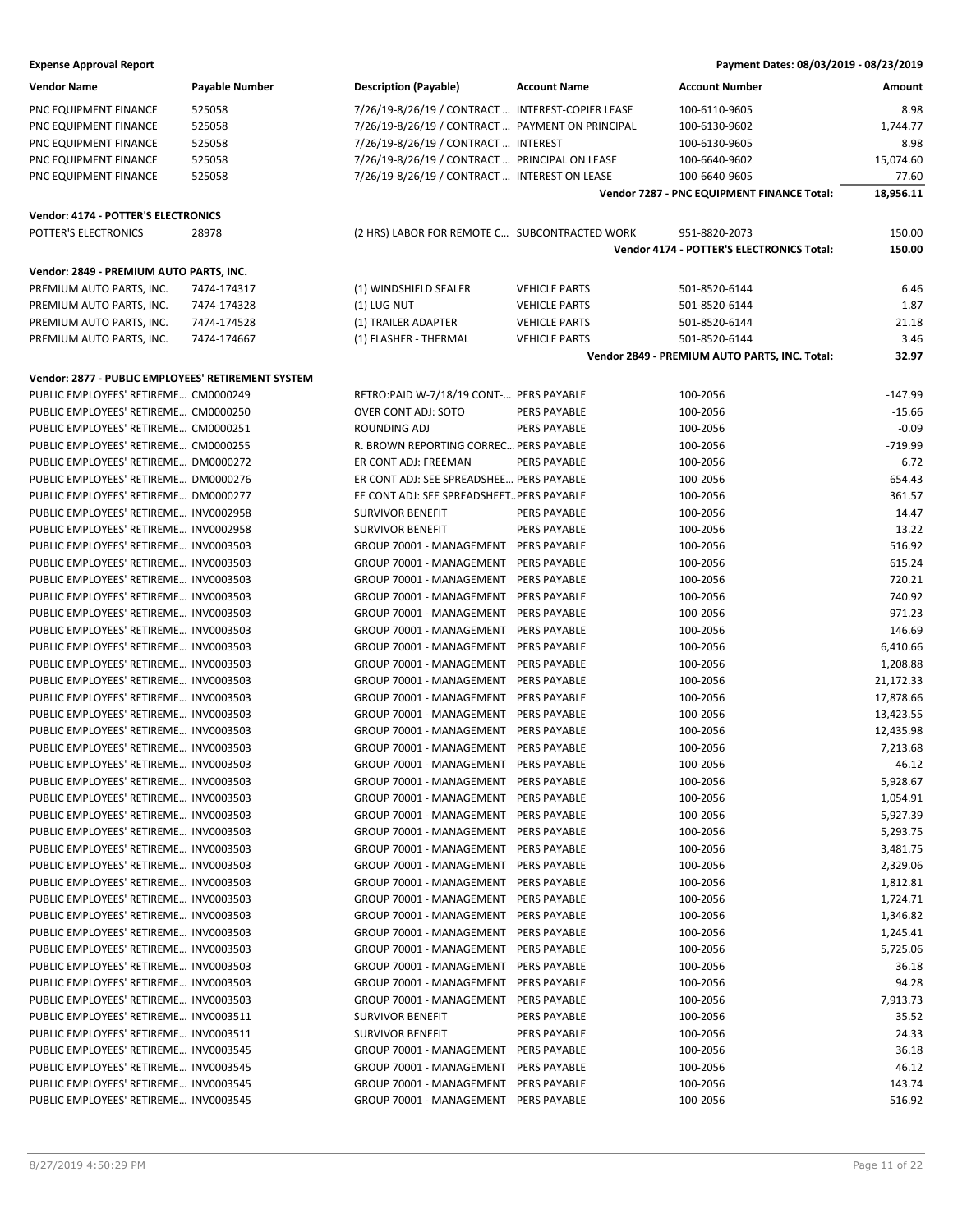| <b>Vendor Name</b>                    | <b>Payable Number</b> | <b>Description (Payable)</b>          | <b>Account Name</b> | <b>Account Number</b> | Amount    |
|---------------------------------------|-----------------------|---------------------------------------|---------------------|-----------------------|-----------|
| PUBLIC EMPLOYEES' RETIREME INV0003545 |                       | GROUP 70001 - MANAGEMENT              | PERS PAYABLE        | 100-2056              | 567.77    |
| PUBLIC EMPLOYEES' RETIREME INV0003545 |                       | GROUP 70001 - MANAGEMENT              | PERS PAYABLE        | 100-2056              | 612.14    |
| PUBLIC EMPLOYEES' RETIREME INV0003545 |                       | GROUP 70001 - MANAGEMENT              | PERS PAYABLE        | 100-2056              | 755.84    |
| PUBLIC EMPLOYEES' RETIREME INV0003545 |                       | GROUP 70001 - MANAGEMENT              | PERS PAYABLE        | 100-2056              | 1,144.75  |
| PUBLIC EMPLOYEES' RETIREME INV0003545 |                       | GROUP 70001 - MANAGEMENT              | <b>PERS PAYABLE</b> | 100-2056              | 1,201.09  |
| PUBLIC EMPLOYEES' RETIREME INV0003545 |                       | GROUP 70001 - MANAGEMENT              | PERS PAYABLE        | 100-2056              | 1,202.79  |
| PUBLIC EMPLOYEES' RETIREME INV0003545 |                       | GROUP 70001 - MANAGEMENT              | PERS PAYABLE        | 100-2056              | 1,222.36  |
| PUBLIC EMPLOYEES' RETIREME INV0003545 |                       | GROUP 70001 - MANAGEMENT              | PERS PAYABLE        | 100-2056              | 1,243.38  |
| PUBLIC EMPLOYEES' RETIREME INV0003545 |                       | GROUP 70001 - MANAGEMENT              | PERS PAYABLE        | 100-2056              | 1,692.79  |
| PUBLIC EMPLOYEES' RETIREME INV0003545 |                       | GROUP 70001 - MANAGEMENT              | <b>PERS PAYABLE</b> | 100-2056              | 1,389.13  |
| PUBLIC EMPLOYEES' RETIREME INV0003545 |                       | GROUP 70001 - MANAGEMENT              | PERS PAYABLE        | 100-2056              | 6,578.37  |
| PUBLIC EMPLOYEES' RETIREME INV0003545 |                       | GROUP 70001 - MANAGEMENT              | PERS PAYABLE        | 100-2056              | 3,156.95  |
| PUBLIC EMPLOYEES' RETIREME INV0003545 |                       | GROUP 70001 - MANAGEMENT              | PERS PAYABLE        | 100-2056              | 5,128.27  |
| PUBLIC EMPLOYEES' RETIREME INV0003545 |                       | GROUP 70001 - MANAGEMENT              | PERS PAYABLE        | 100-2056              | 5,367.74  |
| PUBLIC EMPLOYEES' RETIREME INV0003545 |                       | GROUP 70001 - MANAGEMENT              | <b>PERS PAYABLE</b> | 100-2056              | 5,926.18  |
| PUBLIC EMPLOYEES' RETIREME INV0003545 |                       | GROUP 70001 - MANAGEMENT              | PERS PAYABLE        | 100-2056              | 6,096.09  |
| PUBLIC EMPLOYEES' RETIREME INV0003545 |                       | GROUP 70001 - MANAGEMENT              | PERS PAYABLE        | 100-2056              | 20,031.52 |
| PUBLIC EMPLOYEES' RETIREME INV0003545 |                       | GROUP 70001 - MANAGEMENT              | <b>PERS PAYABLE</b> | 100-2056              | 6,136.78  |
| PUBLIC EMPLOYEES' RETIREME INV0003545 |                       | GROUP 70001 - MANAGEMENT              | PERS PAYABLE        | 100-2056              | 2,111.79  |
| PUBLIC EMPLOYEES' RETIREME INV0003545 |                       | GROUP 70001 - MANAGEMENT              | PERS PAYABLE        | 100-2056              | 7,666.34  |
| PUBLIC EMPLOYEES' RETIREME INV0003545 |                       | GROUP 70001 - MANAGEMENT              | PERS PAYABLE        | 100-2056              | 11,134.63 |
| PUBLIC EMPLOYEES' RETIREME INV0003545 |                       | GROUP 70001 - MANAGEMENT              | PERS PAYABLE        | 100-2056              | 12,700.27 |
| PUBLIC EMPLOYEES' RETIREME INV0003545 |                       | GROUP 70001 - MANAGEMENT              | PERS PAYABLE        | 100-2056              | 16,013.95 |
| PUBLIC EMPLOYEES' RETIREME INV0003503 |                       | GROUP 70001 - MANAGEMENT              | PERS PAYABLE        | 103-2056              | 63.30     |
| PUBLIC EMPLOYEES' RETIREME INV0003503 |                       | GROUP 70001 - MANAGEMENT              | <b>PERS PAYABLE</b> | 103-2056              | 43.36     |
| PUBLIC EMPLOYEES' RETIREME INV0003503 |                       | GROUP 70001 - MANAGEMENT              | PERS PAYABLE        | 103-2056              | 0.23      |
| PUBLIC EMPLOYEES' RETIREME INV0003545 |                       | GROUP 70001 - MANAGEMENT              | PERS PAYABLE        | 103-2056              | 0.13      |
| PUBLIC EMPLOYEES' RETIREME INV0003545 |                       | GROUP 70001 - MANAGEMENT              | PERS PAYABLE        | 103-2056              | 22.72     |
| PUBLIC EMPLOYEES' RETIREME INV0003545 |                       | GROUP 70001 - MANAGEMENT              | PERS PAYABLE        | 103-2056              | 33.18     |
| PUBLIC EMPLOYEES' RETIREME INV0003503 |                       | GROUP 70001 - MANAGEMENT              | <b>PERS PAYABLE</b> | 113-2056              | 4.38      |
| PUBLIC EMPLOYEES' RETIREME INV0003503 |                       | GROUP 70001 - MANAGEMENT              | PERS PAYABLE        | 113-2056              | 760.21    |
| PUBLIC EMPLOYEES' RETIREME INV0003503 |                       | GROUP 70001 - MANAGEMENT              | PERS PAYABLE        | 113-2056              | 786.69    |
| PUBLIC EMPLOYEES' RETIREME INV0003503 |                       | GROUP 70001 - MANAGEMENT              | PERS PAYABLE        | 113-2056              | 33.77     |
| PUBLIC EMPLOYEES' RETIREME INV0003503 |                       | GROUP 70001 - MANAGEMENT              | PERS PAYABLE        | 113-2056              | 49.29     |
| PUBLIC EMPLOYEES' RETIREME INV0003545 |                       | GROUP 70001 - MANAGEMENT              | <b>PERS PAYABLE</b> | 113-2056              | 50.19     |
| PUBLIC EMPLOYEES' RETIREME INV0003545 |                       | GROUP 70001 - MANAGEMENT              | PERS PAYABLE        | 113-2056              | 49.60     |
| PUBLIC EMPLOYEES' RETIREME INV0003545 |                       | GROUP 70001 - MANAGEMENT              | PERS PAYABLE        | 113-2056              | 22.23     |
| PUBLIC EMPLOYEES' RETIREME INV0003545 |                       | GROUP 70001 - MANAGEMENT              | PERS PAYABLE        | 113-2056              | 4.60      |
| PUBLIC EMPLOYEES' RETIREME INV0003545 |                       | GROUP 70001 - MANAGEMENT              | PERS PAYABLE        | 113-2056              | 744.88    |
| PUBLIC EMPLOYEES' RETIREME INV0003545 |                       | GROUP 70001 - MANAGEMENT              | PERS PAYABLE        | 113-2056              | 770.81    |
| PUBLIC EMPLOYEES' RETIREME INV0003503 |                       | GROUP 70001 - MANAGEMENT PERS PAYABLE |                     | 200-2056              | 162.67    |
| PUBLIC EMPLOYEES' RETIREME INV0003503 |                       | GROUP 70001 - MANAGEMENT              | PERS PAYABLE        | 200-2056              | 0.41      |
| PUBLIC EMPLOYEES' RETIREME INV0003503 |                       | GROUP 70001 - MANAGEMENT              | PERS PAYABLE        | 200-2056              | 111.40    |
| PUBLIC EMPLOYEES' RETIREME INV0003545 |                       | GROUP 70001 - MANAGEMENT              | PERS PAYABLE        | 200-2056              | 0.47      |
| PUBLIC EMPLOYEES' RETIREME INV0003545 |                       | GROUP 70001 - MANAGEMENT              | PERS PAYABLE        | 200-2056              | 125.03    |
| PUBLIC EMPLOYEES' RETIREME INV0003545 |                       | GROUP 70001 - MANAGEMENT PERS PAYABLE |                     | 200-2056              | 182.56    |
| PUBLIC EMPLOYEES' RETIREME INV0003503 |                       | GROUP 70001 - MANAGEMENT              | PERS PAYABLE        | 210-2056              | 210.54    |
| PUBLIC EMPLOYEES' RETIREME INV0003503 |                       | GROUP 70001 - MANAGEMENT              | PERS PAYABLE        | 210-2056              | 98.53     |
| PUBLIC EMPLOYEES' RETIREME INV0003503 |                       | GROUP 70001 - MANAGEMENT              | PERS PAYABLE        | 210-2056              | 108.36    |
| PUBLIC EMPLOYEES' RETIREME INV0003503 |                       | GROUP 70001 - MANAGEMENT              | PERS PAYABLE        | 210-2056              | 112.14    |
| PUBLIC EMPLOYEES' RETIREME INV0003503 |                       | GROUP 70001 - MANAGEMENT              | PERS PAYABLE        | 210-2056              | 211.65    |
| PUBLIC EMPLOYEES' RETIREME INV0003503 |                       | GROUP 70001 - MANAGEMENT              | PERS PAYABLE        | 210-2056              | 1.59      |
| PUBLIC EMPLOYEES' RETIREME INV0003545 |                       | GROUP 70001 - MANAGEMENT              | PERS PAYABLE        | 210-2056              | 100.38    |
| PUBLIC EMPLOYEES' RETIREME INV0003545 |                       | GROUP 70001 - MANAGEMENT              | PERS PAYABLE        | 210-2056              | 25.47     |
| PUBLIC EMPLOYEES' RETIREME INV0003545 |                       | GROUP 70001 - MANAGEMENT              | PERS PAYABLE        | 210-2056              | 265.63    |
| PUBLIC EMPLOYEES' RETIREME INV0003545 |                       | GROUP 70001 - MANAGEMENT              | PERS PAYABLE        | 210-2056              | 491.58    |
| PUBLIC EMPLOYEES' RETIREME INV0003545 |                       | GROUP 70001 - MANAGEMENT              | PERS PAYABLE        | 210-2056              | 4.35      |
| PUBLIC EMPLOYEES' RETIREME INV0003545 |                       | GROUP 70001 - MANAGEMENT              | PERS PAYABLE        | 210-2056              | 654.60    |
| PUBLIC EMPLOYEES' RETIREME INV0003545 |                       | GROUP 70001 - MANAGEMENT              | PERS PAYABLE        | 210-2056              | 256.66    |
| PUBLIC EMPLOYEES' RETIREME INV0003503 |                       | GROUP 70001 - MANAGEMENT PERS PAYABLE |                     | 271-2056              | 2.05      |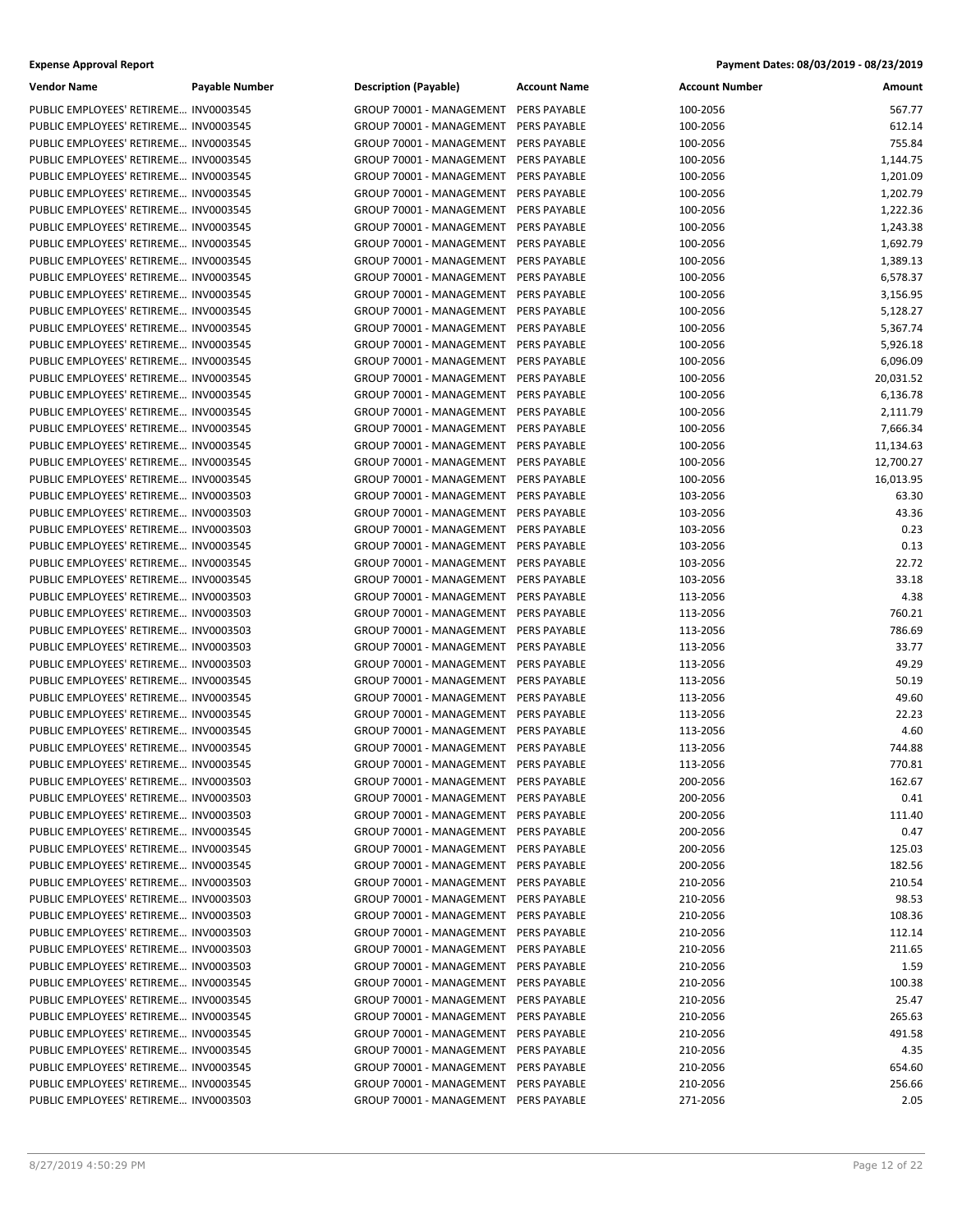| <b>Vendor Name</b>                    | <b>Payable Number</b> | <b>Description (Payable)</b>          | <b>Account Name</b> | <b>Account Number</b> | Amount |
|---------------------------------------|-----------------------|---------------------------------------|---------------------|-----------------------|--------|
| PUBLIC EMPLOYEES' RETIREME INV0003503 |                       | GROUP 70001 - MANAGEMENT              | <b>PERS PAYABLE</b> | 271-2056              | 434.00 |
| PUBLIC EMPLOYEES' RETIREME INV0003503 |                       | GROUP 70001 - MANAGEMENT              | PERS PAYABLE        | 271-2056              | 26.23  |
| PUBLIC EMPLOYEES' RETIREME INV0003503 |                       | GROUP 70001 - MANAGEMENT              | PERS PAYABLE        | 271-2056              | 100.29 |
| PUBLIC EMPLOYEES' RETIREME INV0003503 |                       | GROUP 70001 - MANAGEMENT              | PERS PAYABLE        | 271-2056              | 571.70 |
| PUBLIC EMPLOYEES' RETIREME INV0003545 |                       | GROUP 70001 - MANAGEMENT              | PERS PAYABLE        | 271-2056              | 8.49   |
| PUBLIC EMPLOYEES' RETIREME INV0003545 |                       | GROUP 70001 - MANAGEMENT              | PERS PAYABLE        | 271-2056              | 325.65 |
| PUBLIC EMPLOYEES' RETIREME INV0003545 |                       | GROUP 70001 - MANAGEMENT              | PERS PAYABLE        | 271-2056              | 1.51   |
| PUBLIC EMPLOYEES' RETIREME INV0003545 |                       | GROUP 70001 - MANAGEMENT              | PERS PAYABLE        | 271-2056              | 386.70 |
| PUBLIC EMPLOYEES' RETIREME INV0003545 |                       | GROUP 70001 - MANAGEMENT              | PERS PAYABLE        | 271-2056              | 101.19 |
| PUBLIC EMPLOYEES' RETIREME INV0003503 |                       | GROUP 70001 - MANAGEMENT              | PERS PAYABLE        | 345-2056              | 9.73   |
| PUBLIC EMPLOYEES' RETIREME INV0003503 |                       | GROUP 70001 - MANAGEMENT              | PERS PAYABLE        | 345-2056              | 0.03   |
| PUBLIC EMPLOYEES' RETIREME INV0003503 |                       | GROUP 70001 - MANAGEMENT              | PERS PAYABLE        | 345-2056              | 14.21  |
| PUBLIC EMPLOYEES' RETIREME INV0003503 |                       | GROUP 70001 - MANAGEMENT              | PERS PAYABLE        | 401-2056              | 2.49   |
| PUBLIC EMPLOYEES' RETIREME INV0003503 |                       | GROUP 70001 - MANAGEMENT              | PERS PAYABLE        | 401-2056              | 262.61 |
| PUBLIC EMPLOYEES' RETIREME INV0003503 |                       | GROUP 70001 - MANAGEMENT              | <b>PERS PAYABLE</b> | 401-2056              | 492.72 |
| PUBLIC EMPLOYEES' RETIREME INV0003503 |                       | GROUP 70001 - MANAGEMENT              | PERS PAYABLE        | 401-2056              | 456.88 |
| PUBLIC EMPLOYEES' RETIREME INV0003503 |                       | GROUP 70001 - MANAGEMENT              | PERS PAYABLE        | 401-2056              | 53.96  |
| PUBLIC EMPLOYEES' RETIREME INV0003503 |                       | GROUP 70001 - MANAGEMENT              | PERS PAYABLE        | 401-2056              | 52.15  |
| PUBLIC EMPLOYEES' RETIREME INV0003545 |                       | GROUP 70001 - MANAGEMENT              | PERS PAYABLE        | 401-2056              | 2.41   |
| PUBLIC EMPLOYEES' RETIREME INV0003545 |                       | GROUP 70001 - MANAGEMENT              | PERS PAYABLE        | 401-2056              | 263.05 |
| PUBLIC EMPLOYEES' RETIREME INV0003545 |                       | GROUP 70001 - MANAGEMENT              | PERS PAYABLE        | 401-2056              | 519.80 |
| PUBLIC EMPLOYEES' RETIREME INV0003545 |                       | GROUP 70001 - MANAGEMENT              | PERS PAYABLE        | 401-2056              | 16.44  |
| PUBLIC EMPLOYEES' RETIREME INV0003545 |                       | GROUP 70001 - MANAGEMENT              | PERS PAYABLE        | 401-2056              | 16.99  |
| PUBLIC EMPLOYEES' RETIREME INV0003545 |                       | GROUP 70001 - MANAGEMENT              | PERS PAYABLE        | 401-2056              | 495.92 |
| PUBLIC EMPLOYEES' RETIREME INV0003503 |                       | GROUP 70001 - MANAGEMENT              | PERS PAYABLE        | 501-2056              | 49.29  |
| PUBLIC EMPLOYEES' RETIREME INV0003503 |                       | GROUP 70001 - MANAGEMENT              | PERS PAYABLE        | 501-2056              | 206.81 |
| PUBLIC EMPLOYEES' RETIREME INV0003503 |                       | GROUP 70001 - MANAGEMENT              | PERS PAYABLE        | 501-2056              | 237.96 |
| PUBLIC EMPLOYEES' RETIREME INV0003503 |                       | GROUP 70001 - MANAGEMENT              | PERS PAYABLE        | 501-2056              | 298.14 |
| PUBLIC EMPLOYEES' RETIREME INV0003503 |                       | GROUP 70001 - MANAGEMENT              | PERS PAYABLE        | 501-2056              | 1.94   |
| PUBLIC EMPLOYEES' RETIREME INV0003503 |                       | GROUP 70001 - MANAGEMENT              | PERS PAYABLE        | 501-2056              | 199.85 |
| PUBLIC EMPLOYEES' RETIREME INV0003545 |                       | GROUP 70001 - MANAGEMENT              | PERS PAYABLE        | 501-2056              | 206.81 |
| PUBLIC EMPLOYEES' RETIREME INV0003545 |                       | GROUP 70001 - MANAGEMENT              | PERS PAYABLE        | 501-2056              | 199.85 |
| PUBLIC EMPLOYEES' RETIREME INV0003545 |                       | GROUP 70001 - MANAGEMENT              | PERS PAYABLE        | 501-2056              | 295.59 |
| PUBLIC EMPLOYEES' RETIREME INV0003545 |                       | GROUP 70001 - MANAGEMENT              | PERS PAYABLE        | 501-2056              | 236.81 |
| PUBLIC EMPLOYEES' RETIREME INV0003545 |                       | GROUP 70001 - MANAGEMENT              | PERS PAYABLE        | 501-2056              | 1.94   |
| PUBLIC EMPLOYEES' RETIREME INV0003545 |                       | GROUP 70001 - MANAGEMENT              | PERS PAYABLE        | 501-2056              | 50.19  |
| PUBLIC EMPLOYEES' RETIREME INV0003503 |                       | GROUP 70001 - MANAGEMENT              | PERS PAYABLE        | 503-2056              | 187.40 |
| PUBLIC EMPLOYEES' RETIREME INV0003503 |                       | GROUP 70001 - MANAGEMENT              | PERS PAYABLE        | 503-2056              | 497.77 |
| PUBLIC EMPLOYEES' RETIREME INV0003503 |                       | GROUP 70001 - MANAGEMENT              | PERS PAYABLE        | 503-2056              | 1.86   |
| PUBLIC EMPLOYEES' RETIREME INV0003503 |                       | GROUP 70001 - MANAGEMENT PERS PAYABLE |                     | 503-2056              | 181.10 |
| PUBLIC EMPLOYEES' RETIREME INV0003503 |                       | GROUP 70001 - MANAGEMENT PERS PAYABLE |                     | 503-2056              | 340.90 |
| PUBLIC EMPLOYEES' RETIREME INV0003545 |                       | GROUP 70001 - MANAGEMENT              | PERS PAYABLE        | 503-2056              | 190.13 |
| PUBLIC EMPLOYEES' RETIREME INV0003545 |                       | GROUP 70001 - MANAGEMENT              | <b>PERS PAYABLE</b> | 503-2056              | 1.86   |
| PUBLIC EMPLOYEES' RETIREME INV0003545 |                       | GROUP 70001 - MANAGEMENT PERS PAYABLE |                     | 503-2056              | 357.95 |
| PUBLIC EMPLOYEES' RETIREME INV0003545 |                       | GROUP 70001 - MANAGEMENT PERS PAYABLE |                     | 503-2056              | 196.75 |
| PUBLIC EMPLOYEES' RETIREME INV0003545 |                       | GROUP 70001 - MANAGEMENT PERS PAYABLE |                     | 503-2056              | 522.66 |
| PUBLIC EMPLOYEES' RETIREME INV0003503 |                       | GROUP 70001 - MANAGEMENT              | <b>PERS PAYABLE</b> | 951-2056              | 100.04 |
| PUBLIC EMPLOYEES' RETIREME INV0003503 |                       | GROUP 70001 - MANAGEMENT              | PERS PAYABLE        | 951-2056              | 72.08  |
| PUBLIC EMPLOYEES' RETIREME INV0003503 |                       | GROUP 70001 - MANAGEMENT PERS PAYABLE |                     | 951-2056              | 385.38 |
| PUBLIC EMPLOYEES' RETIREME INV0003503 |                       | GROUP 70001 - MANAGEMENT              | PERS PAYABLE        | 951-2056              | 1.99   |
| PUBLIC EMPLOYEES' RETIREME INV0003503 |                       | GROUP 70001 - MANAGEMENT PERS PAYABLE |                     | 951-2056              | 74.60  |
| PUBLIC EMPLOYEES' RETIREME INV0003503 |                       | GROUP 70001 - MANAGEMENT              | PERS PAYABLE        | 951-2056              | 332.40 |
| PUBLIC EMPLOYEES' RETIREME INV0003545 |                       | GROUP 70001 - MANAGEMENT              | PERS PAYABLE        | 951-2056              | 137.47 |
| PUBLIC EMPLOYEES' RETIREME INV0003545 |                       | GROUP 70001 - MANAGEMENT PERS PAYABLE |                     | 951-2056              | 565.17 |
| PUBLIC EMPLOYEES' RETIREME INV0003545 |                       | GROUP 70001 - MANAGEMENT              | PERS PAYABLE        | 951-2056              | 132.85 |
| PUBLIC EMPLOYEES' RETIREME INV0003545 |                       | GROUP 70001 - MANAGEMENT              | PERS PAYABLE        | 951-2056              | 456.36 |
| PUBLIC EMPLOYEES' RETIREME INV0003545 |                       | GROUP 70001 - MANAGEMENT              | PERS PAYABLE        | 951-2056              | 101.12 |
| PUBLIC EMPLOYEES' RETIREME INV0003545 |                       | GROUP 70001 - MANAGEMENT              | PERS PAYABLE        | 951-2056              | 2.66   |
| PUBLIC EMPLOYEES' RETIREME INV0003503 |                       | GROUP 70001 - MANAGEMENT              | PERS PAYABLE        | 953-2056              | 9.37   |
| PUBLIC EMPLOYEES' RETIREME INV0003503 |                       | GROUP 70001 - MANAGEMENT PERS PAYABLE |                     | 953-2056              | 13.65  |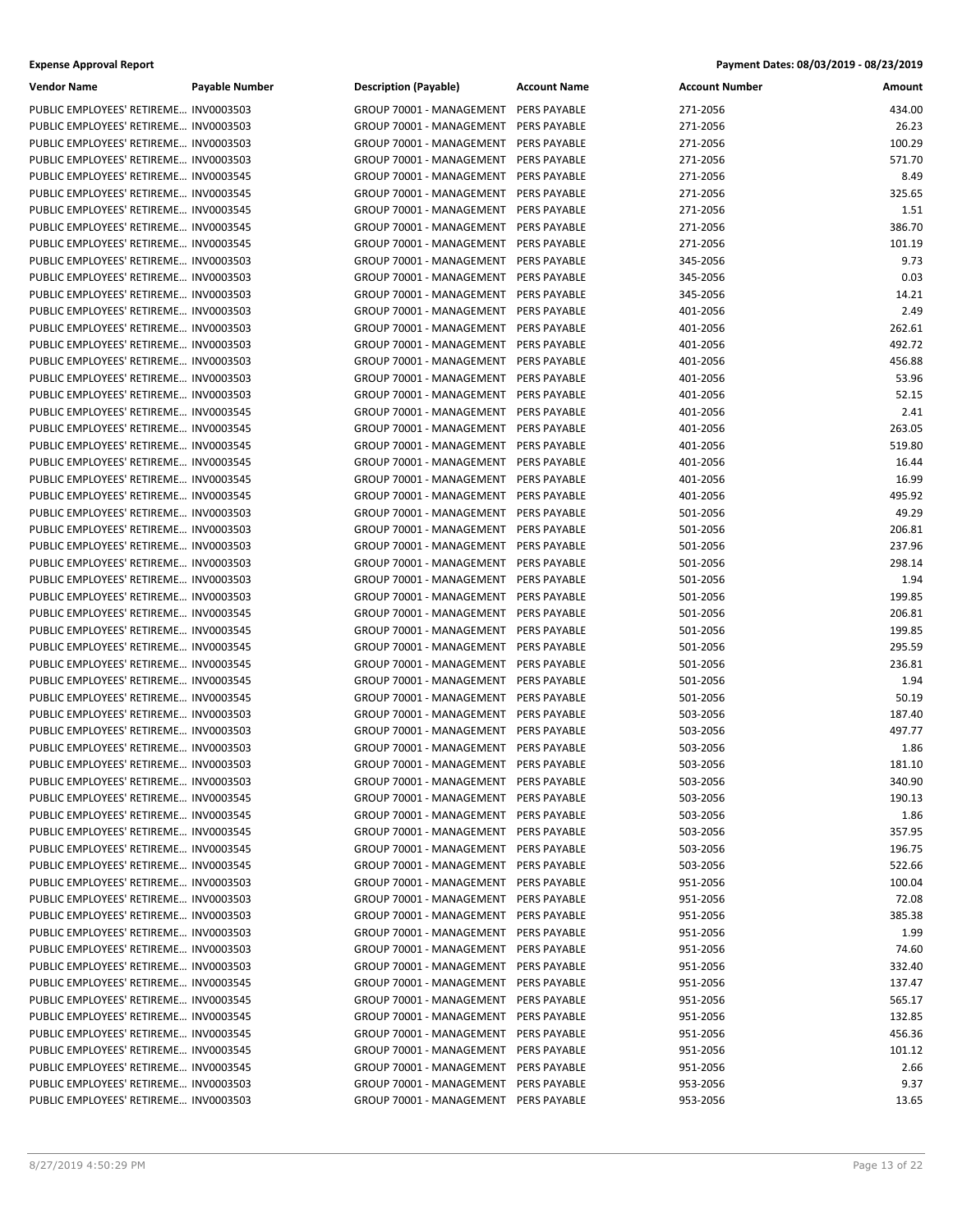| <b>Vendor Name</b>                            | Payable Number    | <b>Description (Payable)</b>                           | <b>Account Name</b>                                                 | <b>Account Number</b>                                    | Amount     |
|-----------------------------------------------|-------------------|--------------------------------------------------------|---------------------------------------------------------------------|----------------------------------------------------------|------------|
| PUBLIC EMPLOYEES' RETIREME INV0003503         |                   | GROUP 70001 - MANAGEMENT                               | <b>PERS PAYABLE</b>                                                 | 953-2056                                                 | 0.02       |
| PUBLIC EMPLOYEES' RETIREME INV0003545         |                   | GROUP 70001 - MANAGEMENT                               | PERS PAYABLE                                                        | 953-2056                                                 | 2.81       |
| PUBLIC EMPLOYEES' RETIREME INV0003545         |                   | GROUP 70001 - MANAGEMENT                               | <b>PERS PAYABLE</b>                                                 | 953-2056                                                 | 0.01       |
| PUBLIC EMPLOYEES' RETIREME INV0003545         |                   | GROUP 70001 - MANAGEMENT                               | <b>PERS PAYABLE</b>                                                 | 953-2056                                                 | 1.93       |
|                                               |                   |                                                        |                                                                     | Vendor 2877 - PUBLIC EMPLOYEES' RETIREMENT SYSTEM Total: | 265,500.27 |
|                                               |                   |                                                        |                                                                     |                                                          |            |
| Vendor: 2888 - PURE H20 INC.                  |                   |                                                        |                                                                     |                                                          |            |
| PURE H20 INC.                                 | 11158             | AUGUST 2019 - POU COOLER W DEPARTMENT CONSUMABLES      |                                                                     | 100-6110-3095                                            | 65.54      |
|                                               |                   |                                                        |                                                                     | Vendor 2888 - PURE H20 INC. Total:                       | 65.54      |
| Vendor: 5264 - RABOBANK, N.A.                 |                   |                                                        |                                                                     |                                                          |            |
| RABOBANK, N.A.                                | INV0003599        | FIT PAYABLE                                            | FEDERAL TAX PAYABLE                                                 | 100-2052                                                 | 63,330.90  |
| RABOBANK, N.A.                                | <b>INV0003600</b> | <b>MEDICARE PAYABLE</b>                                | EE HEALTHCARE PAYABLE                                               | 100-2057                                                 | 16,938.72  |
| RABOBANK, N.A.                                | INV0003599        | <b>FIT PAYABLE</b>                                     | FEDERAL TAX PAYABLE                                                 | 103-2052                                                 | 53.32      |
| RABOBANK, N.A.                                | <b>INV0003600</b> | MEDICARE PAYABLE                                       | EE HEALTHCARE PAYABLE                                               | 103-2057                                                 | 17.52      |
| RABOBANK, N.A.                                | INV0003599        | FIT PAYABLE                                            | FEDERAL TAX PAYABLE                                                 | 113-2052                                                 | 1,045.20   |
| RABOBANK, N.A.                                | INV0003600        | <b>MEDICARE PAYABLE</b>                                | EE HEALTHCARE PAYABLE                                               | 113-2057                                                 | 383.68     |
| RABOBANK, N.A.                                | INV0003599        | FIT PAYABLE                                            | FEDERAL TAX PAYABLE                                                 | 200-2052                                                 | 137.52     |
| RABOBANK, N.A.                                | <b>INV0003600</b> | MEDICARE PAYABLE                                       | EE HEALTHCARE PAYABLE                                               | 200-2057                                                 | 48.70      |
| RABOBANK, N.A.                                | INV0003599        | FIT PAYABLE                                            | FEDERAL TAX PAYABLE                                                 | 210-2052                                                 | 758.96     |
| RABOBANK, N.A.                                | INV0003600        | MEDICARE PAYABLE                                       | EE HEALTHCARE PAYABLE                                               | 210-2057                                                 | 271.30     |
| RABOBANK, N.A.                                | INV0003599        | <b>FIT PAYABLE</b>                                     | <b>FEDERAL TAX PAYABLE</b>                                          | 271-2052                                                 | 291.00     |
| RABOBANK, N.A.                                | <b>INV0003600</b> | MEDICARE PAYABLE                                       | EE HEALTHCARE PAYABLE                                               | 271-2057                                                 | 107.82     |
| RABOBANK, N.A.                                | INV0003599        | <b>FIT PAYABLE</b>                                     | FEDERAL TAX PAYABLE                                                 | 401-2052                                                 | 934.69     |
| RABOBANK, N.A.                                | <b>INV0003600</b> | MEDICARE PAYABLE                                       | EE HEALTHCARE PAYABLE                                               | 401-2057                                                 | 269.96     |
| RABOBANK, N.A.                                | INV0003599        | FIT PAYABLE                                            | FEDERAL TAX PAYABLE                                                 | 501-2052                                                 | 568.04     |
| RABOBANK, N.A.                                | INV0003600        | <b>MEDICARE PAYABLE</b>                                | EE HEALTHCARE PAYABLE                                               | 501-2057                                                 | 167.76     |
| RABOBANK, N.A.                                | INV0003599        | FIT PAYABLE                                            | FEDERAL TAX PAYABLE                                                 | 503-2052                                                 | 1,414.42   |
| RABOBANK, N.A.                                | <b>INV0003600</b> | MEDICARE PAYABLE                                       | EE HEALTHCARE PAYABLE                                               | 503-2057                                                 | 221.92     |
| RABOBANK, N.A.                                | INV0003599        | FIT PAYABLE                                            | FEDERAL TAX PAYABLE                                                 | 951-2052                                                 | 683.03     |
| RABOBANK, N.A.                                | <b>INV0003600</b> | MEDICARE PAYABLE                                       | EE HEALTHCARE PAYABLE                                               | 951-2057                                                 | 231.24     |
| RABOBANK, N.A.                                | INV0003599        | <b>FIT PAYABLE</b>                                     | FEDERAL TAX PAYABLE                                                 | 953-2052                                                 | 48.15      |
| RABOBANK, N.A.                                | <b>INV0003600</b> | MEDICARE PAYABLE                                       | EE HEALTHCARE PAYABLE                                               | 953-2057                                                 | 17.14      |
|                                               |                   |                                                        |                                                                     | Vendor 5264 - RABOBANK, N.A. Total:                      | 87,940.99  |
| Vendor: 5417 - RENTAL DEPOT                   |                   |                                                        |                                                                     |                                                          |            |
| <b>RENTAL DEPOT</b>                           | 270513-1          | (1) TRAILER 6'x12', SNGL AXLE T DEPARTMENT CONSUMABLES |                                                                     | 113-8730-3095                                            | 66.31      |
|                                               |                   |                                                        |                                                                     | <b>Vendor 5417 - RENTAL DEPOT Total:</b>                 | 66.31      |
|                                               |                   |                                                        |                                                                     |                                                          |            |
| Vendor: 6477 - ROBERT S. JAQUES               |                   |                                                        |                                                                     |                                                          |            |
| ROBERT S. JAQUES                              | 07/9/19-07/30/19  | 7/9/19 - 7/30/19 TECH PROG  CONSULTING COSTS           |                                                                     | 670-2130-1030                                            | 4,125.00   |
|                                               |                   |                                                        |                                                                     | Vendor 6477 - ROBERT S. JAQUES Total:                    | 4,125.00   |
| Vendor: 3016 - ROSS RECREATION EQUIPMENT INC. |                   |                                                        |                                                                     |                                                          |            |
| ROSS RECREATION EQUIPMENT  115427             |                   |                                                        | (1) TENDERTUFF PATCH MATER DEPARTMENT CONSUMABLES 100-8420-3095     |                                                          | 84.29      |
|                                               |                   |                                                        |                                                                     | Vendor 3016 - ROSS RECREATION EQUIPMENT INC. Total:      | 84.29      |
| Vendor: 4452 - RYAN L. RIDER                  |                   |                                                        |                                                                     |                                                          |            |
| RYAN L. RIDER                                 | 389               | <b>CITY HALL WALKWAY</b>                               | SUBCONTRACTED WORK                                                  | 100-8430-2073                                            | 6,400.00   |
|                                               |                   |                                                        |                                                                     | Vendor 4452 - RYAN L. RIDER Total:                       | 6,400.00   |
|                                               |                   |                                                        |                                                                     |                                                          |            |
| Vendor: 3307 - SAME DAY SHRED                 |                   |                                                        |                                                                     |                                                          |            |
| SAME DAY SHRED                                | 33899             |                                                        | SECURITY CONSOLE SVCD 11/28TEMPORARY CONTRACT SERVIC100-2021-2043   |                                                          | 32.50      |
| SAME DAY SHRED                                | 34991             |                                                        | SECURITY CONSOLE SVCD 2/20/ TEMPORARY CONTRACT SERVIC 100-2021-2043 |                                                          | 32.50      |
| SAME DAY SHRED                                | 35936             |                                                        | SECURITY CONSOLE SVCD 5/15/ TEMPORARY CONTRACT SERVIC 100-2021-2043 |                                                          | 32.50      |
| SAME DAY SHRED                                | 36730             |                                                        | SECURITY CONSOLE SVCD 7/17/ TEMPORARY CONTRACT SERVIC 100-6610-2043 |                                                          | 32.50      |
|                                               |                   |                                                        |                                                                     | Vendor 3307 - SAME DAY SHRED Total:                      | 130.00     |
| Vendor: 8507 - SAND CITY POLICE DEPT.         |                   |                                                        |                                                                     |                                                          |            |
| SAND CITY POLICE DEPT.                        | 32                | FY 2019/20 SRU YEARLY CONTR SRU ANNUAL CONTRIBUTION    |                                                                     | 100-6110-4201                                            | 5,000.00   |
|                                               |                   |                                                        |                                                                     | Vendor 8507 - SAND CITY POLICE DEPT. Total:              | 5,000.00   |
| Vendor: 9267 - SANFORD P. FERNANDEZ           |                   |                                                        |                                                                     |                                                          |            |
| SANFORD P. FERNANDEZ                          | 1/19/19           | MUSIC FOR SR. "LUAU" DANCE  SENIOR ACTIVITIES          |                                                                     | 251-9500-7125                                            | 200.00     |
|                                               |                   |                                                        |                                                                     | Vendor 9267 - SANFORD P. FERNANDEZ Total:                | 200.00     |
|                                               |                   |                                                        |                                                                     |                                                          |            |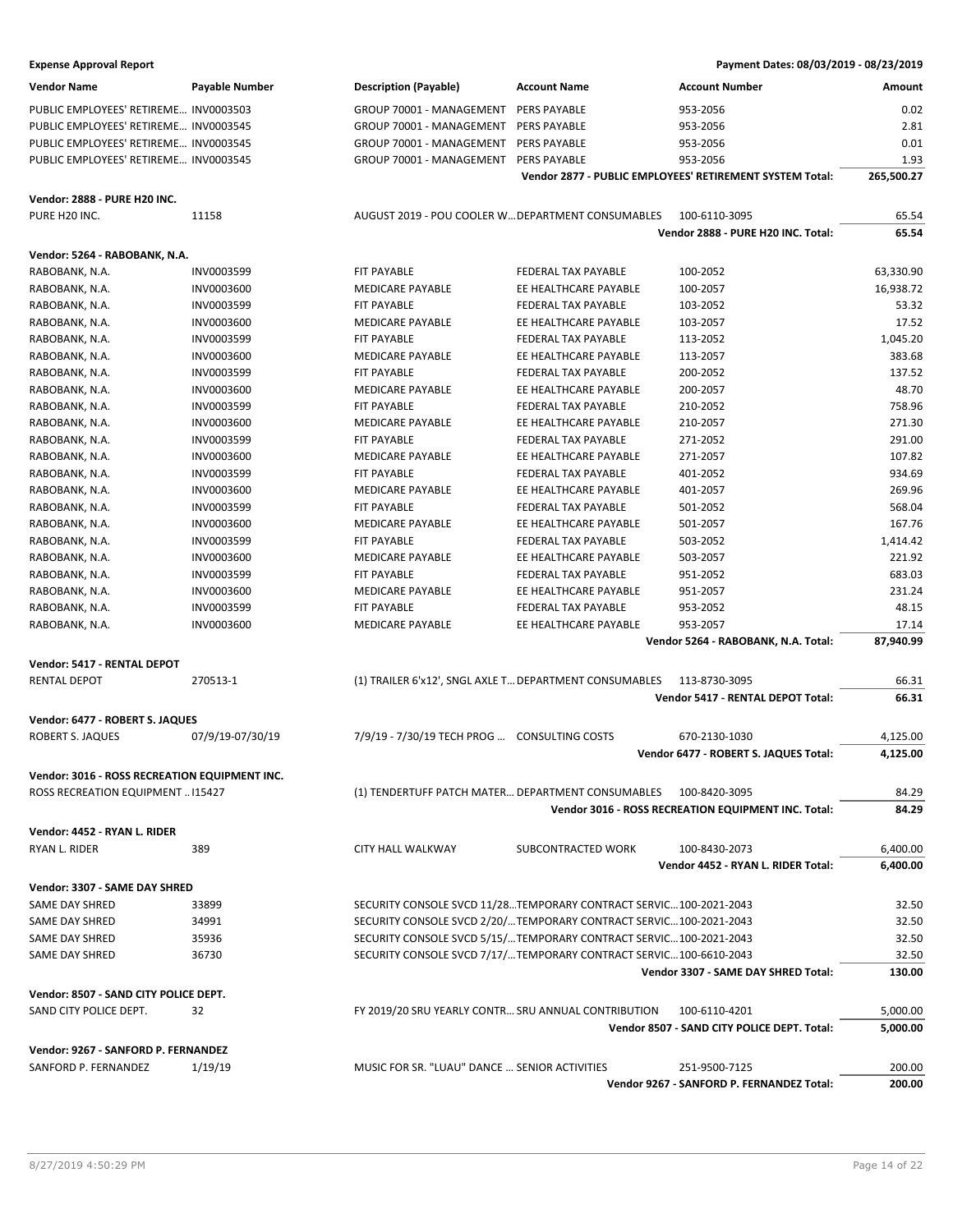| <b>Expense Approval Report</b>                 |                |                                                        |                            | Payment Dates: 08/03/2019 - 08/23/2019               |           |
|------------------------------------------------|----------------|--------------------------------------------------------|----------------------------|------------------------------------------------------|-----------|
| <b>Vendor Name</b>                             | Payable Number | <b>Description (Payable)</b>                           | <b>Account Name</b>        | <b>Account Number</b>                                | Amount    |
| Vendor: 5373 - SCOTT K. BROWN                  |                |                                                        |                            |                                                      |           |
|                                                |                |                                                        |                            |                                                      |           |
| SCOTT K. BROWN                                 | 8/5/2019       | MUSIC FOR SR CANDLELIGHT L SENIOR ACTIVITIES           |                            | 251-9500-7125                                        | 75.00     |
|                                                |                |                                                        |                            | Vendor 5373 - SCOTT K. BROWN Total:                  | 75.00     |
| Vendor: 9181 - SEROLOGICAL RESEARCH INSTITUTE  |                |                                                        |                            |                                                      |           |
| SEROLOGICAL RESEARCH INSTI 22059               |                | DNA EXTRACTION / CASE 11046 INVESTIGATION EXPENSE      |                            | 100-6130-4125                                        | 1,400.00  |
|                                                |                |                                                        |                            | Vendor 9181 - SEROLOGICAL RESEARCH INSTITUTE Total:  | 1,400.00  |
| Vendor: 3249 - SMART & FINAL                   |                |                                                        |                            |                                                      |           |
| SMART & FINAL                                  | REF #048764    | STORE #455 / REF #048764 7/1 CAMP EVENTS               |                            | 100-9330-7136                                        | 9.59      |
| <b>SMART &amp; FINAL</b>                       | REF #031974    | STORE #455 / REF #031974                               | SENIOR ACTIVITIES          | 251-9500-7125                                        | 114.90    |
| <b>SMART &amp; FINAL</b>                       | REF #032474    | STORE #455 / REF #032474                               | SENIOR ACTIVITIES          | 251-9500-7125                                        | 61.53     |
|                                                |                |                                                        |                            | Vendor 3249 - SMART & FINAL Total:                   | 186.02    |
|                                                |                |                                                        |                            |                                                      |           |
| Vendor: 9269 - SOPHIA PESCADOR TORRANCE        |                |                                                        |                            |                                                      |           |
| SOPHIA PESCADOR TORRANCE 116741                |                | ACTIVITY REFUND - SWIM LESS SWIMMING POOL REVENUE      |                            | 100-3676                                             | 256.00    |
|                                                |                |                                                        |                            | Vendor 9269 - SOPHIA PESCADOR TORRANCE Total:        | 256.00    |
| Vendor: 8380 - SOUTHEASTERN SECURITY           |                |                                                        |                            |                                                      |           |
| SOUTHEASTERN SECURITY                          | 145520         | JULY 2019 - (1) APPLICANT PROF PERSONNEL RECRUITMENT   |                            | 100-2031-2064                                        | 18.50     |
| SOUTHEASTERN SECURITY                          | 145521         | JULY 2019 - (5) APPLICANT PROFBACKGROUND INVESTIGATION |                            | 100-9310-1027                                        | 55.50     |
|                                                |                |                                                        |                            | Vendor 8380 - SOUTHEASTERN SECURITY Total:           | 74.00     |
| Vendor: 8361 - SPEAKWRITE LLC                  |                |                                                        |                            |                                                      |           |
| SPEAKWRITE LLC                                 | 2b229782       | JULY 2019 - SEASIDE POLICE DE CONSULTANT               |                            | 100-6110-1030                                        | 1,195.73  |
|                                                |                |                                                        |                            | Vendor 8361 - SPEAKWRITE LLC Total:                  | 1,195.73  |
|                                                |                |                                                        |                            |                                                      |           |
| Vendor: 7136 - SPECIAL SERVICES GROUP, LLC     |                |                                                        |                            |                                                      |           |
| SPECIAL SERVICES GROUP, LLC 11225              |                | RENEWAL OF ANNUAL COVERT  DEPARTMENT CONSUMABLES       |                            | 243-6110-3095                                        | 1,200.00  |
|                                                |                |                                                        |                            | Vendor 7136 - SPECIAL SERVICES GROUP, LLC Total:     | 1,200.00  |
| Vendor: 3319 - STAPLES ADVANTAGE               |                |                                                        |                            |                                                      |           |
| STAPLES ADVANTAGE                              | 3420016689     | RECREATION DEPT - (3) BLACK  CONSUMABLES               |                            | 100-2042-3095                                        | 192.28    |
| STAPLES ADVANTAGE                              | 3420408715     | RECREATION DEPT - 9 SQUARE  CONSUMABLES                |                            | 100-2042-3095                                        | 21.84     |
| STAPLES ADVANTAGE                              | 3420408714     | CITY HALL MISC SUPPLIES                                | <b>STATIONARY SUPPLIES</b> | 100-5110-3092                                        | 290.44    |
| STAPLES ADVANTAGE                              | 3420788480     | <b>CITY HALL - BATTERIES</b>                           | DEPARTMENT CONSUMABLES     | 100-5110-3095                                        | 93.73     |
| STAPLES ADVANTAGE                              | 3419859979     | PUBLIC WORKS (ENGR) MISC S DEPARTMENT CONSUMABLES      |                            | 100-8910-3095                                        | 227.17    |
| STAPLES ADVANTAGE                              | 3420788482     | RECREATION - LOGITECH MOUS DEPARTMENT EQUIPMENT        |                            | 100-9310-8187                                        | 81.64     |
| <b>STAPLES ADVANTAGE</b>                       | 3420788481     | RECREATION - (24) 1.5" WHITE DEPARTMENT CONSUMABLES    |                            | 100-9400-3095                                        | 87.84     |
| STAPLES ADVANTAGE                              | 3420942453     | RECREATION - GE 40W INCAND SENIOR ACTIVITIES           |                            | 251-9500-7125                                        | 8.49      |
|                                                |                |                                                        |                            | Vendor 3319 - STAPLES ADVANTAGE Total:               | 1,003.43  |
|                                                |                |                                                        |                            |                                                      |           |
| Vendor: 5144 - STATE OF CALIFORNIA             |                |                                                        |                            |                                                      |           |
| STATE OF CALIFORNIA                            | INV0003598     | <b>SIT PAYABLE</b>                                     | STATE TAX PAYABLE          | 100-2053                                             | 24,079.97 |
| STATE OF CALIFORNIA                            | INV0003598     | <b>SIT PAYABLE</b>                                     | <b>STATE TAX PAYABLE</b>   | 103-2053                                             | 17.62     |
| STATE OF CALIFORNIA                            | INV0003598     | <b>SIT PAYABLE</b>                                     | STATE TAX PAYABLE          | 113-2053                                             | 350.16    |
| <b>STATE OF CALIFORNIA</b>                     | INV0003598     | <b>SIT PAYABLE</b>                                     | STATE TAX PAYABLE          | 200-2053                                             | 41.49     |
| STATE OF CALIFORNIA                            | INV0003598     | <b>SIT PAYABLE</b>                                     | STATE TAX PAYABLE          | 210-2053                                             | 245.89    |
| STATE OF CALIFORNIA                            | INV0003598     | <b>SIT PAYABLE</b>                                     | STATE TAX PAYABLE          | 271-2053                                             | 95.08     |
| STATE OF CALIFORNIA                            | INV0003598     | <b>SIT PAYABLE</b>                                     | STATE TAX PAYABLE          | 401-2053                                             | 338.19    |
| STATE OF CALIFORNIA                            | INV0003598     | <b>SIT PAYABLE</b>                                     | <b>STATE TAX PAYABLE</b>   | 501-2053                                             | 116.94    |
| STATE OF CALIFORNIA                            | INV0003598     | <b>SIT PAYABLE</b>                                     | STATE TAX PAYABLE          | 503-2053                                             | 317.32    |
| STATE OF CALIFORNIA                            | INV0003598     | <b>SIT PAYABLE</b>                                     | STATE TAX PAYABLE          | 951-2053                                             | 243.24    |
| STATE OF CALIFORNIA                            | INV0003598     | <b>SIT PAYABLE</b>                                     | STATE TAX PAYABLE          | 953-2053                                             | 33.98     |
|                                                |                |                                                        |                            | Vendor 5144 - STATE OF CALIFORNIA Total:             | 25,879.88 |
| Vendor: 8375 - STATE WATER RES. CONTROL BOARD  |                |                                                        |                            |                                                      |           |
| STATE WATER RES. CONTROL B L. GLEASON          |                | T1 RENEWAL FOR LEE A. GLEAS DUES & MEMBERSHIP          |                            | 401-8610-4122                                        | 55.00     |
|                                                |                |                                                        |                            | Vendor 8375 - STATE WATER RES. CONTROL BOARD Total:  | 55.00     |
|                                                |                |                                                        |                            |                                                      |           |
| Vendor: 9249 - STEVENSON, PORTO & PIERCE, INC. |                |                                                        |                            |                                                      |           |
| STEVENSON, PORTO & PIERCE,  02070              |                | JULY 2019 - CAMPUS TOWN PR BAKEWELL - CAMPUS TOWN      |                            | 601-2214                                             | 2,220.00  |
|                                                |                |                                                        |                            | Vendor 9249 - STEVENSON, PORTO & PIERCE, INC. Total: | 2,220.00  |
| Vendor: 8378 - THE HARTFORD                    |                |                                                        |                            |                                                      |           |
| THE HARTFORD                                   | CM0000252      | AUG ADJ                                                | LIFE/ AD&D LTD PAYABLE     | 100-2071                                             | $-18.23$  |
| THE HARTFORD                                   | INV0003464     | PREMIUMS - MISC                                        | LIFE/ AD&D LTD PAYABLE     | 100-2071                                             | 201.25    |
| THE HARTFORD                                   | INV0003464     | PREMIUMS - MISC                                        | LIFE/ AD&D LTD PAYABLE     | 100-2071                                             | 245.00    |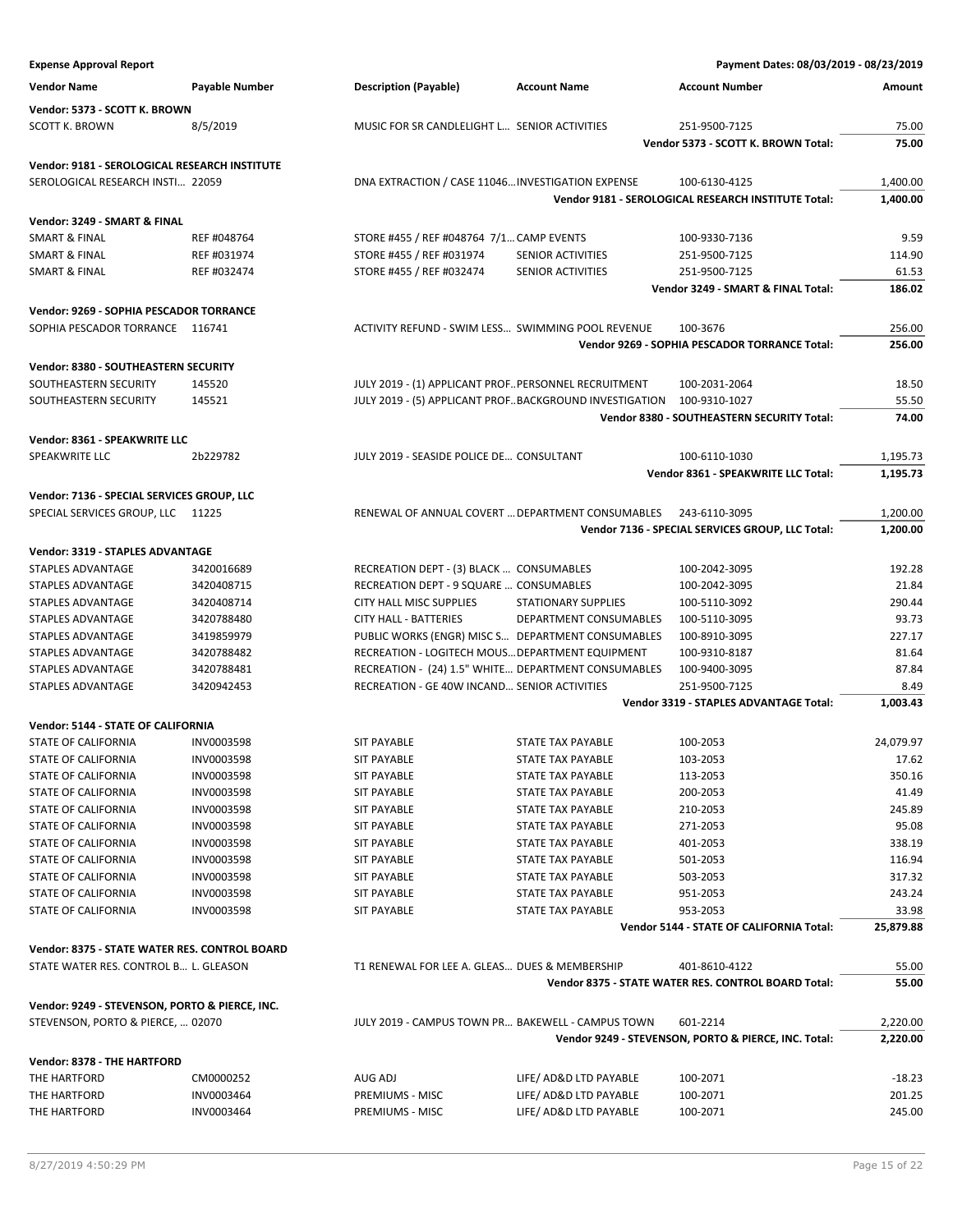| Payment Dates: 08/03/2019 - 08/23/2019<br><b>Expense Approval Report</b> |                       |                                                   |                                  |                                                        |          |
|--------------------------------------------------------------------------|-----------------------|---------------------------------------------------|----------------------------------|--------------------------------------------------------|----------|
| <b>Vendor Name</b>                                                       | <b>Payable Number</b> | <b>Description (Payable)</b>                      | <b>Account Name</b>              | <b>Account Number</b>                                  | Amount   |
| THE HARTFORD                                                             | INV0003464            | PREMIUMS - MISC                                   | LIFE/ AD&D LTD PAYABLE           | 100-2071                                               | 330.92   |
| THE HARTFORD                                                             | INV0003464            | PREMIUMS - MISC                                   | LIFE/ AD&D LTD PAYABLE           | 100-2071                                               | 1,159.59 |
| THE HARTFORD                                                             | INV0003464            | PREMIUMS - MISC                                   | LIFE/ AD&D LTD PAYABLE           | 100-2071                                               | 1,003.87 |
| THE HARTFORD                                                             | INV0003464            | PREMIUMS - MISC                                   | LIFE/ AD&D LTD PAYABLE           | 100-2071                                               | 44.28    |
| THE HARTFORD                                                             | INV0003464            | PREMIUMS - MISC                                   | LIFE/ AD&D LTD PAYABLE           | 100-2071                                               | 830.97   |
| THE HARTFORD                                                             | INV0003565            | MARCH 2019 INVOICE DIFFERE LIFE/ AD&D LTD PAYABLE |                                  | 100-2071                                               | 4,104.67 |
| THE HARTFORD                                                             | INV0003464            | PREMIUMS - MISC                                   | LIFE/ AD&D LTD PAYABLE           | 103-2071                                               | 1.83     |
| THE HARTFORD                                                             | INV0003464            | PREMIUMS - MISC                                   | LIFE/ AD&D LTD PAYABLE           | 103-2071                                               | 4.32     |
| THE HARTFORD                                                             | INV0003464            | PREMIUMS - MISC                                   | LIFE/ AD&D LTD PAYABLE           | 113-2071                                               | 64.10    |
| THE HARTFORD                                                             | INV0003464            | PREMIUMS - MISC                                   | LIFE/ AD&D LTD PAYABLE           | 113-2071                                               | 23.83    |
| THE HARTFORD                                                             | INV0003464            | PREMIUMS - MISC                                   | LIFE/ AD&D LTD PAYABLE           | 113-2071                                               | 3.99     |
| THE HARTFORD                                                             | INV0003464            | PREMIUMS - MISC                                   | LIFE/ AD&D LTD PAYABLE           | 113-2071                                               | 3.82     |
| THE HARTFORD                                                             | INV0003464            | PREMIUMS - MISC                                   | LIFE/ AD&D LTD PAYABLE           | 200-2071                                               | 12.11    |
| THE HARTFORD                                                             | INV0003464            | PREMIUMS - MISC                                   | LIFE/ AD&D LTD PAYABLE           | 200-2071                                               | 12.67    |
| THE HARTFORD                                                             | INV0003464            | PREMIUMS - MISC                                   | LIFE/ AD&D LTD PAYABLE           | 210-2071                                               | 7.98     |
| THE HARTFORD                                                             | INV0003464            | PREMIUMS - MISC                                   | LIFE/ AD&D LTD PAYABLE           | 210-2071                                               | 7.64     |
| THE HARTFORD                                                             | INV0003464            | PREMIUMS - MISC                                   | LIFE/ AD&D LTD PAYABLE           | 210-2071                                               | 46.13    |
| THE HARTFORD                                                             | INV0003464            | PREMIUMS - MISC                                   | LIFE/ AD&D LTD PAYABLE           | 210-2071                                               | 18.96    |
| THE HARTFORD                                                             | INV0003464            | PREMIUMS - MISC                                   | LIFE/ AD&D LTD PAYABLE           | 210-2071                                               | 1.39     |
| THE HARTFORD                                                             | INV0003464            | PREMIUMS - MISC                                   | LIFE/AD&D LTD PAYABLE            | 271-2071                                               | 8.25     |
| THE HARTFORD                                                             | INV0003464            | PREMIUMS - MISC                                   | LIFE/AD&D LTD PAYABLE            | 271-2071                                               | 40.59    |
| THE HARTFORD                                                             | INV0003464            | PREMIUMS - MISC                                   | LIFE/AD&D LTD PAYABLE            | 271-2071                                               | 15.70    |
| THE HARTFORD                                                             | INV0003464            | PREMIUMS - MISC                                   | LIFE/AD&D LTD PAYABLE            | 271-2071                                               | 7.89     |
| THE HARTFORD                                                             | INV0003464            | PREMIUMS - MISC                                   | LIFE/ LTD PAYABLE                | 345-2071                                               | 0.38     |
| THE HARTFORD                                                             | INV0003464            | PREMIUMS - MISC                                   | LIFE/ LTD PAYABLE                | 345-2071                                               | 0.11     |
| THE HARTFORD                                                             | INV0003464            | PREMIUMS - MISC                                   | LIFE/ AD&D LTD PAYABLE           | 401-2071                                               | 32.06    |
| THE HARTFORD                                                             | INV0003464            | PREMIUMS - MISC                                   | LIFE/ AD&D LTD PAYABLE           | 401-2071                                               | 22.52    |
| THE HARTFORD                                                             | INV0003464            | PREMIUMS - MISC                                   | LIFE/ AD&D LTD PAYABLE           | 401-2071                                               | 4.30     |
| THE HARTFORD                                                             | INV0003464            | PREMIUMS - MISC                                   | LIFE/ AD&D LTD PAYABLE           | 401-2071                                               | 41.90    |
| THE HARTFORD                                                             | INV0003464            | PREMIUMS - MISC                                   | LIFE/ AD&D LTD PAYABLE           | 401-2071                                               | 9.72     |
| THE HARTFORD                                                             | INV0003464            | PREMIUMS - MISC                                   | LIFE/ AD&D LTD PAYABLE           | 501-2071                                               | 3.99     |
| THE HARTFORD                                                             | INV0003464            | PREMIUMS - MISC                                   | LIFE/ AD&D LTD PAYABLE           | 501-2071                                               | 3.82     |
| THE HARTFORD                                                             | INV0003464            | PREMIUMS - MISC                                   | LIFE/ AD&D LTD PAYABLE           | 501-2071                                               | 17.32    |
| THE HARTFORD                                                             | INV0003464            | PREMIUMS - MISC                                   | LIFE/ AD&D LTD PAYABLE           | 501-2071                                               | 46.64    |
| THE HARTFORD                                                             | INV0003464            | PREMIUMS - MISC                                   | LIFE/ AD&D LTD PAYABLE           | 503-2071                                               | 19.97    |
| THE HARTFORD                                                             | INV0003464            | PREMIUMS - MISC                                   | LIFE/ AD&D LTD PAYABLE           | 503-2071                                               | 40.66    |
| THE HARTFORD                                                             | INV0003464            | PREMIUMS - MISC                                   | LIFE/ AD&D LTD PAYABLE           | 503-2071                                               | 8.75     |
| THE HARTFORD                                                             | INV0003464            | PREMIUMS - MISC                                   | LIFE/ AD&D LTD PAYABLE           | 503-2071                                               | 42.53    |
| THE HARTFORD                                                             | INV0003464            | PREMIUMS - MISC                                   | LIFE/ AD&D LTD PAYABLE           | 951-2071                                               | 46.58    |
| THE HARTFORD                                                             | INV0003464            | PREMIUMS - MISC                                   | LIFE/ AD&D LTD PAYABLE           | 951-2071                                               | 17.26    |
| THE HARTFORD                                                             | INV0003464            | PREMIUMS - MISC                                   | LIFE/ AD&D LTD PAYABLE           | 951-2071                                               | 10.10    |
| THE HARTFORD                                                             | INV0003464            | PREMIUMS - MISC                                   | LIFE/ AD&D LTD PAYABLE           | 951-2071                                               | 9.64     |
| THE HARTFORD                                                             | INV0003464            | PREMIUMS - MISC                                   | LIFE/ AD&D LTD PAYABLE           | 953-2071                                               | 1.18     |
| THE HARTFORD                                                             | INV0003464            | PREMIUMS - MISC                                   | LIFE/ AD&D LTD PAYABLE           | 953-2071                                               | 1.23     |
| THE HARTFORD                                                             | INV0003464            | PREMIUMS - MISC                                   | LIFE/AD&D LTD PAYABLE            | 971-2071                                               | 1.85     |
| THE HARTFORD                                                             | INV0003464            | PREMIUMS - MISC                                   | LIFE/AD&D LTD PAYABLE            | 971-2071                                               | 4.11     |
|                                                                          |                       |                                                   |                                  | Vendor 8378 - THE HARTFORD Total:                      | 8,570.14 |
| Vendor: 6324 - The Home Depot Pro                                        |                       |                                                   |                                  |                                                        |          |
| The Home Depot Pro                                                       | 506083740             | (2) SANITOUCH DISP RL TOWEL  JANITORIAL SUPPLIES  |                                  | 100-9200-3093                                          | 122.91   |
|                                                                          |                       |                                                   |                                  | Vendor 6324 - The Home Depot Pro Total:                | 122.91   |
| Vendor: 3452 - THIRD DEGREE COMMUNICATIONS, INC.                         |                       |                                                   |                                  |                                                        |          |
| THIRD DEGREE COMMUNICATI 7573                                            |                       | (2) CRIME SCENE FUNDAMENT TRAINING & EDUCATION    |                                  | 100-6110-1029                                          | 750.00   |
|                                                                          |                       |                                                   |                                  | Vendor 3452 - THIRD DEGREE COMMUNICATIONS, INC. Total: | 750.00   |
|                                                                          |                       |                                                   |                                  |                                                        |          |
| Vendor: 8266 - T-MOBILE USA, INC.                                        |                       |                                                   |                                  |                                                        |          |
| T-MOBILE USA, INC.                                                       | 9339281069            | PRVNT / TRACKING ID 2065949                       | <b>INVESTIGATION EXPENDITURE</b> | 243-6110-4125                                          | 459.00   |
| T-MOBILE USA, INC.                                                       | 9364523040            | PRVNT / TRACKING ID 2375994                       | <b>INVESTIGATION EXPENDITURE</b> | 243-6110-4125                                          | 204.00   |
|                                                                          |                       |                                                   |                                  | Vendor 8266 - T-MOBILE USA, INC. Total:                | 663.00   |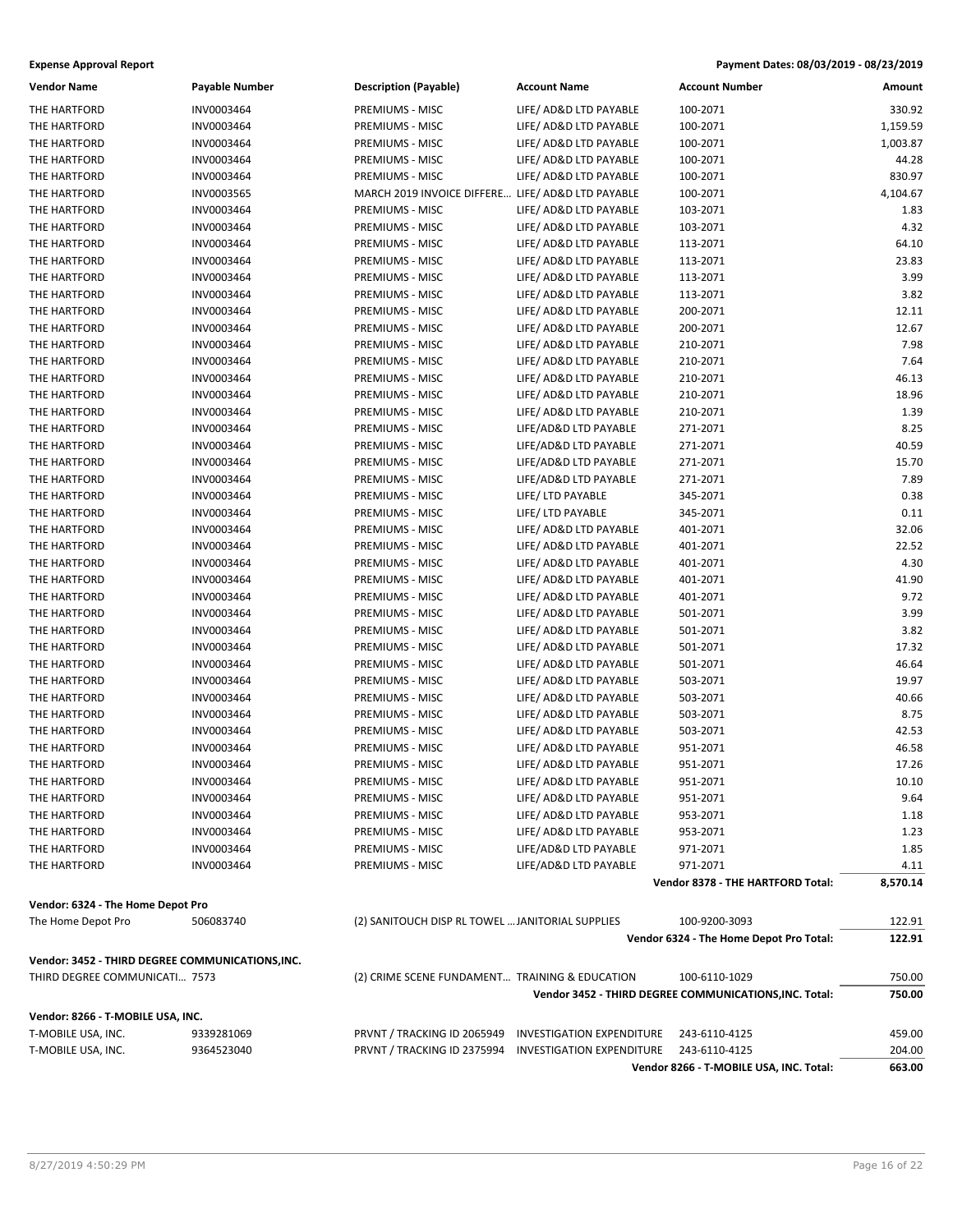| <b>Expense Approval Report</b>                                          |                       |                                                          |                                                                         | Payment Dates: 08/03/2019 - 08/23/2019          |               |
|-------------------------------------------------------------------------|-----------------------|----------------------------------------------------------|-------------------------------------------------------------------------|-------------------------------------------------|---------------|
| <b>Vendor Name</b>                                                      | <b>Payable Number</b> | <b>Description (Payable)</b>                             | <b>Account Name</b>                                                     | <b>Account Number</b>                           | <b>Amount</b> |
| Vendor: 6304 - TOM McCARTNEY                                            |                       |                                                          |                                                                         |                                                 |               |
| <b>TOM MCCARTNEY</b>                                                    | 6/26/2019             |                                                          | CITY COUNCIL MEMBERS PORT DEPARTMENT CONSUMABLES                        | 100-1010-3095                                   | 2,316.10      |
|                                                                         |                       |                                                          |                                                                         | <b>Vendor 6304 - TOM McCARTNEY Total:</b>       | 2,316.10      |
| Vendor: 3544 - UNDERGROUND SERVICE ALERT                                |                       |                                                          |                                                                         |                                                 |               |
| UNDERGROUND SERVICE ALERT 1293302019DIG                                 |                       | CAL STATE FEE FOR REGULATO SUBCONTRACTED WORK            |                                                                         | 951-8820-2073                                   | 957.21        |
|                                                                         |                       |                                                          |                                                                         | Vendor 3544 - UNDERGROUND SERVICE ALERT Total:  | 957.21        |
|                                                                         |                       |                                                          |                                                                         |                                                 |               |
| Vendor: 5873 - UNITED SITE SERVICES, INC.<br>UNITED SITE SERVICES, INC. | 114-8863461           | 7/24/19 - 8/20/19 PORTA TOILE RENTAL - INDOOR FACILITIES |                                                                         | 100-9340-7137                                   | 370.78        |
| UNITED SITE SERVICES, INC.                                              | 114-8848080           |                                                          | 7/11/19 - 8/7/19 FENCE RENTAL RENTAL PROPERTY EXP & MAINT 961-9610-9599 |                                                 | 2,609.76      |
|                                                                         |                       |                                                          |                                                                         | Vendor 5873 - UNITED SITE SERVICES, INC. Total: | 2,980.54      |
|                                                                         |                       |                                                          |                                                                         |                                                 |               |
| Vendor: 3535 - USA BLUEBOOK                                             |                       |                                                          |                                                                         |                                                 |               |
| <b>USA BLUEBOOK</b>                                                     | 970446                |                                                          | WATER DEPT - GLOVES, DICKS DEPARTMENT CONSUMABLES                       | 401-8620-3095                                   | 391.56        |
|                                                                         |                       |                                                          |                                                                         | Vendor 3535 - USA BLUEBOOK Total:               | 391.56        |
| Vendor: 9247 - VERIZON CONNECT NWF INC.                                 |                       |                                                          |                                                                         |                                                 |               |
| VERIZON CONNECT NWF INC.                                                | OSV000001840861       | JULY 2019 - MO. SERVICE OF GP OUTSIDE REPAIRS            |                                                                         | 501-8520-6148                                   | 1,768.00      |
|                                                                         |                       |                                                          |                                                                         | Vendor 9247 - VERIZON CONNECT NWF INC. Total:   | 1,768.00      |
| Vendor: 6671 - VERIZON WIRELESS                                         |                       |                                                          |                                                                         |                                                 |               |
| <b>VERIZON WIRELESS</b>                                                 | 9834760025            | ACCT #772515511-00003; 6/24 MOBILE COMMUNICATION         |                                                                         | 100-6120-5135                                   | 181.75        |
| <b>VERIZON WIRELESS</b>                                                 | 9834760025.           | ACCT #772515511-00003; 7/1/ MOBILE COMMUNICATION         |                                                                         | 100-6120-5135                                   | 597.19        |
| <b>VERIZON WIRELESS</b>                                                 | 9834760031            | ACCT #772515511-0009; 6/24/ TELEPHONE                    |                                                                         | 100-6610-5132                                   | 252.39        |
| <b>VERIZON WIRELESS</b>                                                 | 9834760031.           | ACCT #772515511-00009; 7/1/ TELEPHONE                    |                                                                         | 100-6610-5132                                   | 829.29        |
| <b>VERIZON WIRELESS</b>                                                 | 9834760026            |                                                          | ACCT #772515511-00004; 7/23 DEPARTMENT CONSUMABLES                      | 113-8730-3095                                   | 29.14         |
| <b>VERIZON WIRELESS</b>                                                 | 9834760026.           |                                                          | ACCT #772515511-00004; 7/23 DEPARTMENT CONSUMABLES                      | 113-8730-3095                                   | 8.87          |
| <b>VERIZON WIRELESS</b>                                                 | 9834757671            | ACCT #742264136-00001; 6/24 MOBILE COMMUNICATIONS        |                                                                         | 503-4010-5135                                   | 48.02         |
| <b>VERIZON WIRELESS</b>                                                 | 9834757671.           | ACCT #742264136-00001; 7/1/ MOBILE COMMUNICATIONS        |                                                                         | 503-4010-5135                                   | 157.79        |
| <b>VERIZON WIRELESS</b>                                                 | 9834760027            | ACCT #772515511-00005; 6/24 MOBILE COMMUNICATIONS        |                                                                         | 503-4010-5135                                   | 51.20         |
| <b>VERIZON WIRELESS</b>                                                 | 9834760027.           | ACCT #772515511-00005; 7/1/ MOBILE COMMUNICATIONS        |                                                                         | 503-4010-5135                                   | 168.23        |
| <b>VERIZON WIRELESS</b>                                                 | 9834760028            | ACCT #772515511-00006; 6/24 MOBILE COMMUNICATIONS        |                                                                         | 503-4010-5135                                   | 32.20         |
| <b>VERIZON WIRELESS</b>                                                 | 9834760028.           | ACCT #772515511-00006; 7/1/ MOBILE COMMUNICATIONS        |                                                                         | 503-4010-5135                                   | 105.79        |
| <b>VERIZON WIRELESS</b>                                                 | 9834760029            | ACCT #772515511-00007; 6/24 MOBILE COMMUNICATIONS        |                                                                         | 503-4010-5135                                   | 13.23         |
| <b>VERIZON WIRELESS</b>                                                 | 9834760029.           | ACCT #772515511-00007; 7/1/ MOBILE COMMUNICATIONS        |                                                                         | 503-4010-5135                                   | 43.48         |
| <b>VERIZON WIRELESS</b>                                                 | 9834760030            | ACCT #772515511-00008; 6/24 MOBILE COMMUNICATIONS        |                                                                         | 503-4010-5135                                   | 26.15         |
| <b>VERIZON WIRELESS</b>                                                 | 9834760030.           | ACCT #772515511-00008; 7/1/ MOBILE COMMUNICATIONS        |                                                                         | 503-4010-5135                                   | 85.90         |
|                                                                         |                       |                                                          |                                                                         | Vendor 6671 - VERIZON WIRELESS Total:           | 2,630.62      |
| Vendor: 9258 - VIA HEART PROJECT                                        |                       |                                                          |                                                                         |                                                 |               |
| <b>VIA HEART PROJECT</b>                                                | 2614                  |                                                          | (1) LIFEPAK CR PLUS BATTERY P CSA74 APPROVED MEDICAL SU 100-6120-3096   |                                                 | 143.92        |
|                                                                         |                       |                                                          |                                                                         | Vendor 9258 - VIA HEART PROJECT Total:          | 143.92        |
|                                                                         |                       |                                                          |                                                                         |                                                 |               |
| Vendor: 8129 - VORTEX INDUSTRIES, INC.                                  |                       |                                                          |                                                                         |                                                 |               |
| VORTEX INDUSTRIES, INC.                                                 | 44-1365022            | FIRE DEPT - PREVENTIVE MAINT SUBCONTRACTED WORK          |                                                                         | 100-8310-2073                                   | 443.00        |
|                                                                         |                       |                                                          |                                                                         | Vendor 8129 - VORTEX INDUSTRIES, INC. Total:    | 443.00        |
| Vendor: 9212 - WEX BANK                                                 |                       |                                                          |                                                                         |                                                 |               |
| <b>WEX BANK</b>                                                         | 60368825              | JULY 2019 - PD DEPT GAS PURC VEHICLE FUEL                |                                                                         | 501-8520-6145                                   | 339.24        |
|                                                                         |                       |                                                          |                                                                         | Vendor 9212 - WEX BANK Total:                   | 339.24        |
| Vendor: 9257 - ZORO TOOLS, INC.                                         |                       |                                                          |                                                                         |                                                 |               |
| ZORO TOOLS, INC.                                                        | INV6345520            | (1) ACCESSORY-MOUNTING FR DEPARTMENT EQUIPMENT           |                                                                         | 100-8310-8187                                   | 217.05        |
|                                                                         |                       |                                                          |                                                                         | Vendor 9257 - ZORO TOOLS, INC. Total:           | 217.05        |
|                                                                         |                       |                                                          |                                                                         |                                                 |               |
|                                                                         |                       |                                                          |                                                                         | <b>Grand Total:</b>                             | 1,330,435.43  |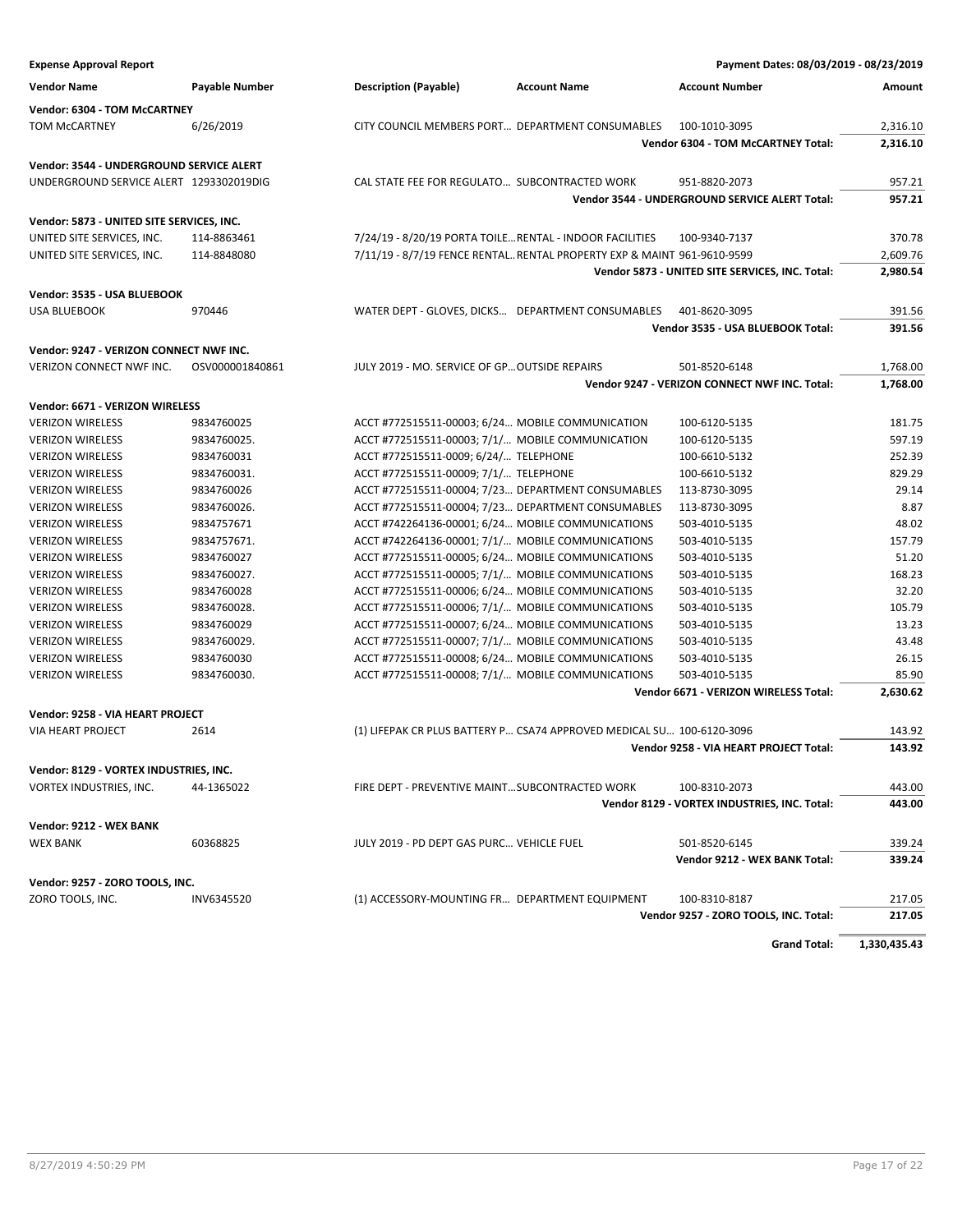## **Report Summary**

### **Fund Summary**

| Fund                            |                     | <b>Payment Amount</b> |
|---------------------------------|---------------------|-----------------------|
| 100 - GENERAL FUND              |                     | 1,099,912.59          |
| 103 - LAGUNA GRANDE PKG FUND    |                     | 3,384.92              |
| 113 - POMA & DMDC FUND          |                     | 9,345.45              |
| 200 - CDBG FUND                 |                     | 14,072.16             |
| 210 - STREETS FUND              |                     | 19,172.96             |
| 220 - PROP 172 SALES TAX FUND   |                     | 99,999.00             |
| <b>243 - PRVNT</b>              |                     | 17,738.00             |
| 251 - SENIOR PROGRAMS           |                     | 596.42                |
| 252 - OLDEMEYER MAINTENANCE     |                     | 554.07                |
| 257 - PARKS MAINTENANCE         |                     | 197.80                |
| 271 - STORMWATER FUND           |                     | 3,293.37              |
| 297 - HS - MERGED HOUSING       |                     | 197.00                |
| 345 - WBUV INFRASTRUCTURE IMPRO |                     | 24.46                 |
| 401 - WATER FUND                |                     | 12,913.89             |
| 501 - EQUIPMT MAINT FUND        |                     | 13,029.68             |
| 503 - MIS FUND                  |                     | 10,338.80             |
| 601 - EXPEND TRUST FUND         |                     | 3,847.78              |
| 670 - WATERMASTER FUND          |                     | 10,330.36             |
| 951 - SAN, DISTRICT GEN, FUND   |                     | 8,263.86              |
| 953 - SAN, DISTRICT CAP, IMPROV |                     | 153.07                |
| 961 - SA FORT ORD CAPITAL PROJ  |                     | 2,609.76              |
| 971 - SA MERGED CAPITAL PROJ    |                     | 212.90                |
| 973 - SA MERGED - LMIHF         |                     | 247.13                |
|                                 | <b>Grand Total:</b> | 1.330.435.43          |

### **Account Summary**

| Account Number | <b>Account Name</b>          | <b>Payment Amount</b> |
|----------------|------------------------------|-----------------------|
| 100-1010-3095  | DEPARTMENT CONSUMA           | 2,316.10              |
| 100-1010-4122  | <b>DUES &amp; MEMBERSHIP</b> | 28,858.09             |
| 100-2010       | <b>TID ASSESSMENT</b>        | 23,699.61             |
| 100-2021-2043  | TEMPORARY CONTRACT S         | 97.50                 |
| 100-2021-2063  | PUBLISHING & LEGAL AD        | 325.80                |
| 100-2021-3102  | <b>COMPUTER SUPPLIES</b>     | 3,744.05              |
| 100-2021-9602  | PRINCIPAL                    | 294.89                |
| 100-2021-9605  | <b>INTEREST</b>              | 1.52                  |
| 100-2031-1030  | CONSULTANT                   | 5,950.87              |
| 100-2031-2064  | PERSONNEL RECRUITMENT        | 18.50                 |
| 100-2042-1039  | JAN ROEHL CONSULTING         | 403.75                |
| 100-2042-3095  | <b>CONSUMABLES</b>           | 214.12                |
| 100-2042-7201  | <b>COMM PARTNERSHIP FOR</b>  | 705.00                |
| 100-2052       | FEDERAL TAX PAYABLE          | 63,330.90             |
| 100-2053       | <b>STATE TAX PAYABLE</b>     | 24,079.97             |
| 100-2056       | <b>PERS PAYABLE</b>          | 247,466.01            |
| 100-2057       | EE HEALTHCARE PAYABLE        | 32,958.56             |
| 100-2059       | <b>GARNISHMENT PAYABLE</b>   | 3,341.13              |
| 100-2060       | DEFERRED COMP PAYABLE        | 30,176.85             |
| 100-2071       | LIFE/ AD&D LTD PAYABLE       | 7,902.32              |
| 100-3010-1022  | <b>LEGAL SERVICES</b>        | 2,260.00              |
| 100-3676       | <b>SWIMMING POOL REVEN</b>   | 256.00                |
| 100-5110-1030  | CONSULTANT                   | 2,345.10              |
| 100-5110-1040  | PROPERTY TAX ADMIN FE        | 3,200.00              |
| 100-5110-2044  | <b>COPIER SERVICES</b>       | 518.35                |
| 100-5110-2078  | <b>OTHER EXPENSE</b>         | 645.00                |
| 100-5110-3092  | <b>STATIONARY SUPPLIES</b>   | 290.44                |
| 100-5110-3095  | DEPARTMENT CONSUMA           | 93.73                 |
| 100-5110-4124  | <b>MAIL SERVICES</b>         | 1,352.19              |
| 100-6110-1024  | <b>COMMUNITY RELATIONS</b>   | 300.00                |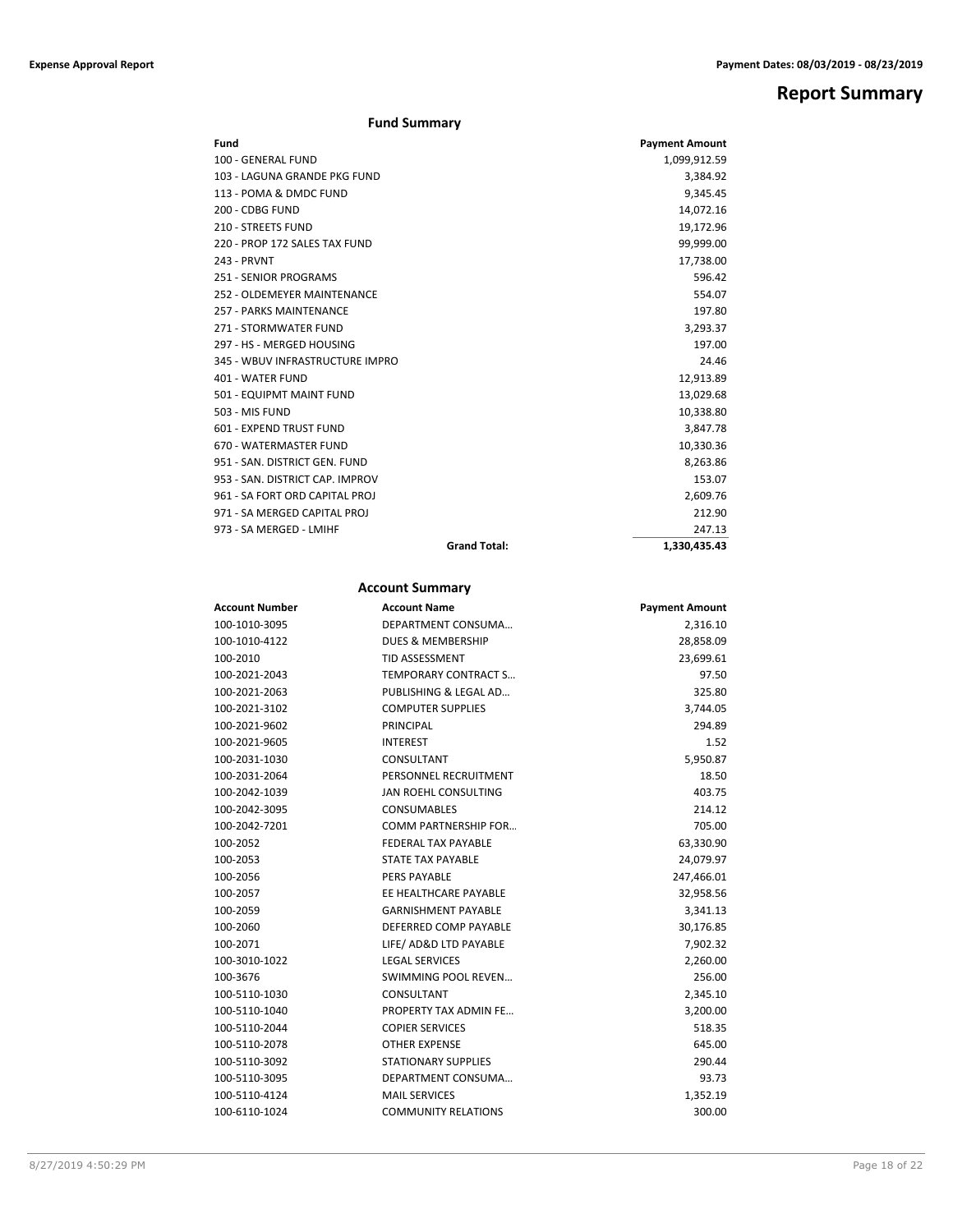|                                | <b>Account Summary</b>                     |                       |
|--------------------------------|--------------------------------------------|-----------------------|
| <b>Account Number</b>          | <b>Account Name</b>                        | <b>Payment Amount</b> |
| 100-6110-1026                  | <b>MEDICAL EXAMS</b>                       | 925.00                |
| 100-6110-1027                  | BACKGROUND INVESTIGA                       | 590.00                |
| 100-6110-1029                  | <b>TRAINING &amp; EDUCATION</b>            | 750.00                |
| 100-6110-1030                  | CONSULTANT                                 | 17,612.17             |
| 100-6110-2041                  | COUNTY COMMUNICATI                         | 445,653.00            |
| 100-6110-2057                  | PEST CONTROL                               | 150.00                |
| 100-6110-2078                  | <b>OTHER EXPENSE</b>                       | 1,086.91              |
| 100-6110-3095                  | DEPARTMENT CONSUMA                         | 65.54                 |
| 100-6110-3102                  | COMPUTER SUPPLIES/SO                       | 1,139.75              |
| 100-6110-4124                  | <b>MAIL SERVICES</b>                       | 54.56                 |
| 100-6110-4201                  | SRU ANNUAL CONTRIBUT                       | 5,000.00              |
| 100-6110-5132                  | <b>TELEPHONE</b>                           | 563.30                |
| 100-6110-9602                  | <b>PRINCIPAL-LEASE</b>                     | 1,744.77              |
| 100-6110-9605                  | <b>INTEREST-COPIER LEASE</b>               | 8.98                  |
| 100-6120-1029                  | <b>TRAINING &amp; EDUCATIONS</b>           | 603.17                |
| 100-6120-3096                  | CSA74 APPROVED MEDIC                       | 305.60                |
| 100-6120-5135                  | <b>MOBILE COMMUNICATION</b>                | 778.94                |
| 100-6120-8187                  | DEPARTMENT EQUIPMENT                       | 1,316.95              |
| 100-6130-1029                  | <b>TRAINING &amp; EDUCAITON</b>            | 160.39                |
| 100-6130-4125                  | <b>INVESTIGATION EXPENSE</b>               | 5,600.00              |
| 100-6130-9602                  | PAYMENT ON PRINCIPAL                       | 1,744.77              |
| 100-6130-9605                  | <b>INTEREST</b>                            | 8.98                  |
| 100-6160-2051                  | <b>VETERINARY SERVICES</b>                 | 201.94                |
| 100-6610-2041<br>100-6610-2043 | COUNTY COMMUNICATI<br>TEMPORARY CONTRACT S | 48,912.00             |
| 100-6610-5132                  | <b>TELEPHONE</b>                           | 1,432.50<br>1,081.68  |
| 100-6610-8187                  | DEPARTMENT EQUIPMENT                       | 95.00                 |
| 100-6640-2049                  | UNIFORM SERVICE/LAUN                       | 297.14                |
| 100-6640-3093                  | <b>JANITORIAL SUPPLIES</b>                 | 470.22                |
| 100-6640-3097                  | SAFETY EQUIPMENT                           | 325.83                |
| 100-6640-8187                  | DEPARTMENT EQUIPMENT                       | 1,001.07              |
| 100-6640-9602                  | PRINCIPAL ON LEASE                         | 15,074.60             |
| 100-6640-9605                  | <b>INTEREST ON LEASE</b>                   | 77.60                 |
| 100-7310-4206                  | <b>FARMERS' MARKET</b>                     | 3,034.00              |
| 100-7410-1030                  | CONSULTANT                                 | 834.60                |
| 100-8310-2073                  | SUBCONTRACTED WORK                         | 3,171.03              |
| 100-8310-3095                  | DEPARTMENT CONSUMA                         | 818.67                |
| 100-8310-3099                  | <b>CHEMICALS</b>                           | 391.96                |
| 100-8310-5131                  | <b>GAS &amp; ELECTRIC</b>                  | 1,508.74              |
| 100-8310-5133                  | WATER                                      | 7,059.14              |
| 100-8310-5136                  | SEWER SERVICE CHARGE                       | 2,704.73              |
| 100-8310-8187                  | DEPARTMENT EQUIPMENT                       | 217.05                |
| 100-8420-2073                  | <b>SUBCONTRACTED WORK</b>                  | 6,322.00              |
| 100-8420-3095                  | DEPARTMENT CONSUMA                         | 160.66                |
| 100-8420-3097                  | SAFETY EQUIPMENT                           | 426.44                |
| 100-8420-5131                  | <b>GAS &amp; ELECTRIC</b>                  | 633.54                |
| 100-8430-2073                  | SUBCONTRACTED WORK                         | 6,400.00              |
| 100-8440-3095                  | DEPARTMENT CONSUMA                         | 327.47                |
| 100-8440-3097                  | SAFETY EQUIPMENT                           | 250.00                |
| 100-8440-5133                  | WATER                                      | 9,885.01              |
| 100-8450-3095                  | DEPARTMENT CONSUMA                         | 675.00                |
| 100-8910-2044                  | <b>COPIER SERVICES</b>                     | 779.69                |
| 100-8910-3095                  | DEPARTMENT CONSUMA                         | 227.17                |
| 100-9100-2073                  | SUBCONTRACTED WORK                         | 25.00                 |
| 100-9100-3095                  | DEPARTMENT CONSUMA                         | 253.75                |
| 100-9105-2049                  | UNIFORM SERVICE/LAUN                       | 344.58                |
| 100-9105-3093                  | <b>JANITORIAL SUPPLIES</b>                 | 475.00                |
| 100-9200-2043                  | TEMPORARY CONTRACT S                       | 83.00                 |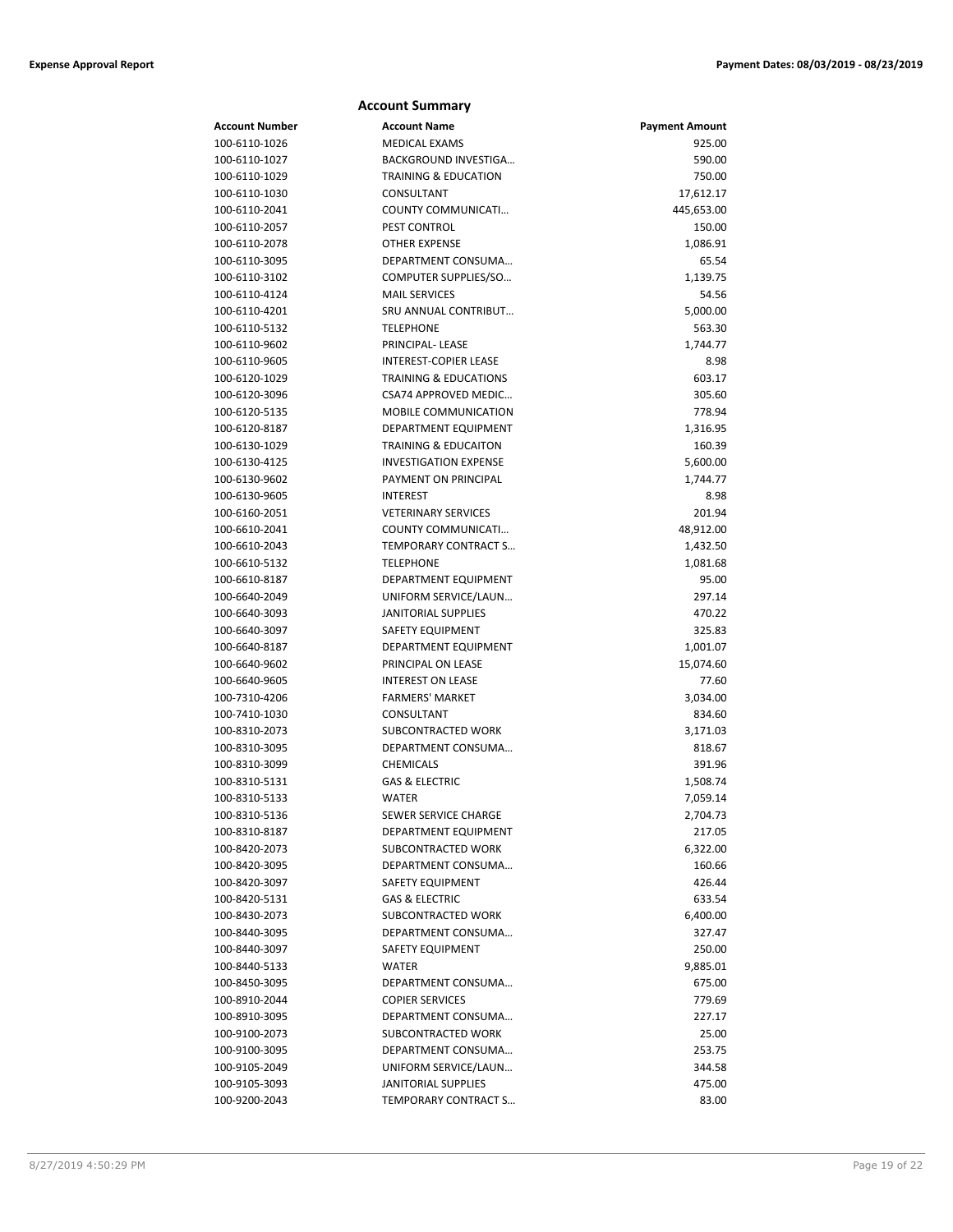#### **Account Summary Account Number Account Name Payment Amount** 100-9200-2044 COPIER SERVICES 506.99 100-9200-3093 JANITORIAL SUPPLIES 122.91 100-9200-7175 SUMMER PARK CONCERTS 9,274.00 100-9310-1027 BACKGROUND INVESTIGA… 55.50 100-9310-8187 DEPARTMENT EQUIPMENT 81.64 100-9330-7136 CAMP EVENTS 9.59 100-9340-3095 DEPARTMENT CONSUMA… 416.40 100-9340-7137 RENTAL - INDOOR FACILIT… 370.78 100-9400-3095 DEPARTMENT CONSUMA… 87.84 103-2052 FEDERAL TAX PAYABLE 53.32 103-2053 STATE TAX PAYABLE 17.62 103-2056 PERS PAYABLE 162.92 103-2057 EE HEALTHCARE PAYABLE 55.55 103-2060 DEFERRED COMP PAYABLE 37.41 103-2071 LIFE/ AD&D LTD PAYABLE 6.15 103-8710-2073 SUBCONTRACTED WORK 747.42 103-8710-5133 WATER 2,304.53 113-2052 FEDERAL TAX PAYABLE 1,045.20 113-2053 STATE TAX PAYABLE 350.16 113-2056 PERS PAYABLE 3,276.65 113-2057 EE HEALTHCARE PAYABLE 497.97 113-2060 DEFERRED COMP PAYABLE 173.95 113-2071 LIFE/ AD&D LTD PAYABLE 95.74 113-8730-2073 SUBCONTRACTED WORK 3,385.00 113-8730-3095 DEPARTMENT CONSUMA… 520.78 200-2052 FEDERAL TAX PAYABLE 137.52 200-2053 STATE TAX PAYABLE 300-2053 41.49 200-2056 PERS PAYABLE 582.54 200-2057 EE HEALTHCARE PAYABLE 228.23 200-2060 DEFERRED COMP PAYABLE 120.55 200-2071 LIFE/ AD&D LTD PAYABLE 24.78 200-5410-9822 CUTINO EQUIPMENT 12,937.05 210-2052 FEDERAL TAX PAYABLE 758.96 210-2053 STATE TAX PAYABLE 245.89 210-2056 PERS PAYABLE 2,541.48 210-2057 EE HEALTHCARE PAYABLE 583.49 210-2060 DEFERRED COMP PAYABLE 562.46 210-2071 LIFE/ AD&D LTD PAYABLE 82.10 210-8110-2068 REFUSE DISPOSAL 16.12 210-8110-2073 SUBCONTRACTED WORK 1,048.80 210-8110-3095 DEPARTMENT CONSUMA… 7.09 210-8210-2059 STREET LIGHTINGS 3,223.90 210-8420-5131 GAS & ELECTRIC 171.40 210-8420-5133 WATER 9,931.27 220-6110-2041 COUNTY COMMUNICATI… 90,110.00 220-6610-2041 COUNTY COMMUNICATI… 9,889.00 243-6110-2066 COMPUTER MAINTENAN… 15,750.00 243-6110-3095 DEPARTMENT CONSUMA… 1,200.00 243-6110-4125 INVESTIGATION EXPENDI… 788.00 251-9500-7125 SENIOR ACTIVITIES 596.42 252-2345 CENTER RENTAL DEPOSITS 554.07 257-2345 RENTAL DEPOSITS 197.80 271-2052 FEDERAL TAX PAYABLE 291.00 271-2053 STATE TAX PAYABLE 95.08 271-2056 **PERS PAYABLE** 271-2056 **PERS PAYABLE** 271-2056 **PERS PAYABLE** 271-2057 EE HEALTHCARE PAYABLE 405.72

271-2060 DEFERRED COMP PAYABLE 339.89 271-2071 LIFE/AD&D LTD PAYABLE 72.43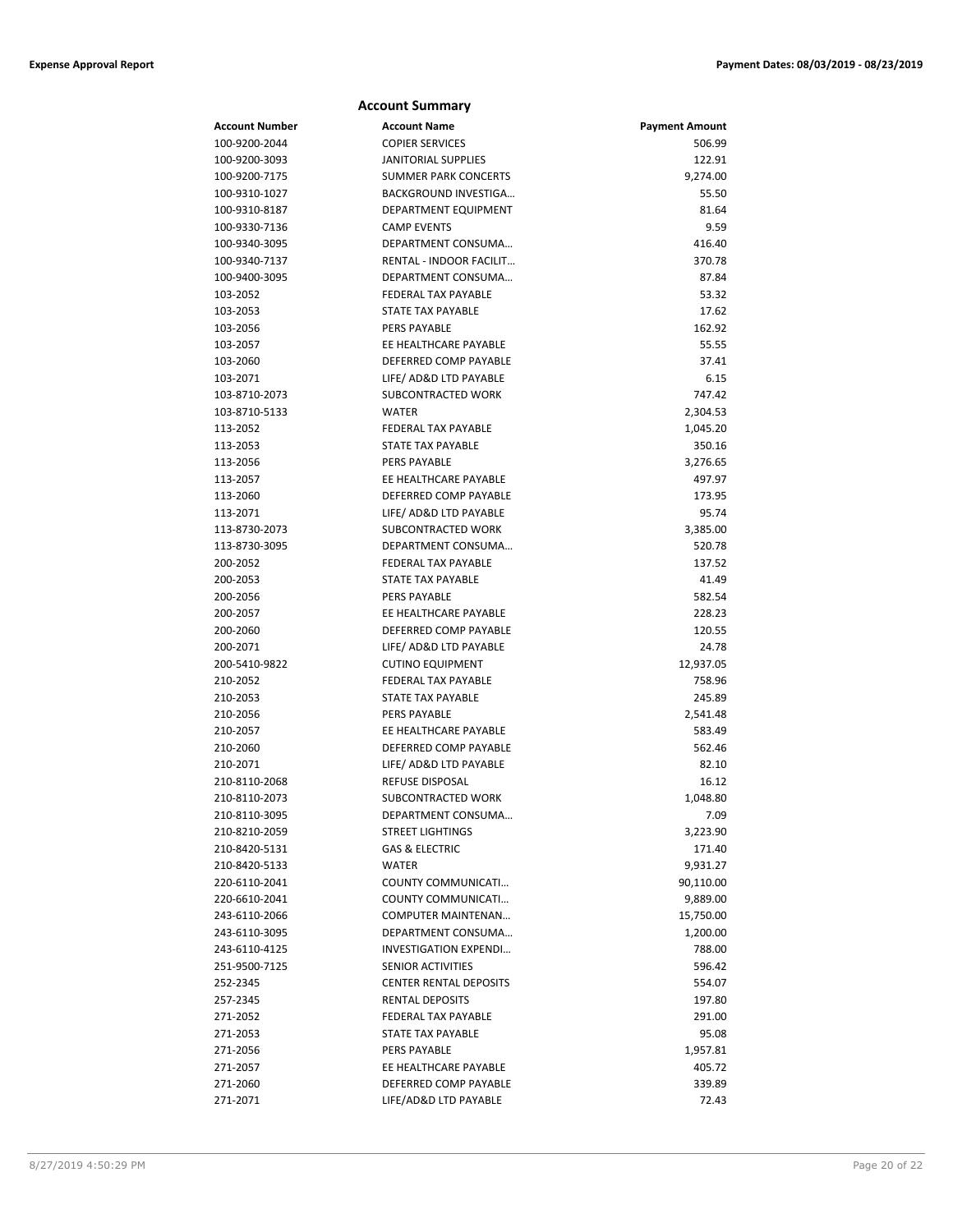|                       | <b>Account Summary</b>        |                       |
|-----------------------|-------------------------------|-----------------------|
| <b>Account Number</b> | <b>Account Name</b>           | <b>Payment Amount</b> |
| 271-8110-3095         | CONSUMABLES                   | 131.44                |
| 297-7993-2078         | <b>OTHER EXPENSE</b>          | 197.00                |
| 345-2056              | PERS PAYABLE                  | 23.97                 |
| 345-2071              | LIFE/ LTD PAYABLE             | 0.49                  |
| 401-2002              | A/P MPWMD SURCHARGE           | 4,639.29              |
| 401-2052              | <b>FEDERAL TAX PAYABLE</b>    | 934.69                |
| 401-2053              | STATE TAX PAYABLE             | 338.19                |
| 401-2056              | PERS PAYABLE                  | 2,635.42              |
| 401-2057              | EE HEALTHCARE PAYABLE         | 714.09                |
| 401-2060              | DEFERRED COMP PAYABLE         | 567.30                |
| 401-2071              | LIFE/ AD&D LTD PAYABLE        | 110.50                |
| 401-8610-2053         | <b>OUTSIDE PRINTING SERVI</b> | 972.60                |
| 401-8610-2072         | <b>CONTRACT SERVICES</b>      | 722.68                |
| 401-8610-4122         | DUES & MEMBERSHIP             | 55.00                 |
| 401-8610-4124         | <b>POSTAGE</b>                | 627.62                |
| 401-8620-2072         | <b>WATER SAMPLING</b>         | 26.00                 |
| 401-8620-3095         | DEPARTMENT CONSUMA            | 570.51                |
| 501-2052              | FEDERAL TAX PAYABLE           | 568.04                |
| 501-2053              | <b>STATE TAX PAYABLE</b>      | 116.94                |
| 501-2056              | <b>PERS PAYABLE</b>           | 1,985.18              |
| 501-2057              | EE HEALTHCARE PAYABLE         | 488.85                |
| 501-2060              | DEFERRED COMP PAYABLE         | 320.33                |
| 501-2071              | LIFE/ AD&D LTD PAYABLE        | 71.77                 |
| 501-8510-2078         | <b>OTHER EXPENSE</b>          | 18.00                 |
| 501-8520-6144         | <b>VEHICLE PARTS</b>          | 497.21                |
| 501-8520-6145         | <b>VEHICLE FUEL</b>           | 4,426.65              |
| 501-8520-6147         | <b>TIRES</b>                  | 1,502.62              |
| 501-8520-6148         | <b>OUTSIDE REPAIRS</b>        | 3,034.09              |
| 503-2052              | FEDERAL TAX PAYABLE           | 1,414.42              |
| 503-2053              | STATE TAX PAYABLE             | 317.32                |
| 503-2056              | <b>PERS PAYABLE</b>           | 2,478.38              |
| 503-2057              | EE HEALTHCARE PAYABLE         | 572.46                |
| 503-2060              | DEFERRED COMP PAYABLE         | 887.67                |
| 503-2071              | LIFE/ AD&D LTD PAYABLE        | 111.91                |
| 503-4010-3102         | COMPUTER SUPPLIES/SO          | 3,543.75              |
| 503-4010-5135         | MOBILE COMMUNICATIO           | 731.99                |
| 503-4010-5138         | DATA COMMUNICATION            | 280.90                |
| 601-2160              | <b>STATE DRUG ENFORCEM</b>    | 696.00                |
| 601-2214              | <b>BAKEWELL - CAMPUS TO</b>   | 2,220.00              |
| 601-2224              | MAIN GATE - PETROVICH         | 931.78                |
| 670-2120-1030         | CONSULTANT                    | 3,750.00              |
| 670-2130-1030         | <b>CONSULTING COSTS</b>       | 6,580.36              |
| 951-2052              | FEDERAL TAX PAYABLE           | 683.03                |
| 951-2053              | STATE TAX PAYABLE             | 243.24                |
| 951-2056              | PERS PAYABLE                  | 2,362.12              |
| 951-2057              | EE HEALTHCARE PAYABLE         | 503.08                |
| 951-2060              | DEFERRED COMP PAYABLE         | 514.62                |
| 951-2071              | LIFE/ AD&D LTD PAYABLE        | 83.58                 |
| 951-8810-5132         | <b>TELEPHONE</b>              | 153.18                |
| 951-8820-2073         | SUBCONTRACTED WORK            | 2,076.86              |
| 951-8820-3095         | DEPARTMENT CONSUMA            | 477.03                |
| 951-8820-4121         | <b>MEETINGS AND TRAVEL</b>    | 300.00                |
| 951-8820-5131         | <b>GAS AND ELECTRIC</b>       | 867.12                |
| 953-2052              | FEDERAL TAX PAYABLE           | 48.15                 |
| 953-2053              | STATE TAX PAYABLE             | 33.98                 |
| 953-2056              | PERS PAYABLE                  | 27.79                 |
| 953-2057              | EE HEALTHCARE PAYABLE         | 17.14                 |
| 953-2060              | DEFERRED COMP PAYABLE         | 23.60                 |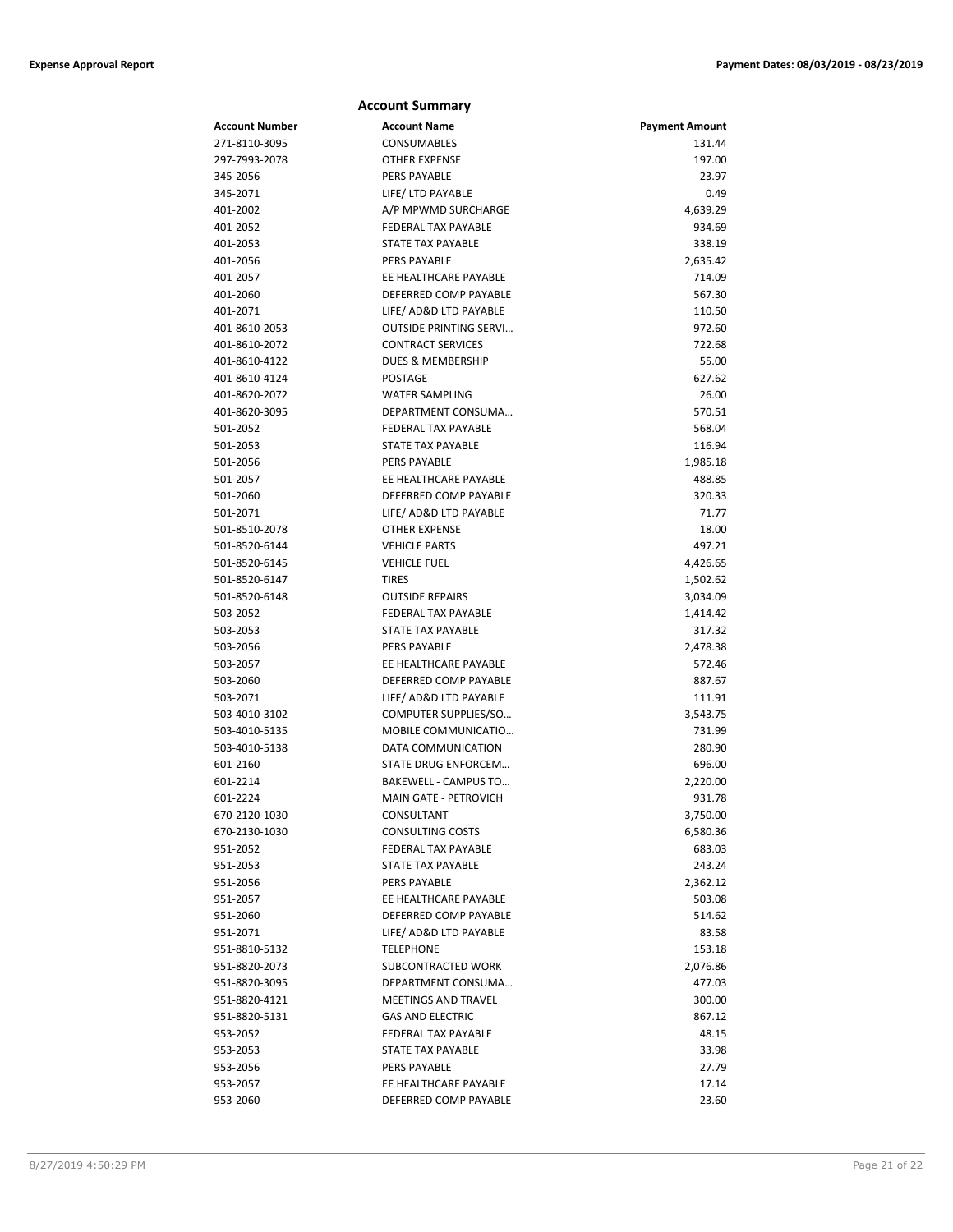### **Account Summary**

| Account Number | <b>Account Name</b>              | <b>Payment Amount</b> |
|----------------|----------------------------------|-----------------------|
| 953-2071       | LIFE/ AD&D LTD PAYABLE           | 2.41                  |
| 961-9610-9599  | <b>RENTAL PROPERTY EXP &amp;</b> | 2,609.76              |
| 971-2057       | EE HEALTHCARE PAYABLE            | 1.33                  |
| 971-2071       | LIFE/AD&D LTD PAYABLE            | 5.96                  |
| 971-9710-9599  | <b>RENTAL PROPERTY EXP &amp;</b> | 205.61                |
| 973-9710-9526  | AFFORDABLE HOUSING               | 247.13                |
|                | <b>Grand Total:</b>              | 1.330.435.43          |
|                |                                  |                       |

### **Project Account Summary**

| <b>Project Account Key</b> |                     | <b>Payment Amount</b> |
|----------------------------|---------------------|-----------------------|
| **None**                   |                     | 1,325,480.85          |
| 5005009 AA                 |                     | 3,100.00              |
| 5005014 AA                 |                     | 565.46                |
| 5005060 AA                 |                     | 240.32                |
| $SB1-1$                    |                     | 1,048.80              |
|                            | <b>Grand Total:</b> | 1,330,435.43          |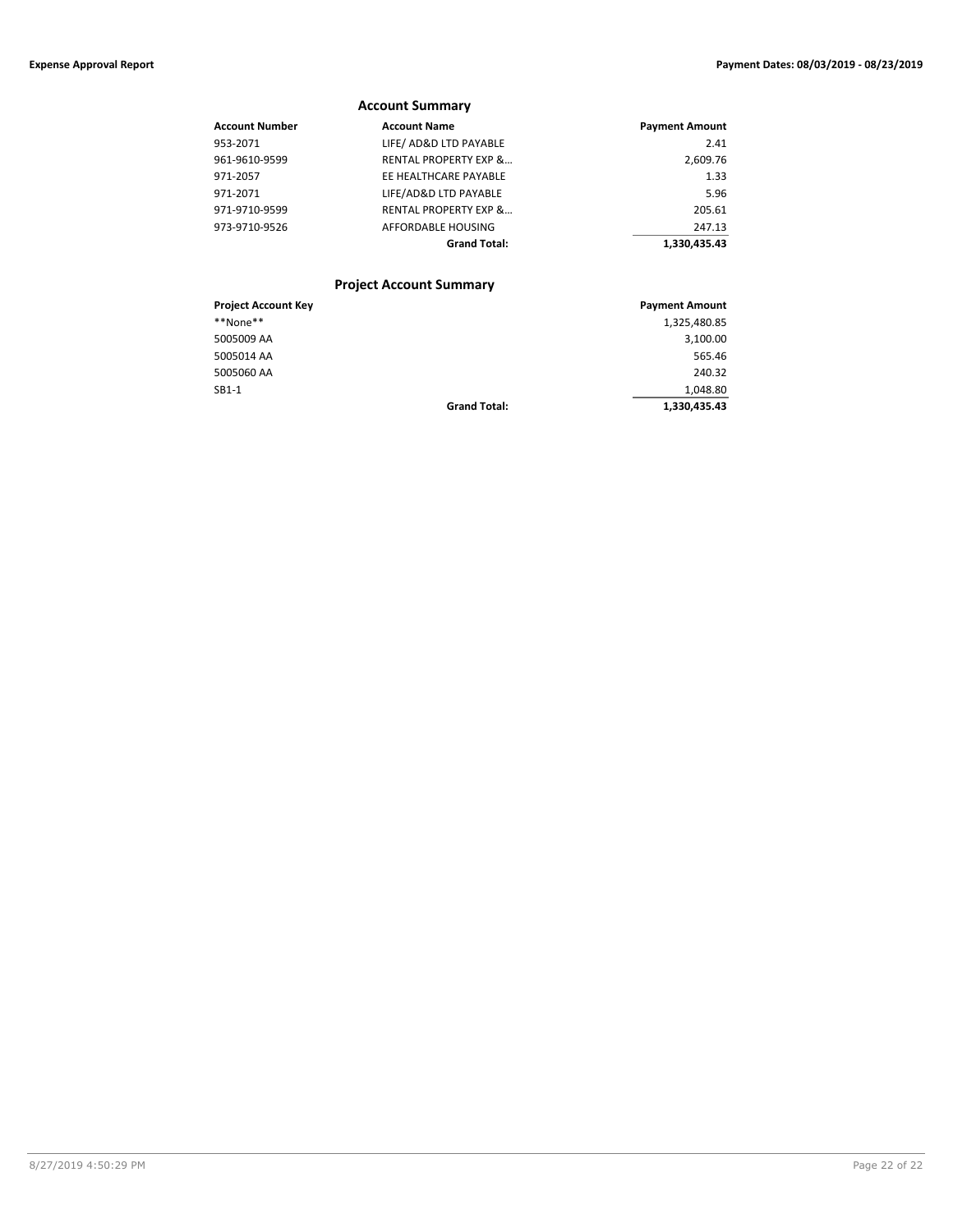

# **Distribution Report**

Seaside, CA Payroll Set: 01 Expense Range - Payment Range 08/03/2019-08/23/2019

| <b>Fund: 100 - GENERAL FUND</b> |                                  |            |
|---------------------------------|----------------------------------|------------|
| 100-1010-0001                   | SALARIES                         | 861.62     |
| 100-2010-0001                   | SALARIES                         | 9,746.89   |
| 100-2010-0018                   | AUTO ALLOWANCE                   | 200.00     |
| 100-2021-0001                   | SALARIES                         | 6,153.65   |
| 100-2021-0020                   | PART-TIME HOURLY WAGES           | 300.00     |
| 100-2031-0001                   | SALARIES                         | 12,171.78  |
| 100-2031-0002                   | <b>OVERTIME</b>                  | 80.86      |
| 100-2031-1033                   | <b>FITNESS PROGRAM</b>           | 45.00      |
| 100-2031-2064                   | PERSONNEL RECRUITMENT            | 30.00      |
| 100-2031-4121                   | MEETINGS AND TRAVEL              | 582.51     |
| 100-2042-0020                   | PART-TIME HOURLY WAGES           | 7,256.50   |
| 100-3010-0001                   | SALARIES                         | 13,153.90  |
| 100-5110-0001                   | SALARIES                         | 25,097.17  |
| 100-5110-0041                   | <b>MEDICAL INSURANCE</b>         | 46.15      |
| 100-6110-0001                   | SALARIES                         | 32,113.37  |
| 100-6110-0002                   | <b>OVERTIME</b>                  | 1,237.26   |
| 100-6110-0004                   | UNIFORM ALLOWANCE                | 594.00     |
| 100-6110-0020                   | PART-TIME HOURLY WAGES           | 3,386.46   |
| 100-6110-1033                   | <b>FITNESS PROGRAM</b>           | 90.00      |
| 100-6120-0001                   | SALARIES                         | 123,106.19 |
| 100-6120-0002                   | <b>OVERTIME</b>                  | 21,678.38  |
| 100-6120-0004                   | UNIFORM ALLOWANCE                | 1,695.00   |
| 100-6120-0012                   | VACATION/COMP TIME PAYOFF        | 2,469.09   |
| 100-6120-0020                   | PART-TIME HOURLY WAGES           | 1,897.63   |
| 100-6120-1029                   | <b>TRAINING &amp; EDUCATIONS</b> | 686.08     |
| 100-6120-1033                   | <b>FITNESS PROGRAM</b>           | 45.00      |
| 100-6130-0001                   | SALARIES                         | 32,484.11  |
| 100-6130-0002                   | <b>OVERTIME</b>                  | 1,014.35   |
| 100-6130-0004                   | UNIFORM ALLOWANCE                | 486.00     |
| 100-6150-0001                   | SALARIES                         | 3,472.68   |
| 100-6150-0004                   | UNIFORM ALLOWANCE                | 78.00      |
| 100-6160-0001                   | <b>SALARIES</b>                  | 2,652.21   |
| 100-6160-0004                   | UNIFORM ALLOWANCE                | 78.00      |
| 100-6160-0041                   | MEDICAL INSURANCE                | 46.15      |
| 100-6170-0020                   | PART-TIME HOURLY WAGES           | 2,607.97   |
| 100-6610-0001                   | SALARIES                         | 13,040.29  |
| 100-6610-0002                   | <b>OVERTIME</b>                  | 4,754.59   |
| 100-6610-0004                   | UNIFORM ALLOWANCE                | 175.00     |
| 100-6640-0001                   | SALARIES                         | 109,427.94 |
| 100-6640-0002                   | <b>OVERTIME</b>                  | 18,284.96  |
| 100-6640-0004                   | UNIFORM ALLOWANCE                | 2,025.00   |
| 100-6640-0008                   | OPER COMP DIV CHIEFS ST TIME     | 2,051.76   |
| 100-6640-1033                   | <b>FITNESS PROGRAM</b>           | 134.98     |
| 100-6660-0020                   | PART-TIME HOURLY WAGES           | 504.05     |
| 100-7110-0001                   | SALARIES                         | 4,658.57   |
| 100-7110-0020                   | PART-TIME HOURLY WAGES           | 1,677.99   |
| 100-7210-0001                   | SALARIES                         | 6,278.88   |
| 100-7220-0001                   | SALARIES                         | 3,041.12   |
| 100-7220-0002                   | <b>OVERTIME</b>                  | 494.18     |
| 100-7310-0001                   | SALARIES                         | 11,380.49  |
| 100-7410-0001                   | SALARIES                         | 11,604.82  |
| 100-7410-0020                   | PART-TIME HOURLY                 | 660.45     |
| 100-7410-0041                   | MEDICAL INSURANCE                | 46.15      |
|                                 |                                  |            |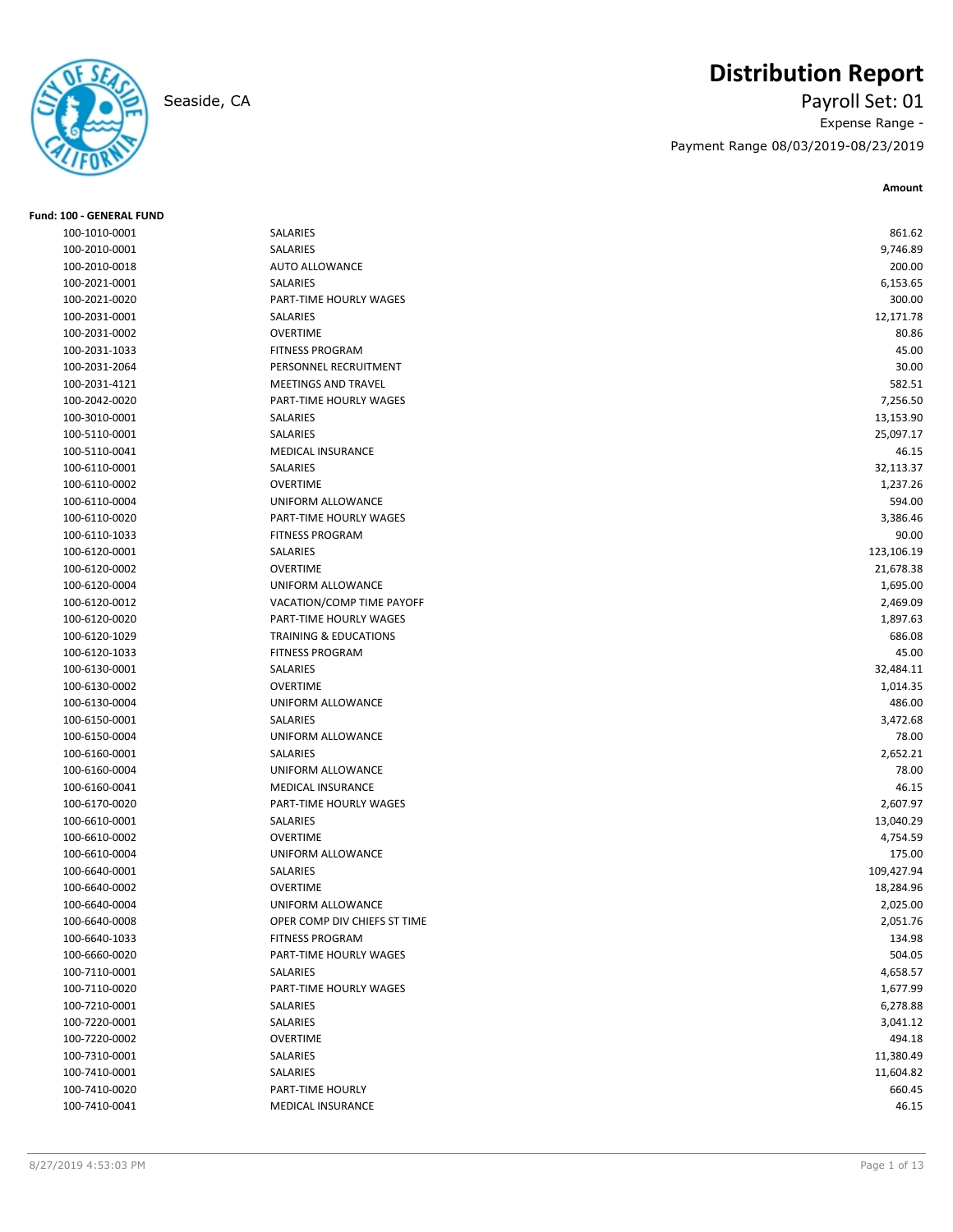| 100-9310-0001 |
|---------------|
| 100-8310-0002 |
| 100-8310-0097 |
| 100-8410-0001 |
| 100-8420-0001 |
| 100-8420-0002 |
| 100-8430-0001 |
| 100-8430-0002 |
| 100-8440-0001 |
| 100-8440-0002 |
| 100-8450-0001 |
| 100-8910-0001 |
| 100-9100-0001 |
| 100-9100-0002 |
| 100-9100-0020 |
| 100-9105-0001 |
| 100-9105-0002 |
| 100-9105-0020 |
| 100-9200-0002 |
| 100-9200-0020 |
| 100-9310-0001 |
| 100-9310-0020 |
| 100-9310-3095 |
| 100-9320-0002 |
| 100-9320-0020 |
| 100-9330-0020 |
| 100-9340-0020 |
| 100-9350-0020 |
| 100-9400-0001 |
| 100-9400-0020 |
| 100.0500.0020 |

| <b>SALARIES</b>               |
|-------------------------------|
| OVERTIME                      |
| <b>UNALLOCATED PAGER</b>      |
| <b>SALARIES</b>               |
| SALARIES                      |
| <b>OVERTIME</b>               |
| SAI ARIFS                     |
| OVERTIME                      |
| <b>SALARIES</b>               |
| <b>OVERTIME</b>               |
| <b>SALARIES</b>               |
| <b>SALARIES</b>               |
| <b>SALARIES</b>               |
| OVERTIME                      |
| <b>PART-TIME HOURLY WAGES</b> |
| <b>SALARIES</b>               |
| <b>OVERTIME</b>               |
| <b>PART-TIME HOURLY WAGES</b> |
| OVERTIME                      |
| <b>PART-TIME HOURLY WAGES</b> |
| SAI ARIFS                     |
| <b>PART-TIME HOURLY WAGES</b> |
| DEPARTMENT CONSUMABLES        |
| OVERTIME                      |
| PART-TIME HOURLY WAGES        |
| <b>PART-TIME HOURLY WAGES</b> |
| <b>PART-TIME HOURLY WAGES</b> |
| <b>PART-TIME HOURLY WAGES</b> |
| <b>SALARIES</b>               |
| PART-TIME HOURLY WAGES        |
| <b>PART-TIME HOURLY WAGES</b> |
|                               |

|               |                               |                                          | Amount     |
|---------------|-------------------------------|------------------------------------------|------------|
| 100-8310-0001 | <b>SALARIES</b>               |                                          | 3,322.66   |
| 100-8310-0002 | <b>OVERTIME</b>               |                                          | 2,952.62   |
| 100-8310-0097 | <b>UNALLOCATED PAGER</b>      |                                          | 1,809.32   |
| 100-8410-0001 | SALARIES                      |                                          | 1,211.37   |
| 100-8420-0001 | <b>SALARIES</b>               |                                          | 12,185.00  |
| 100-8420-0002 | <b>OVERTIME</b>               |                                          | 106.55     |
| 100-8430-0001 | SALARIES                      |                                          | 1,885.35   |
| 100-8430-0002 | <b>OVERTIME</b>               |                                          | 1,864.97   |
| 100-8440-0001 | SALARIES                      |                                          | 1,848.21   |
| 100-8440-0002 | <b>OVERTIME</b>               |                                          | 866.80     |
| 100-8450-0001 | <b>SALARIES</b>               |                                          | 1,183.41   |
| 100-8910-0001 | SALARIES                      |                                          | 21,071.64  |
| 100-9100-0001 | <b>SALARIES</b>               |                                          | 5,795.28   |
| 100-9100-0002 | <b>OVERTIME</b>               |                                          | 249.62     |
| 100-9100-0020 | PART-TIME HOURLY WAGES        |                                          | 5,584.63   |
| 100-9105-0001 | <b>SALARIES</b>               |                                          | 2,136.88   |
| 100-9105-0002 | <b>OVERTIME</b>               |                                          | 1,312.18   |
| 100-9105-0020 | PART-TIME HOURLY WAGES        |                                          | 5,187.70   |
| 100-9200-0002 | <b>OVERTIME</b>               |                                          | 12.90      |
| 100-9200-0020 | <b>PART-TIME HOURLY WAGES</b> |                                          | 5,161.51   |
| 100-9310-0001 | SALARIES                      |                                          | 5,244.56   |
| 100-9310-0020 | <b>PART-TIME HOURLY WAGES</b> |                                          | 3,505.19   |
| 100-9310-3095 | DEPARTMENT CONSUMABLES        |                                          | 6.00       |
| 100-9320-0002 | <b>OVERTIME</b>               |                                          | 154.80     |
| 100-9320-0020 | <b>PART-TIME HOURLY WAGES</b> |                                          | 4,564.44   |
| 100-9330-0020 | <b>PART-TIME HOURLY WAGES</b> |                                          | 5,927.60   |
| 100-9340-0020 | <b>PART-TIME HOURLY WAGES</b> |                                          | 1,952.53   |
| 100-9350-0020 | <b>PART-TIME HOURLY WAGES</b> |                                          | 1,996.06   |
| 100-9400-0001 | <b>SALARIES</b>               |                                          | 2,280.62   |
| 100-9400-0020 | PART-TIME HOURLY WAGES        |                                          | 10,561.11  |
| 100-9500-0020 | <b>PART-TIME HOURLY WAGES</b> |                                          | 3,337.37   |
|               |                               | Fund 100 - GENERAL FUND Total: 15,001.41 | 613,164.06 |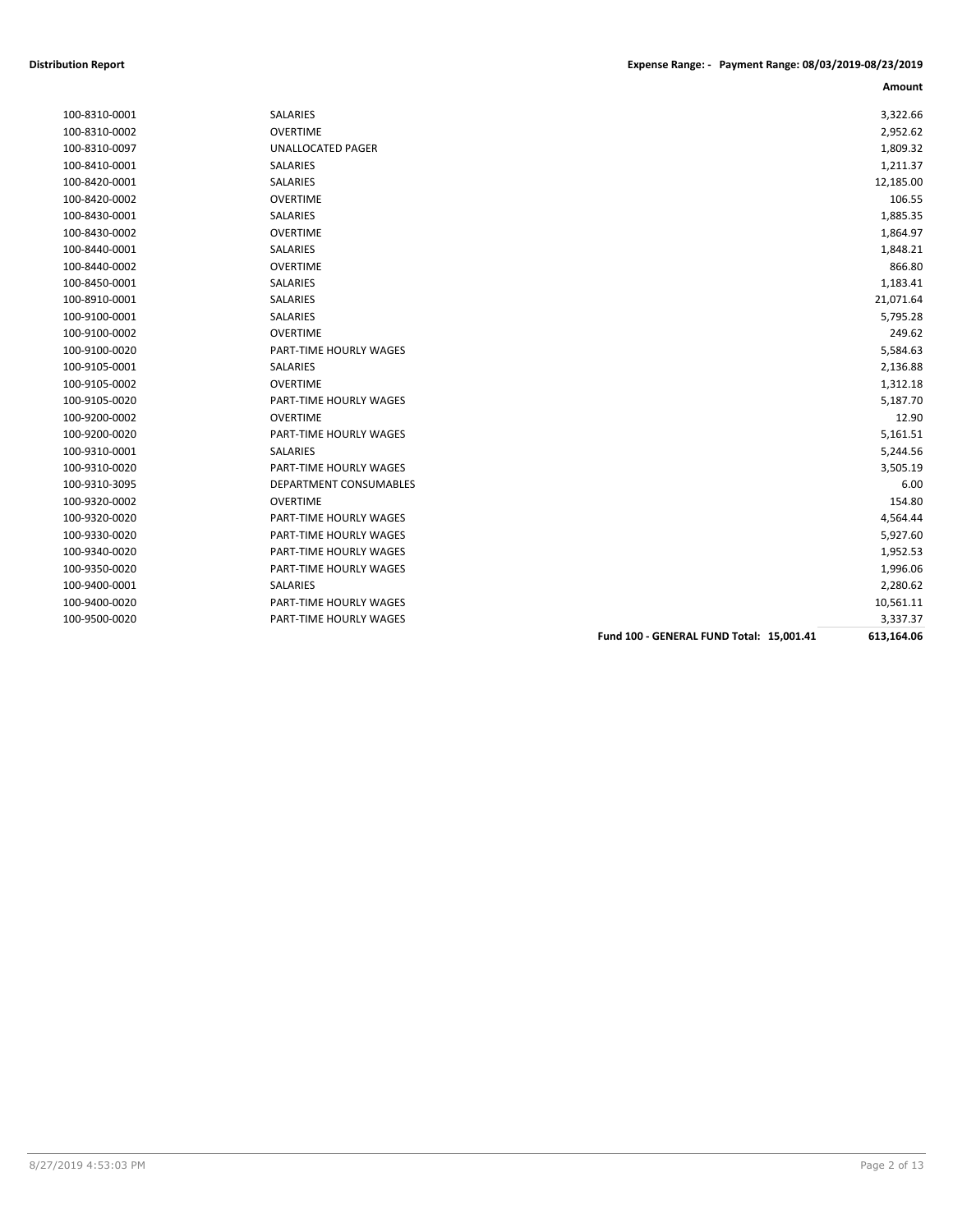103-8710-0001 SALARIES 562.06

| 103-8710-0002 | <b>OVERTIME</b> |                                          |       | 124.71 |
|---------------|-----------------|------------------------------------------|-------|--------|
|               |                 | Fund 103 - LAGUNA GRANDE PKG FUND Total: | 16.47 | 686.77 |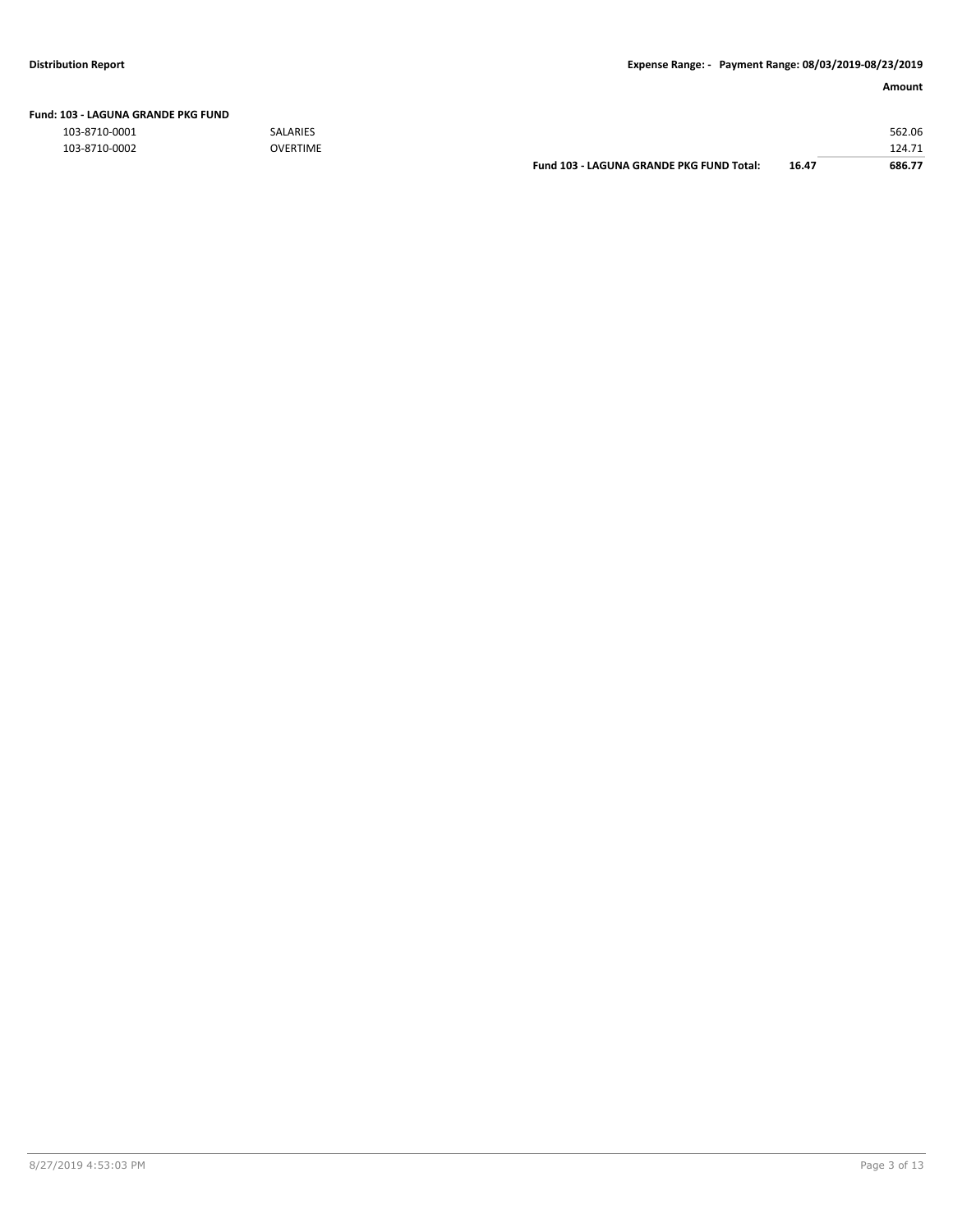**Fund: 113 - POMA & DMDC FUND**

| l13 - POMA & DMDC FUND |                          |                                    |        |           |
|------------------------|--------------------------|------------------------------------|--------|-----------|
| 113-8730-0001          | SALARIES                 |                                    |        | 11,542.67 |
| 113-8730-0002          | <b>OVERTIME</b>          |                                    |        | 207.77    |
| 113-8730-0020          | PART-TIME HOURLY WAGES   |                                    |        | 1,750.87  |
| 113-8730-0041          | <b>MEDICAL INSURANCE</b> |                                    |        | 92.30     |
|                        |                          | Fund 113 - POMA & DMDC FUND Total: | 420.75 | 13,593.61 |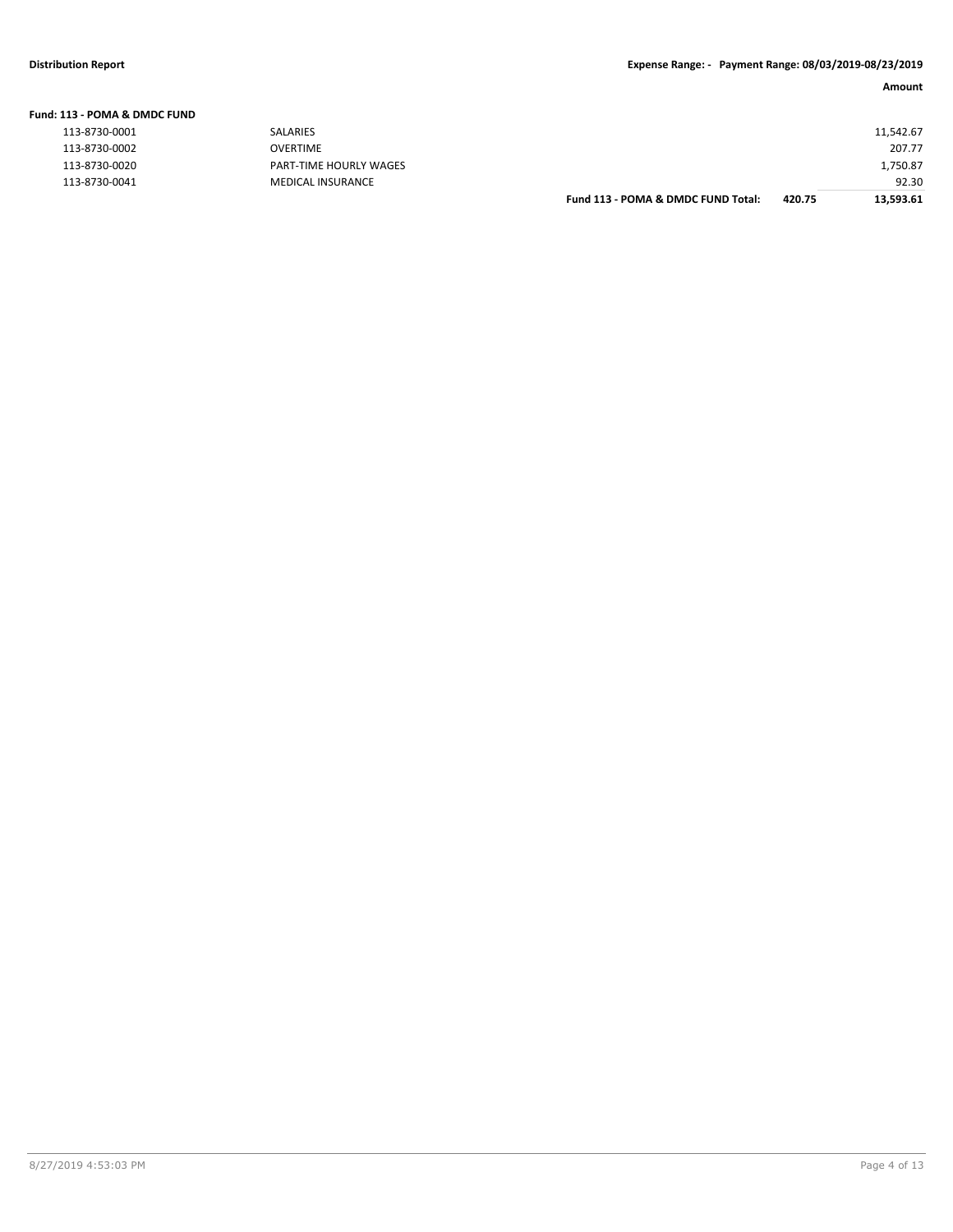**Fund: 200 - CDBG FUND**

200-5410-0001 SALARIES 1,779.27 **Fund 200 - CDBG FUND Total: 39.80 1,779.27**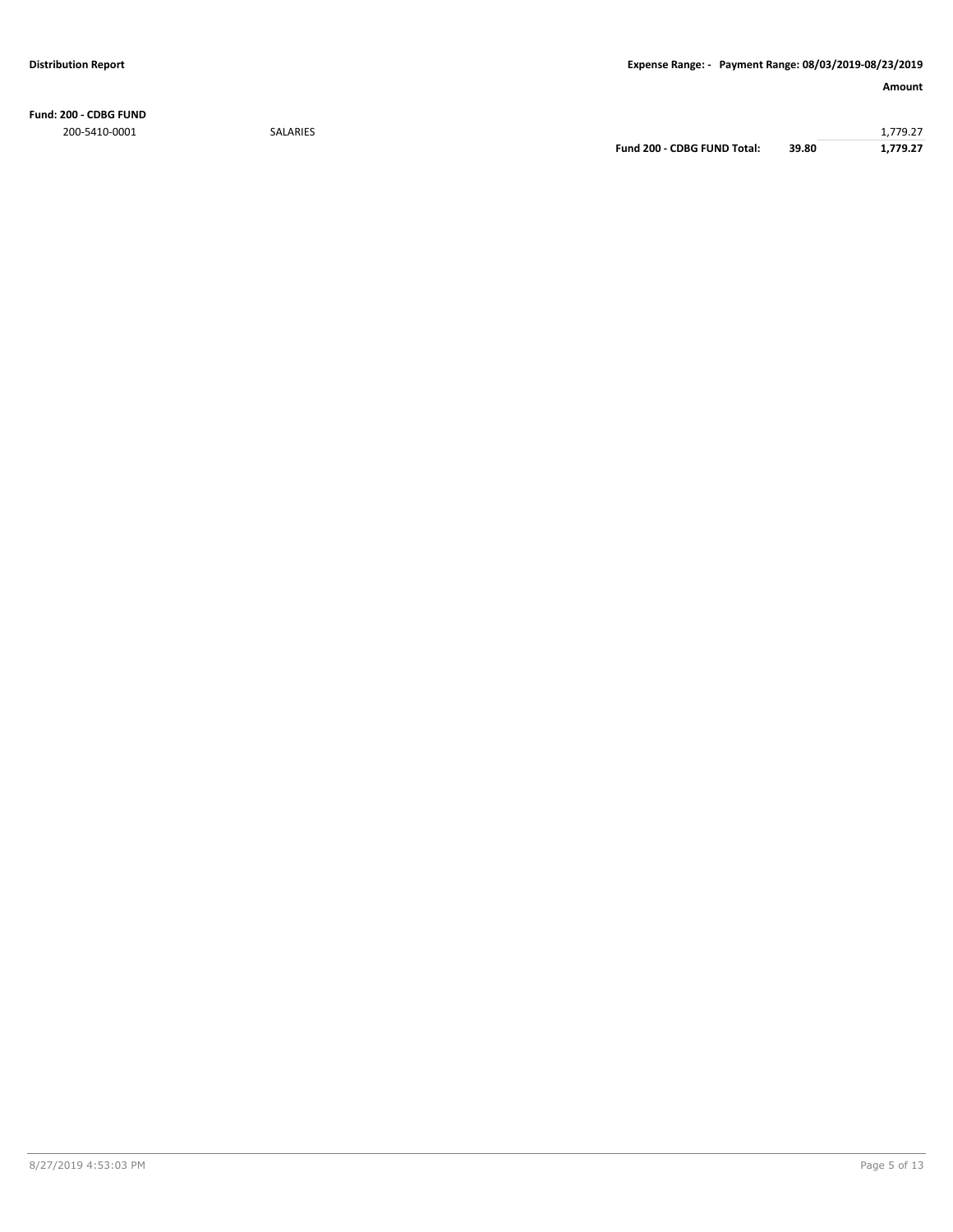#### **Fund: 210 - STREETS FUND**

| 210-8110-0001 | SALARIES        |                                       |        | 9,185.86  |
|---------------|-----------------|---------------------------------------|--------|-----------|
| 210-8110-0002 | <b>OVERTIME</b> |                                       |        | 330.57    |
| 210-8420-0001 | SALARIES        |                                       |        | 640.02    |
|               |                 | <b>Fund 210 - STREETS FUND Total:</b> | 332.50 | 10,156.45 |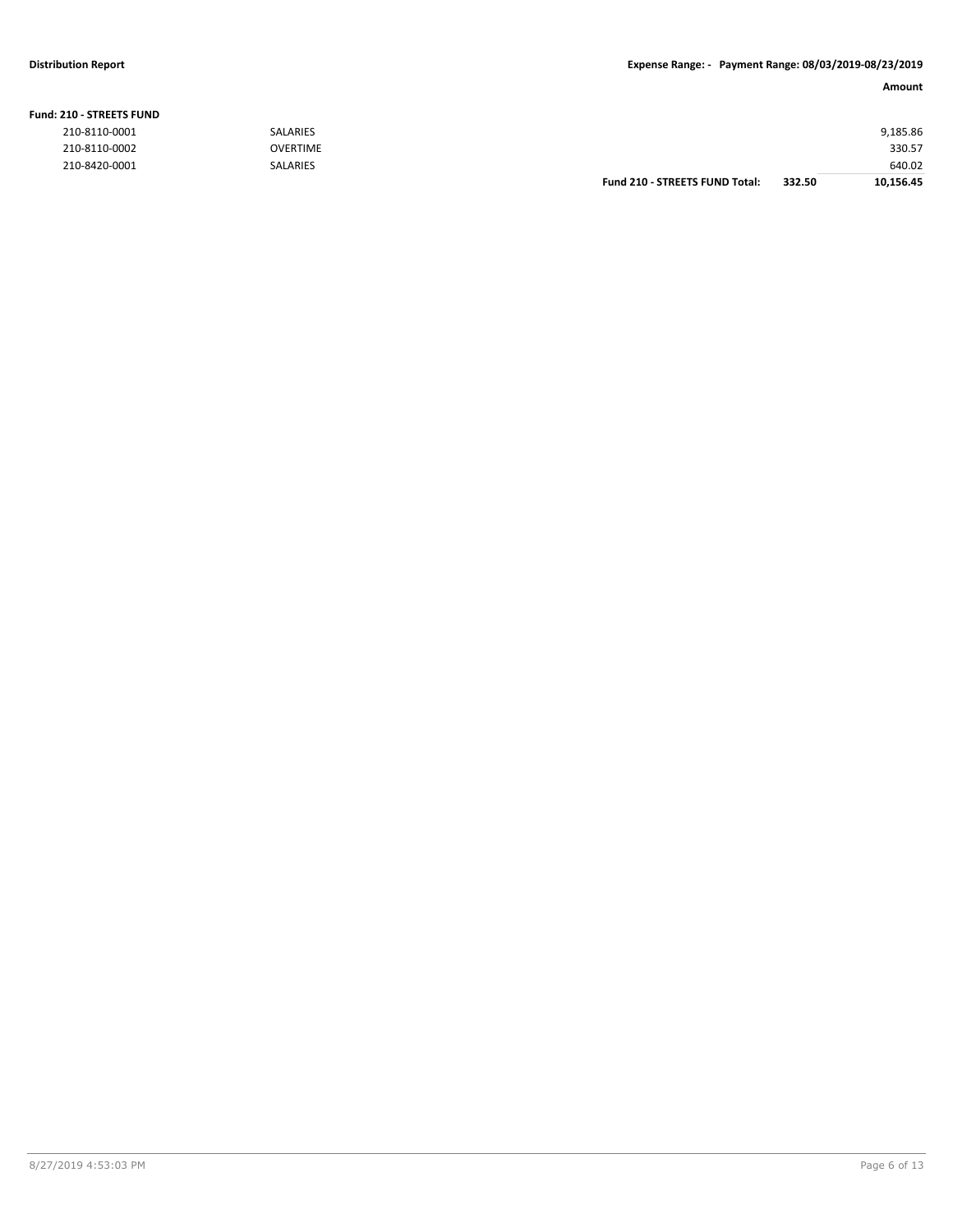| <b>Fund: 271 - STORMWATER FUND</b> |  |
|------------------------------------|--|
|------------------------------------|--|

|               |                    | Fund 271 - STORMWATER FUND Total: | 104.00 | 4.371.25 |
|---------------|--------------------|-----------------------------------|--------|----------|
| 271-8110-3095 | <b>CONSUMABLES</b> |                                   |        | 174.79   |
| 271-8110-0001 | <b>SALARIES</b>    |                                   |        | 4.196.46 |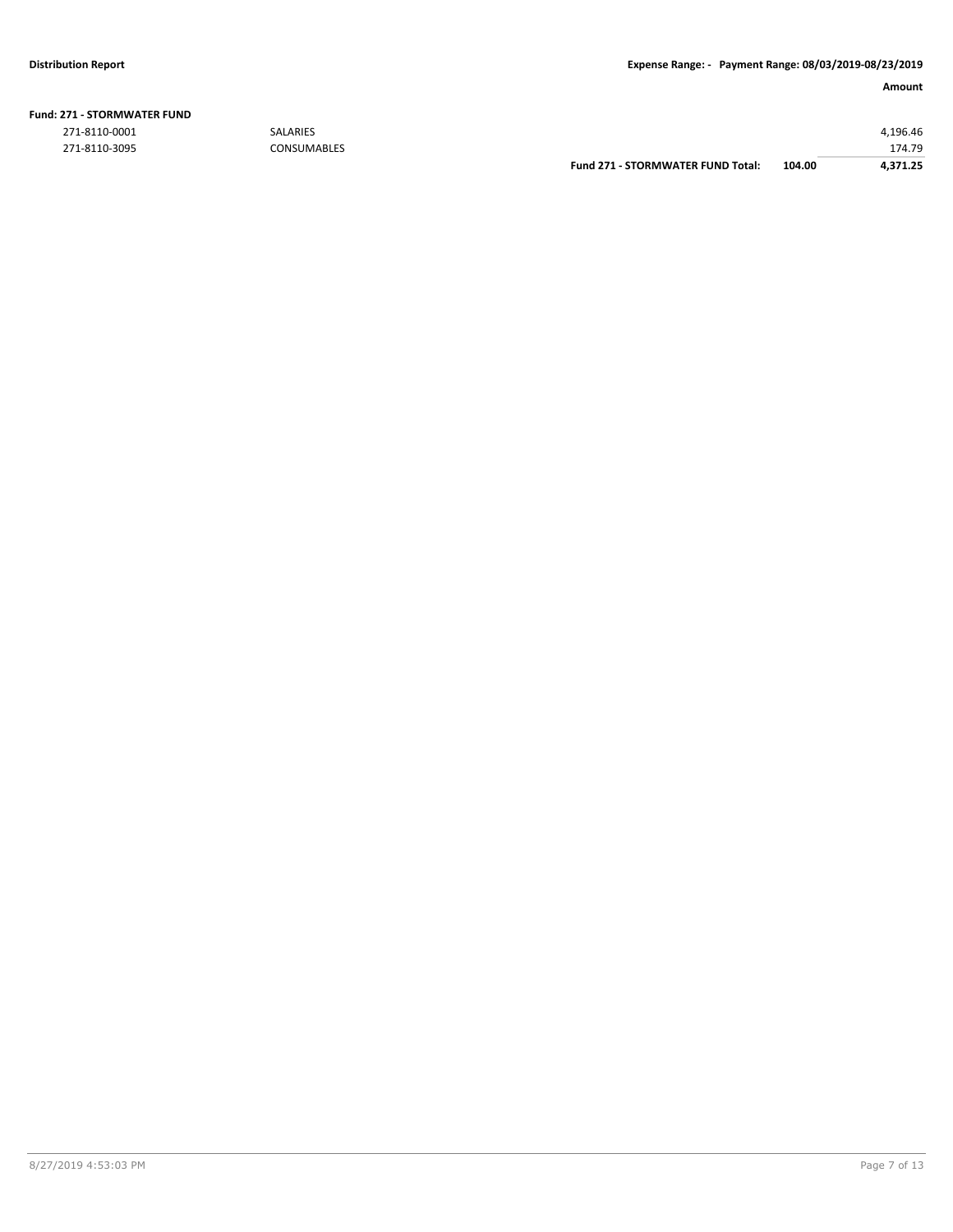### **Fund: 401 - WATER FUND**

|               |                 | Fund 401 - WATER FUND Total: | 248.00 | 10.029.77 |
|---------------|-----------------|------------------------------|--------|-----------|
| 401-8620-0001 | <b>SALARIES</b> |                              |        | 9,784.26  |
| 401-8610-0001 | <b>SALARIES</b> |                              |        | 245.51    |
|               |                 |                              |        |           |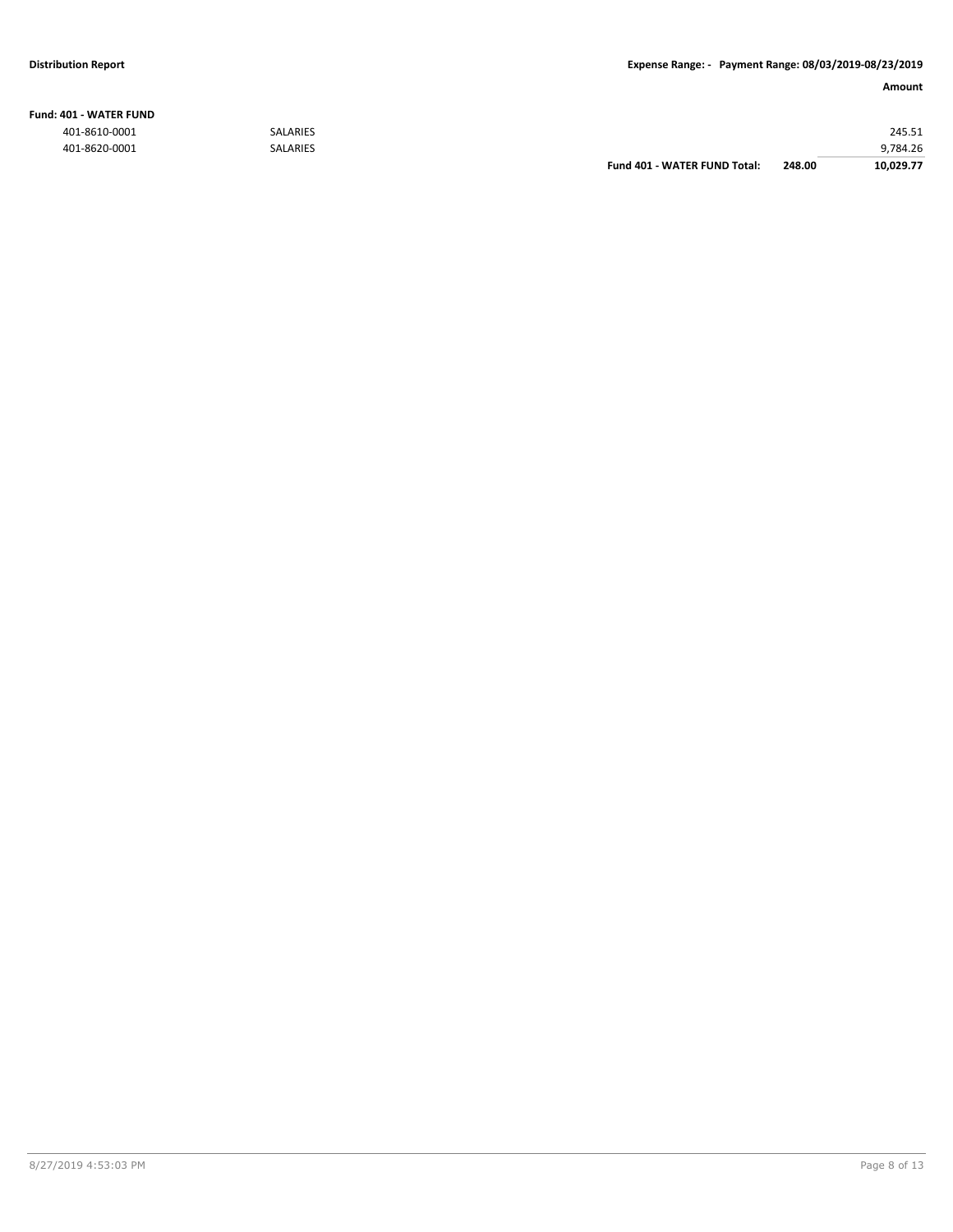| Fund: 501 - EQUIPMT MAINT FUND |  |
|--------------------------------|--|
|--------------------------------|--|

|               |                 | <b>Fund 501 - EQUIPMT MAINT FUND Total:</b> | 168.00 | 6.343.79 |
|---------------|-----------------|---------------------------------------------|--------|----------|
| 501-8520-0001 | <b>SALARIES</b> |                                             |        | 5,852.76 |
| 501-8510-0001 | <b>SALARIES</b> |                                             |        | 491.03   |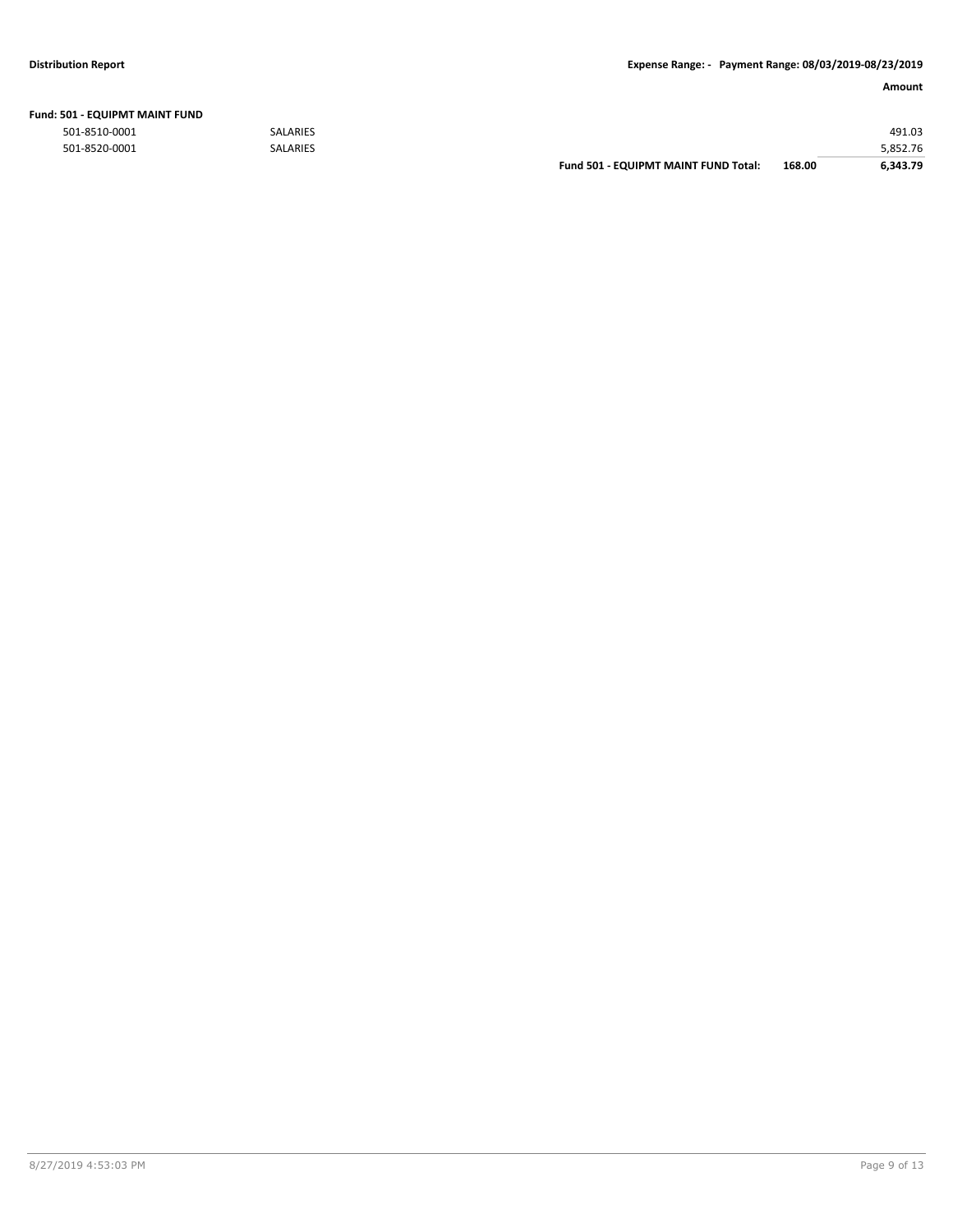**Fund: 503 - MIS FUND** 503-4010-0001 SALARIES 7,930.28

**Fund 503 - MIS FUND Total: 160.00 7,930.28**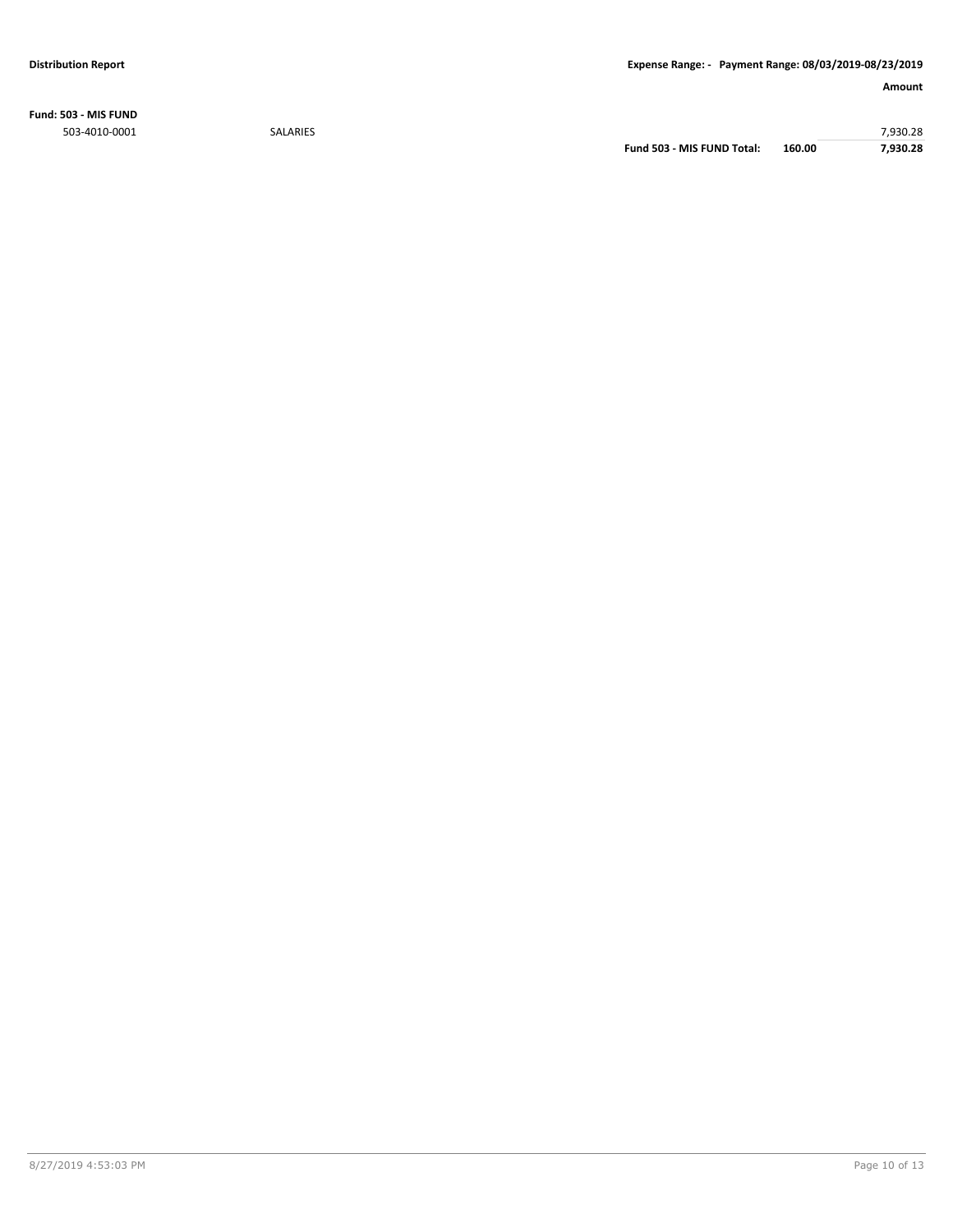|               |                 | Fund 951 - SAN, DISTRICT GEN, FUND Total: | 231.00 | 8.737.42 |
|---------------|-----------------|-------------------------------------------|--------|----------|
| 951-8820-0001 | <b>SALARIES</b> |                                           |        | 7,933.13 |
| 951-8810-0001 | <b>SALARIES</b> |                                           |        | 804.29   |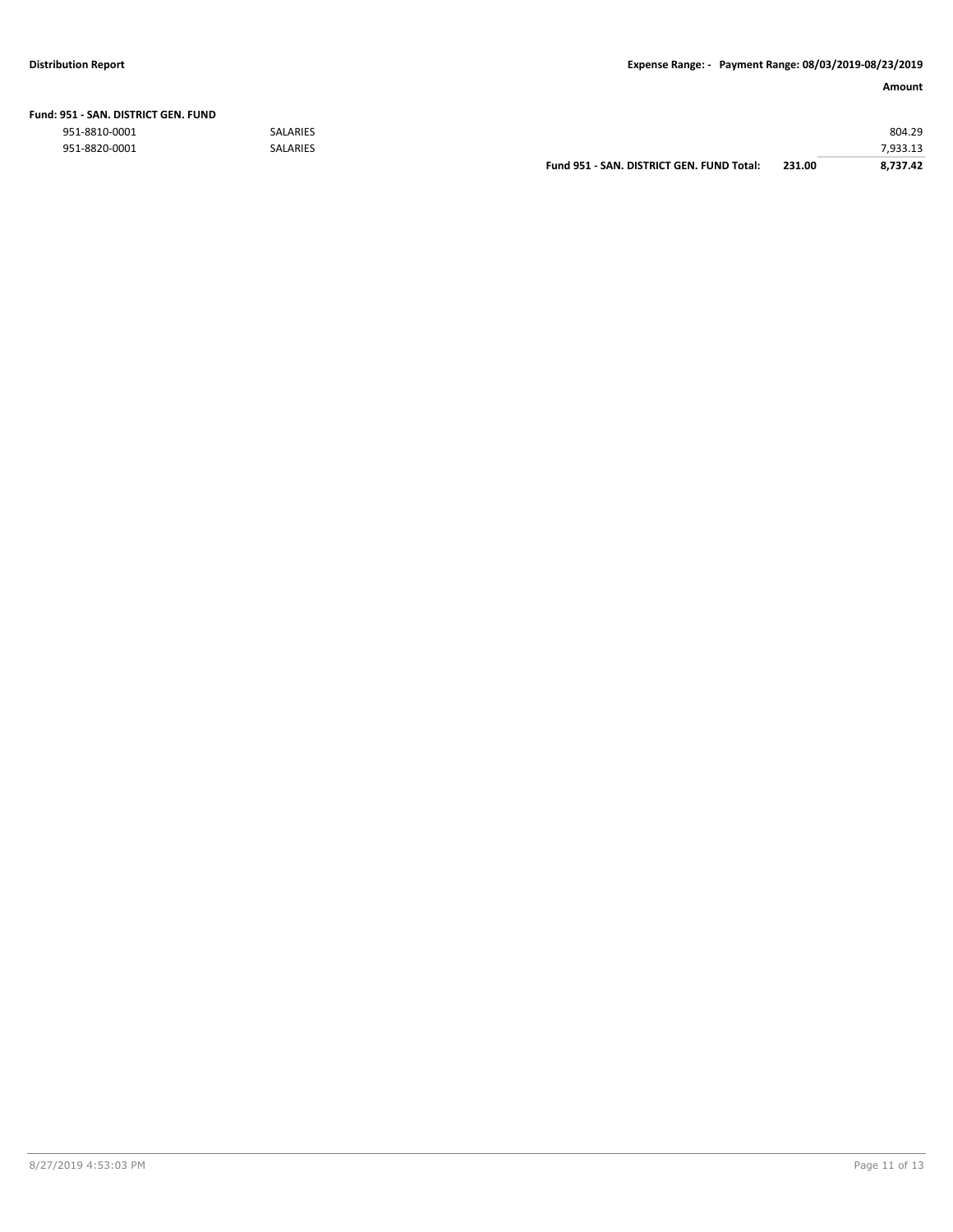|  | Fund: 953 - SAN. DISTRICT CAP. IMPROV |  |
|--|---------------------------------------|--|
|  |                                       |  |

| 953-8820-9201 |  |
|---------------|--|
| 953-8820-9205 |  |
| 953-8820-9214 |  |

DEL MONTE LIFT STATION UPGRADE CANYON DEL REY SEWER LINE REPLACEMENT 953-8820-9214 DEL MONTE SWR MAIN REPLACEMENT

| Fund 953 - SAN. DISTRICT CAP. IMPROV Total: | 11.00 | 605.76 |
|---------------------------------------------|-------|--------|
|                                             |       | 413.02 |
|                                             |       | 137.67 |
|                                             |       | 55.07  |
|                                             |       |        |